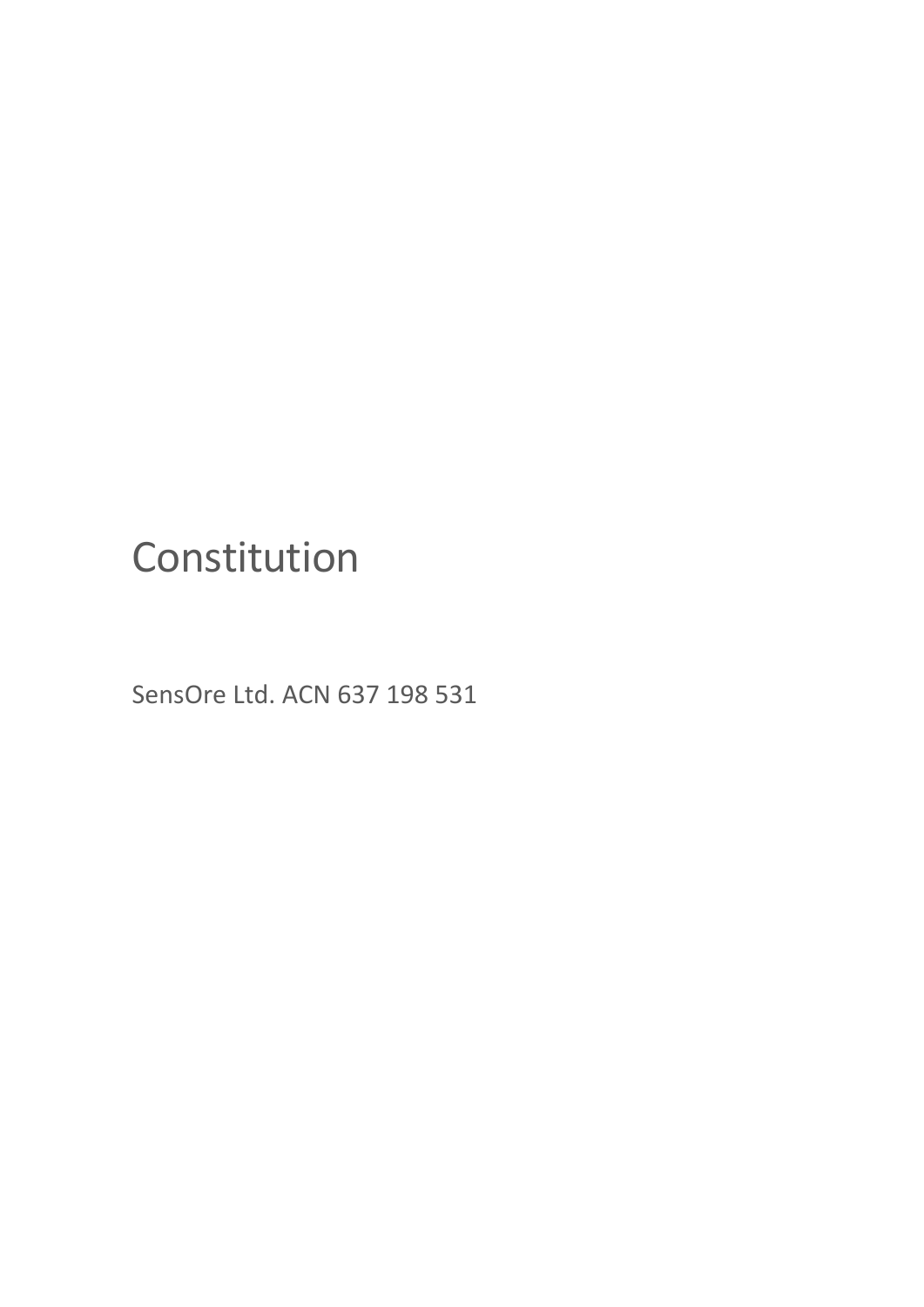## Constitution of SensOre Ltd.

| <b>Preliminary</b><br>$\mathbf{1}$    |                                              |                   |
|---------------------------------------|----------------------------------------------|-------------------|
| 1.                                    | <b>Defined terms</b>                         | 1                 |
| 2.                                    | Interpretation                               | $\overline{2}$    |
| 3.                                    | <b>Replaceable rules</b>                     | $\overline{2}$    |
| 4.                                    | <b>Transitional provisions</b>               | $\overline{2}$    |
| <b>Shares</b>                         |                                              | 3                 |
| 5.                                    | <b>Rights</b>                                | 3                 |
| 6.                                    | Currency                                     | 3                 |
| 7.                                    | <b>Issue of Shares</b>                       | 3                 |
| 8.                                    | <b>Commission and brokerage</b>              | 3                 |
| 9.                                    | <b>Trusts not recognised</b>                 | 4                 |
| 10.                                   | Joint holders                                | 4                 |
| 11.                                   | <b>Share certificates</b>                    | 4                 |
| 12.                                   | Variation of class rights                    | 4                 |
| 13.                                   | Non-marketable parcels                       | 4                 |
| <b>Calls</b>                          |                                              | 6                 |
| 14.                                   | General                                      | 6                 |
| 15.                                   | Instalments and amounts which become payable | 6                 |
| 16.                                   | <b>Interest and expenses</b>                 | $\overline{7}$    |
| 17.                                   | <b>Recovery of amounts due</b>               | $\overline{7}$    |
| 18.                                   | <b>Differentiation</b>                       | 7                 |
| 19.                                   | Payment of calls in advance                  | 7                 |
| <b>Lien and forfeiture</b>            |                                              | 7                 |
| 20.                                   | Lien                                         | $\overline{7}$    |
| 21.                                   | Lien sale                                    | 8                 |
| 22.                                   | <b>Forfeiture notice</b>                     | 8                 |
| 23.                                   | Forfeiture                                   | 8                 |
| 24.                                   | <b>Liability of former Member</b>            | 9                 |
| 25.                                   | <b>Disposal of Shares</b>                    | 9                 |
|                                       | <b>Transfer of Shares</b>                    | 9                 |
| 26.                                   | General                                      | $\boldsymbol{9}$  |
| 27.                                   | <b>Proportional takeover bid</b>             | 10                |
| 28.                                   | <b>Transfer procedure</b>                    | 11                |
| 29.                                   | <b>Right to refuse registration</b>          | 11                |
| 30.                                   | <b>Escrow restrictions</b>                   | 11                |
|                                       | <b>Transmission of Shares</b>                | 12                |
| 31.                                   | <b>Title on death</b>                        | 12                |
| 32.                                   | <b>Entitlement to transmission</b>           | 12                |
| <b>Changes to Share capital</b><br>12 |                                              |                   |
| 33.                                   | <b>Alteration of share capital</b>           | $12 \overline{ }$ |
| 34.                                   | <b>Reductions of capital</b>                 | 13                |
| 35.                                   | <b>Ancillary powers</b>                      | 13                |
| 36.                                   | <b>Buy-backs</b>                             | 13                |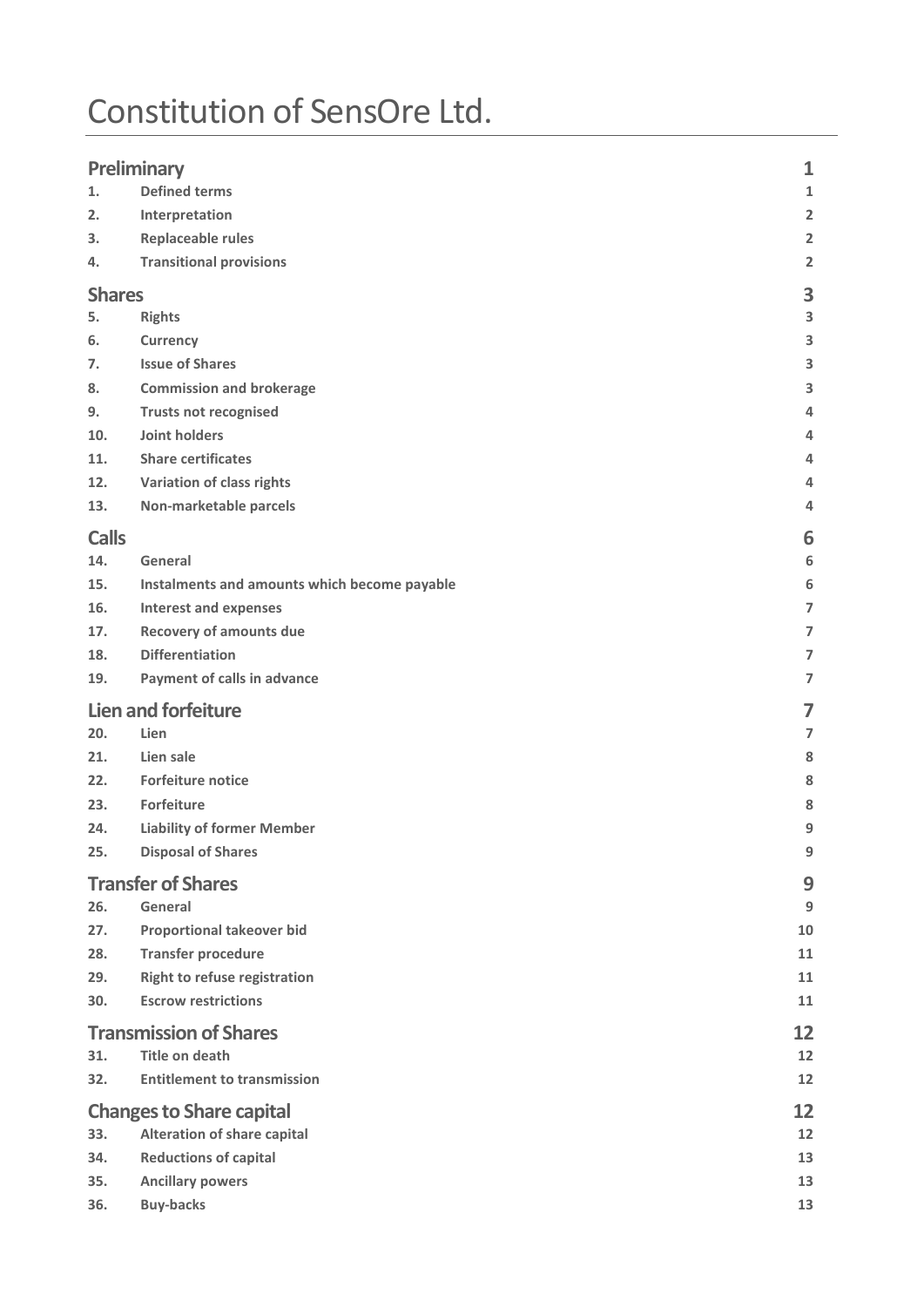| 37.                              | <b>Powers of attorney</b><br><b>Powers of attorney</b>                    | 14<br>14 |  |
|----------------------------------|---------------------------------------------------------------------------|----------|--|
| <b>General meetings</b>          |                                                                           |          |  |
| 38.                              | <b>Calling general meeting</b>                                            | 14       |  |
| 39.                              | <b>Notice</b>                                                             | 15       |  |
| 40.                              | <b>Business</b>                                                           | 15       |  |
|                                  | <b>Proceedings at general meetings</b>                                    | 15       |  |
| 41.                              | <b>Member</b>                                                             | 15<br>15 |  |
| 42.<br>43.                       | Quorum                                                                    | 16       |  |
| 44.                              | Chairperson<br><b>General conduct</b>                                     | 16       |  |
| 45.                              | <b>Postponement and Adjournment</b>                                       | 16       |  |
| 46.                              | <b>Decisions</b>                                                          | 17       |  |
| 47.                              | <b>Taking a poll</b>                                                      | 18       |  |
| 48.                              | <b>Casting vote of chairperson</b>                                        | 18       |  |
| 49.                              | <b>Admission to general meetings</b>                                      | 18       |  |
| 50.                              | Auditor's right to be heard                                               | 19       |  |
|                                  | <b>Votes of Members</b>                                                   | 19       |  |
| 51.                              | <b>Entitlement to vote</b>                                                | 19       |  |
| 52.                              | <b>Unpaid calls</b>                                                       | 19       |  |
| 53.                              | <b>Joint holders</b>                                                      | 20       |  |
| 54.                              | Objections                                                                | 20       |  |
| 55.                              | Votes by proxy                                                            | 20       |  |
| 56.                              | <b>Direct Votes</b>                                                       | 20       |  |
| 57.                              | <b>Document appointing proxy</b>                                          | 20       |  |
| 58.                              | Proxy in blank                                                            | 21       |  |
| 59.                              | <b>Lodgement of proxy</b>                                                 | 21       |  |
| 60.                              | Validity                                                                  | 21       |  |
| 61.                              | <b>Representatives of bodies corporate</b>                                | 22       |  |
| 62.                              | <b>Appointment and removal of Directors</b><br><b>Number of Directors</b> | 22<br>22 |  |
| 63.                              | Qualification                                                             | 22       |  |
| 64.                              | Power to remove and appoint                                               | 22       |  |
| 65.                              | <b>Additional and casual Directors</b>                                    | 23       |  |
| 66.                              | <b>Retirement of Directors</b>                                            | 23       |  |
| 67.                              | <b>Eligibility for election as Director</b>                               | 23       |  |
| 68.                              | <b>Vacation of office</b>                                                 | 23       |  |
| <b>Remuneration of Directors</b> |                                                                           | 24       |  |
| 69.                              | <b>Remuneration of Non-Executive Directors</b>                            | 24       |  |
| 70.                              | <b>Remuneration of Executive Directors</b>                                | 24       |  |
| 71.                              | <b>Retirement benefits</b>                                                | 24       |  |
|                                  | <b>Powers and duties of Directors</b>                                     |          |  |
| 72.                              | <b>Directors to manage Company</b>                                        | 25       |  |
|                                  | <b>Proceedings of Directors</b>                                           | 25       |  |
| 73.                              | Directors' meetings                                                       | 25       |  |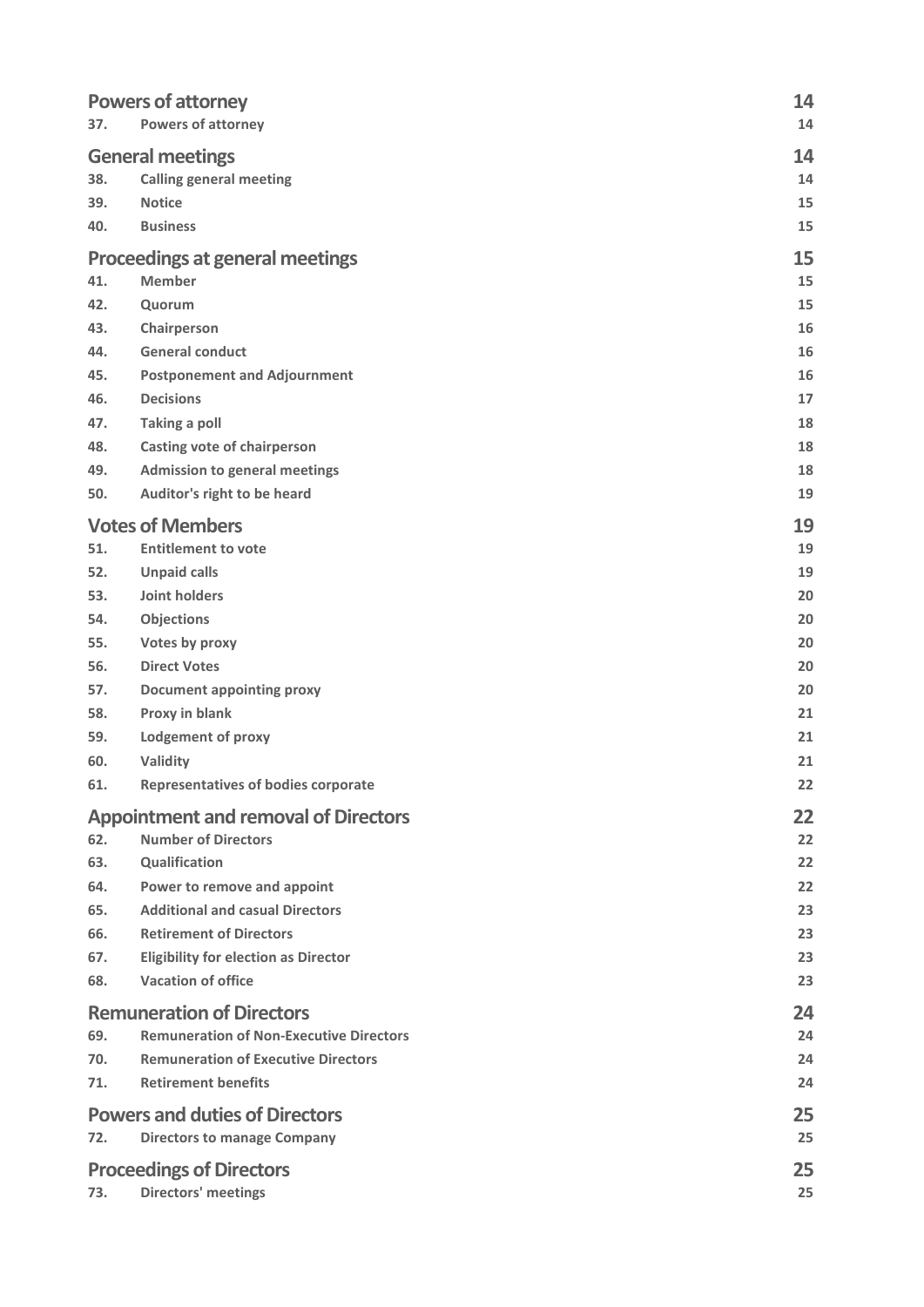| 74.            | <b>Decisions</b>                                            | 25       |
|----------------|-------------------------------------------------------------|----------|
| 75.            | <b>Directors' interests</b>                                 | 26       |
| 76.            | <b>Alternate Directors</b>                                  | 26       |
| 77.            | <b>Remaining Directors</b>                                  | 27       |
| 78.            | Chairperson                                                 | 27       |
| 79.            | Delegation                                                  | 27       |
| 80.            | <b>Written resolutions</b>                                  | 27       |
| 81.            | <b>Validity of acts of Directors</b>                        | 28       |
| 82.            | <b>Minutes</b>                                              | 28       |
|                | <b>Execution of documents</b>                               | 28       |
| 83.            | <b>Electronic and split execution</b>                       | 28       |
|                |                                                             |          |
|                | <b>Executive Directors</b>                                  | 29       |
| 84.            | Appointment                                                 | 29       |
| 85.            | <b>Powers of Executive Directors</b>                        | 29       |
|                | <b>Local management</b>                                     | 29       |
| 86.            | General                                                     | 29       |
| 87.            | Appointment of attorneys and agents                         | 29       |
|                | <b>Secretary</b>                                            | 30       |
| 88.            | Secretary                                                   | 30       |
| <b>Seals</b>   |                                                             | 30       |
| 89.            | <b>Common Seal</b>                                          | 30       |
| 90.            | <b>Duplicate Seal</b>                                       | 30       |
|                |                                                             |          |
| 91.            | <b>Inspection of records</b><br><b>Times for inspection</b> | 31<br>31 |
|                |                                                             |          |
|                | <b>Dividends and reserves</b>                               | 31       |
| 92.            | <b>Dividends</b>                                            | 31       |
| 93.            | Amend resolution to pay dividend                            | 31       |
| 94.            | No interest                                                 | 31       |
| 95.            | <b>Reserves</b>                                             | 31       |
| 96.            | <b>Dividend entitlement</b>                                 | 31       |
| 97.            | <b>Restricted securities</b>                                | 32       |
| 98.            | <b>Deductions from dividends</b>                            | 32       |
| 99.            | <b>Distribution of assets</b>                               | 32       |
| 100.           | Payment                                                     | 33       |
| 101.           | <b>Election to reinvest dividend</b>                        | 33       |
| 102.           | Election to accept Shares in lieu of dividend               | 34       |
| 103.           | Capitalisation of amounts available for distribution        | 34       |
| <b>Notices</b> |                                                             | 35       |
| 104.           | <b>Service of notices</b>                                   | 35       |
| 105.           | <b>Persons entitled to notice</b>                           | 36       |
|                | <b>Audit and financial records</b>                          | 36       |
| 106.           | <b>Company to keep financial records</b>                    | 36       |
|                |                                                             |          |
| 107.           | <b>Winding up</b><br>Winding up                             | 36<br>36 |
|                |                                                             |          |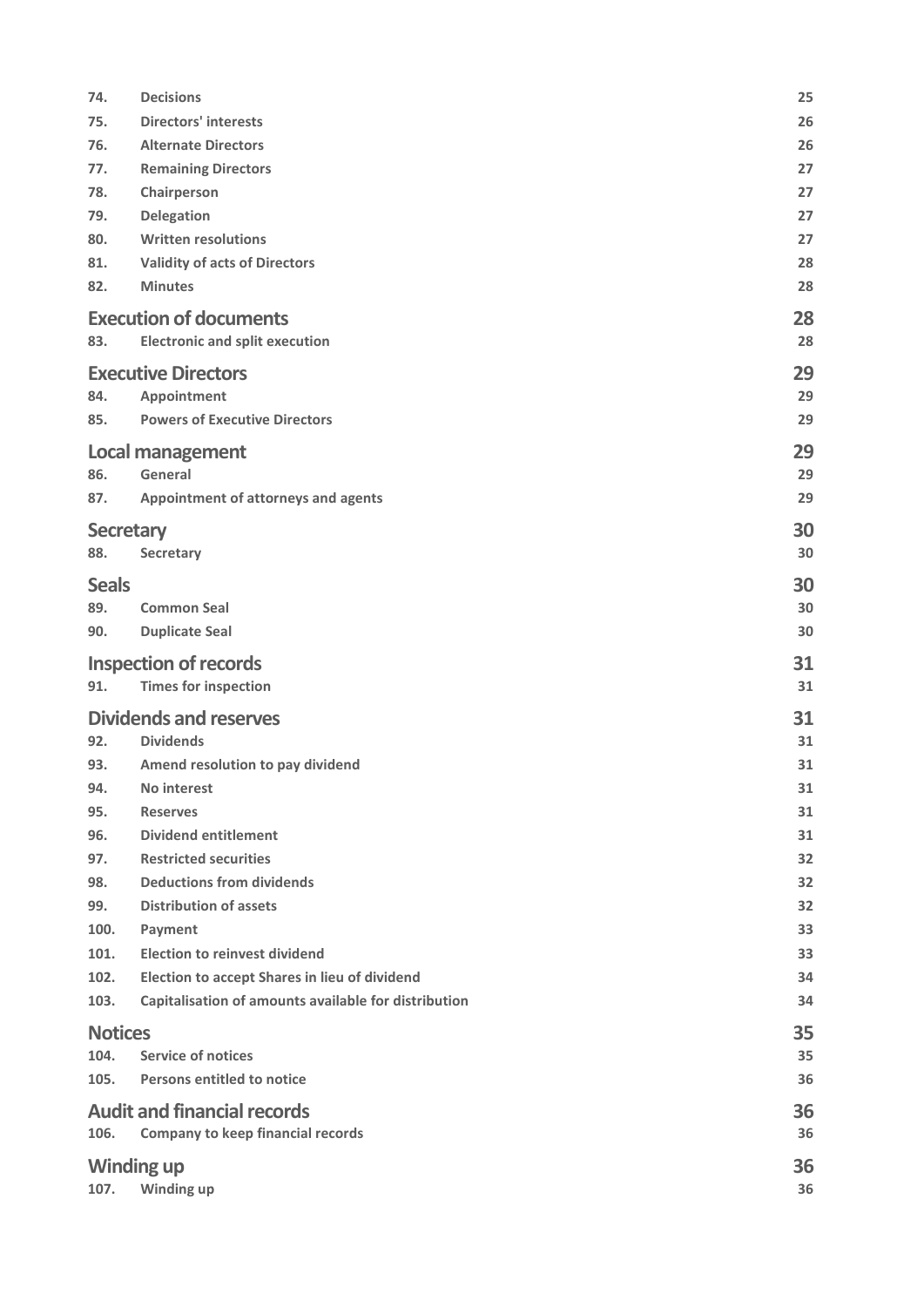| <b>Indemnity</b>     |                          | 36 |
|----------------------|--------------------------|----|
| 108.                 | Indemnity                | 36 |
| 109.                 | Shareholder disclosure   | 37 |
| <b>Listing Rules</b> |                          | 37 |
| 110.                 | <b>ASX Listing Rules</b> | 37 |
|                      |                          |    |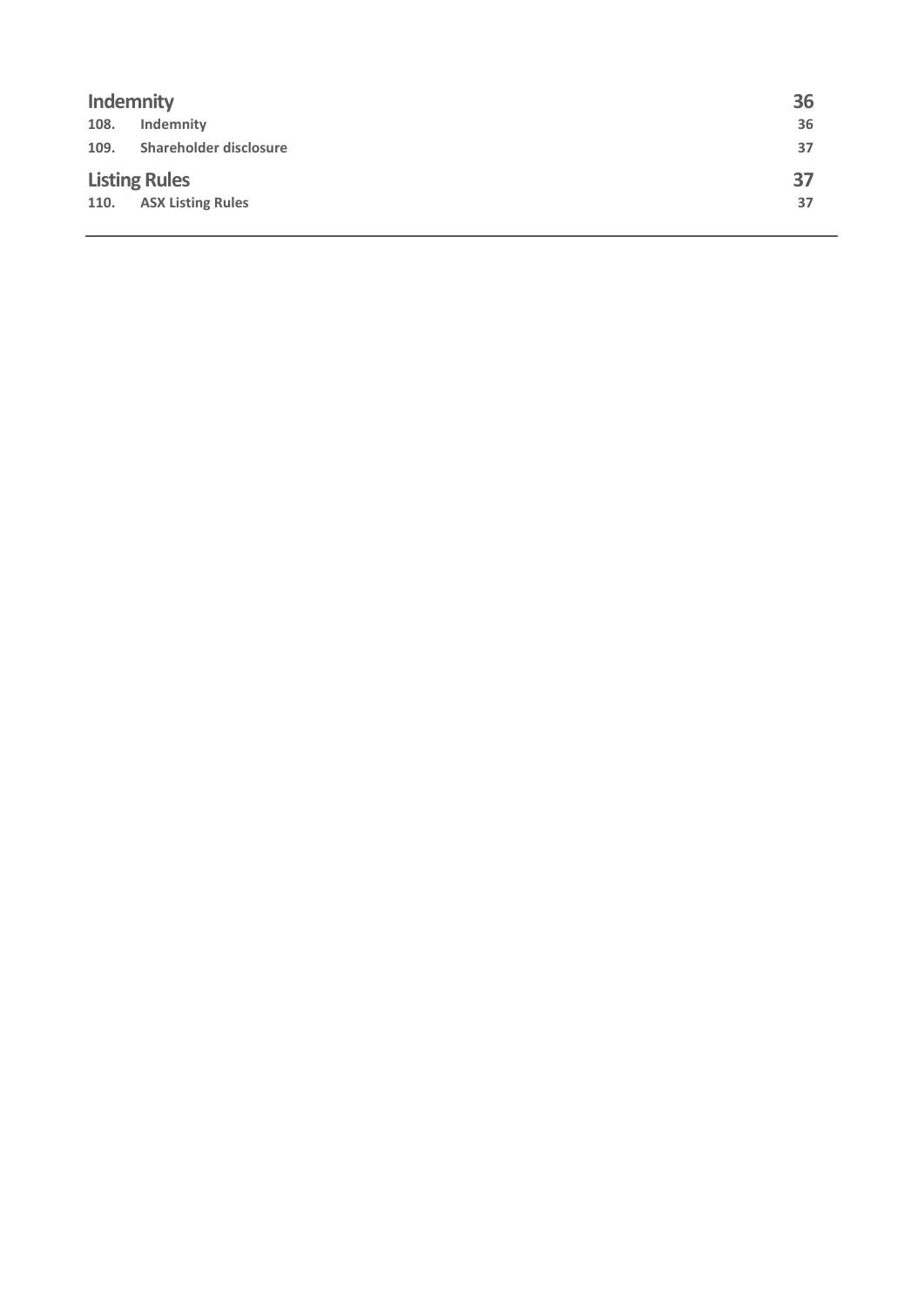## Preliminary

## 1. Defined terms

1.1 In this Constitution:

**Adoption Date** means the date on which this Constitution is adopted by the Company as its constitution.

**Alternate Director** means a person appointed as an alternate director under clause [76.](#page-30-0)

**Approving Resolution** means a resolution passed in accordance with clause [27.](#page-14-0)

**Approving Resolution Deadline** in relation to a Proportional Takeover Bid means the day that is the 14th day before the last day of the bid period.

**ASX** means ASX Limited ABN 98 008 624 691 or the financial market known as the 'Australian Securities Exchange' that it operates, as the context requires.

**ASX Listing Rules** means the listing rules of the ASX and any other rules of the ASX applicable to the Company or the Shares while the Company is admitted to the Official List, each as amended or replaced from time to time, except to the extent of any express written waiver by the ASX.

**ASX Settlement** means ASX Settlement Pty Limited ABN 49 008 504 532.

**ASX Settlement Operating Rules** means the operating rules of ASX Settlement as amended or replaced from time to time, except to the extent of any express written waiver by ASX Settlement.

**Auditor** means the Company's auditor for the time being.

**Business Day** has the same meaning as in the ASX Listing Rules.

**Certificated Holding** has the same meaning as in the ASX Settlement Operating Rules.

**CHESS Holding** has the same meaning as in the ASX Settlement Operating Rules.

**Company** means SensOre Ltd. ACN 637 198 531.

**Constitution** means the constitution of the Company as amended from time to time.

**Corporations Act** means the *Corporations Act 2001* (Cth) as amended or replaced from time to time and includes any regulations made under that Act and any exemption or modification to that Act applying to the Company.

**Director** means a person appointed to the position of a director of the Company and where appropriate, includes an Alternate Director.

**Directors** means all or some of the Directors acting as a board.

**Direct Vote**, in relation to a resolution or a meeting, includes a vote delivered to the Company by post, fax or other electronic means approved by the Directors.

**Dividend** includes bonus.

**Executive Director** has the meaning given by clause [84.3.](#page-33-0)

**Issuer Sponsored Holding** has the same meaning as in the ASX Settlement Operating Rules.

**Listed**, in relation to the Company, means if the Company is included in the Official List of the ASX.

**Managing Director** means a Director appointed as managing director under clause [84.1.](#page-33-1)

**Marketable Parcel** has the same meaning as in the ASX Settlement Operating Rules in force from time to time.

**Member** means a person who is a member of the Company under the Corporations Act.

**Non-Executive Director** means a Director who is not an Executive Director.

**Non-Marketable Parcel** means a parcel of securities that is less than a Marketable Parcel.

**Previous Constitution** means the constitution of the Company in force immediately before the Adoption Date.

**Proper ASTC transfer** has the meaning given to it in the *Corporations Regulations 2001*(Cth).

**Register** means the register of Members of the Company.

**Representative** means a person appointed by a Member to act as its representative under clause [61.1.](#page-26-0)

**Restricted Securities** has the same meaning as in the ASX Listing Rules.

**Seal** means the Company's common seal.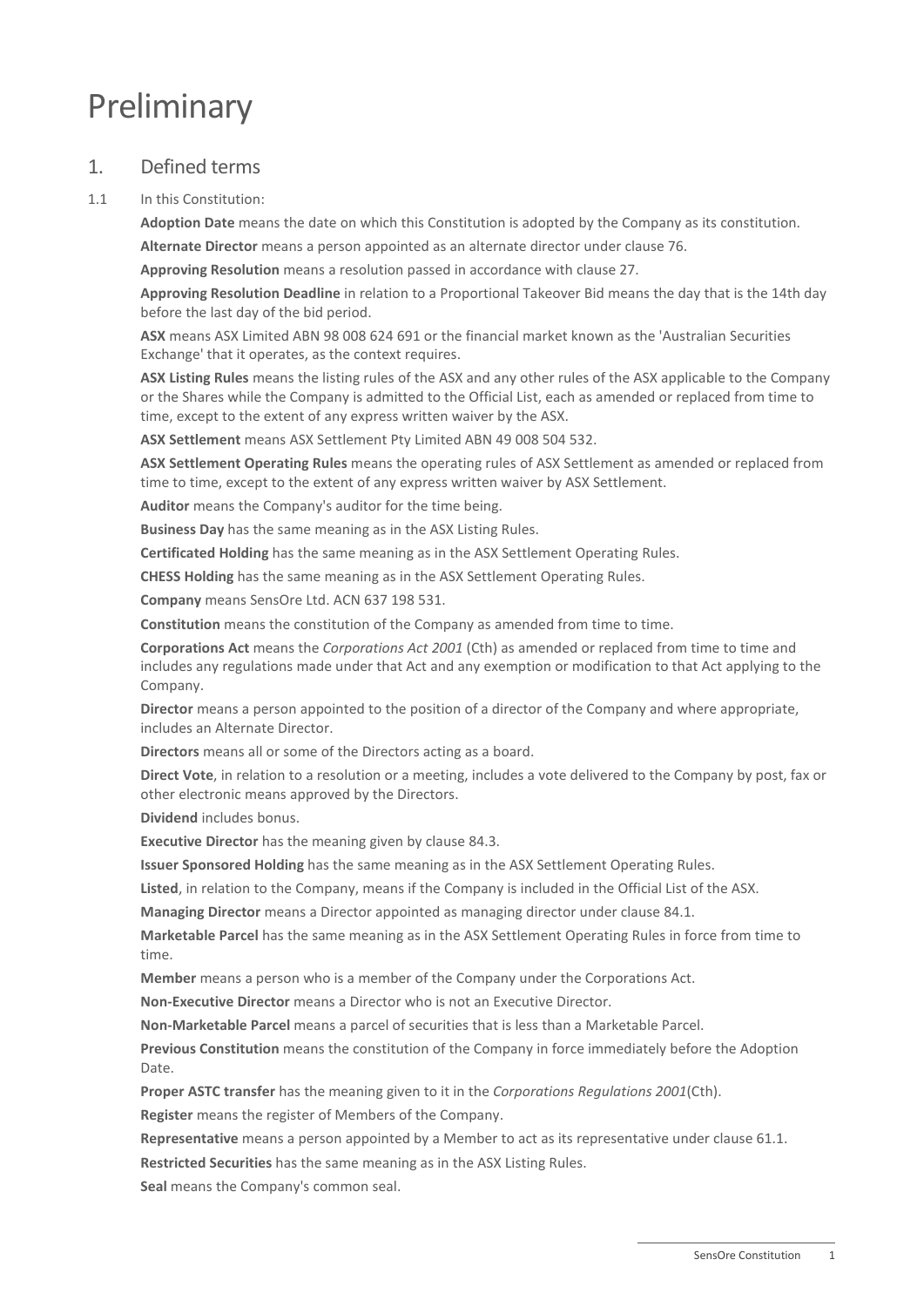**Secretary** means any person appointed by the Directors to perform any of the duties of a secretary of the Company and if more than one person is appointed, any one or more of such persons. **Shares** means shares in the share capital of the Company.

1.2 In this Constitution, except where the context otherwise requires, an expression in a clause of this Constitution has the same meaning as in the Corporations Act. Where the expression has more than one meaning in the Corporations Act and a provision of the Corporations Act deals with the same matter as a clause of this Constitution, that expression has the same meaning as in that provision.

## 2. Interpretation

- 2.1 In this Constitution, except where the context otherwise requires:
	- (a) the singular includes the plural and vice versa, and a gender includes other genders;
	- (b) another grammatical form of a defined word or expression has a corresponding meaning;
	- (c) a reference to a clause, paragraph, schedule or annexure is to a clause or paragraph of, or schedule or annexure to, this Constitution, and a reference to this Constitution includes any schedule or annexure;
	- (d) a reference to a document or instrument includes the document or instrument as novated, altered, supplemented or replaced from time to time;
	- (e) a reference to **A\$**, **\$A**, **dollar** or **\$** is to Australian currency; and
	- (f) the meaning of general words is not limited by specific examples introduced by **including**, **for example** or similar expressions.
- 2.2 Headings are for ease of reference only and do not affect interpretation.
- 2.3 The Corporations Act prevails over any inconsistency with:
	- (a) this Constitution;
	- (b) the ASX Listing Rules; and
	- (c) the ASX Settlement Operating Rules.
- 2.4 A reference in this Constitution to a Member being present at a meeting of Members is a reference to:
	- (a) a Member present in person physically or by electronic means; or
	- (b) a Member present by proxy, attorney or Representative; or
	- (c) other than in relation to any clause which specifies a quorum, a Member who has duly lodged a valid Direct Vote in relation to the general meeting in accordance with claus[e 56](#page-24-0) of this Constitution.
- 2.5 While the Company is not Listed, a provision of this constitution subject to or in any way restricted by the ASX Listing Rules or the ASX Settlement Operating Rules is construed as if it were not subject to or restricted by the ASX Listing Rules or the ASX Settlement Operating Rules.

#### 3. Replaceable rules

The provisions of the Corporations Act that apply to certain companies as replaceable rules and any other rules or regulations in the legislation under which the Company was formed are in each case displaced by this Constitution in their entirety and do not apply to the Company.

#### 4. Transitional provisions

This Constitution has the effect that:

- (a) every Director, alternate director, senior manager and secretary in office as at the Adoption Date continues in office subject to, and is taken to have been appointed or elected under, this Constitution:
- (b) the Directors are taken, on and from the Adoption Date, to have decided under clause [62.3](#page-26-1) a number which is equal to the number of the persons in office as Executive Directors and Non-executive Directors immediately before the Adoption Date;
- (c) any register maintained by the Company immediately before the Adoption Date is taken to be a register maintained under this Constitution;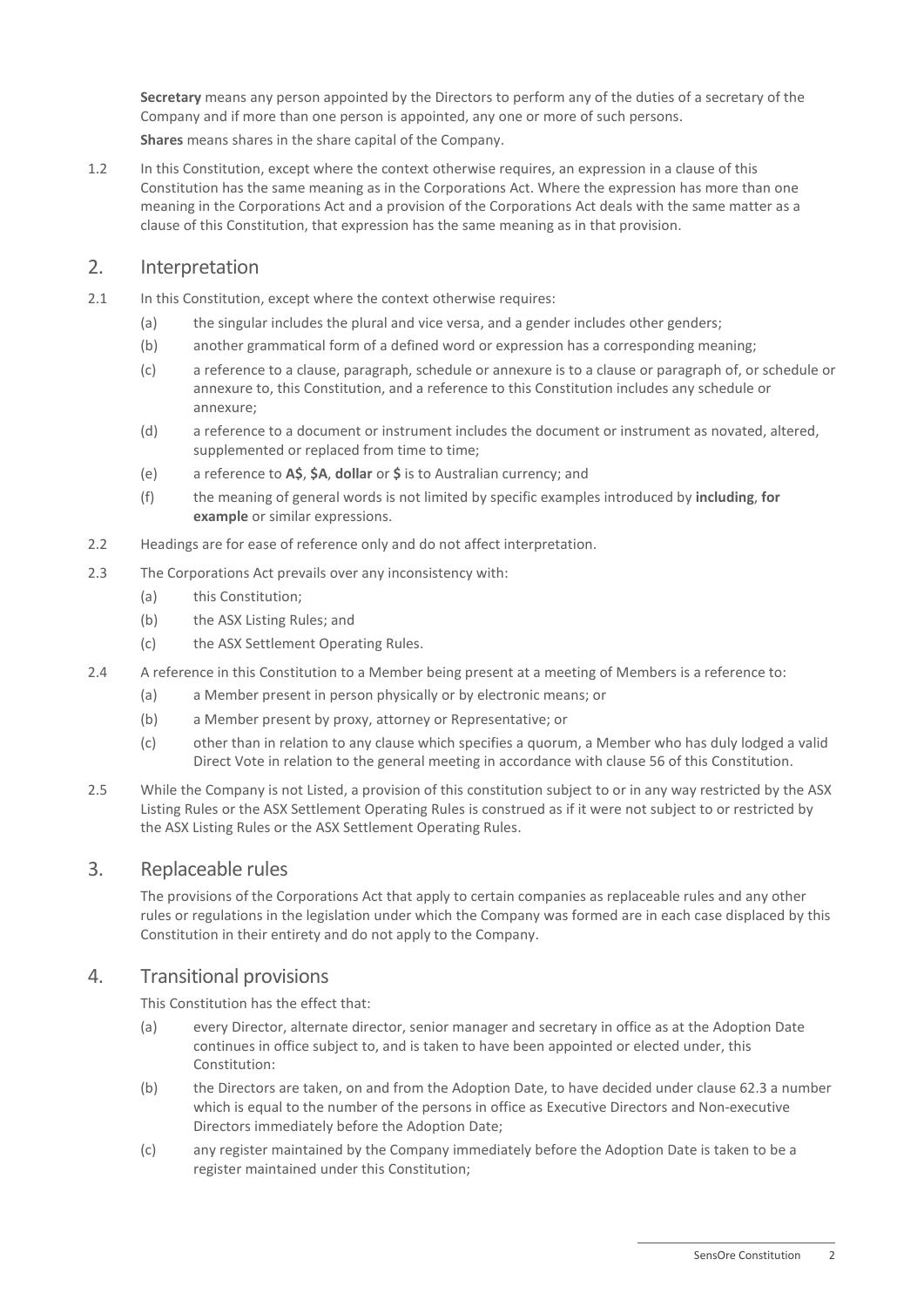- (d) any Seal adopted by the Company before the Adoption Date is taken to be the Seal until another Seal is adopted by the Company under this Constitution;
- (e) for the purposes of claus[e 100.1\(a\),](#page-37-0) a cheque issued under a corresponding provision of the Previous Constitution is taken to have been issued under claus[e 100.1\(a\)](#page-37-0) and any money held for a Member under the Previous Constitution is taken to be held in an account under claus[e 100.3](#page-37-1) and any money held at the Adoption Date for a Member the Company regards as uncontactable is taken to be held in an account under clause [100.4;](#page-37-2) and
- (f) unless a contrary intention appears in this Constitution, all persons, things, agreements and circumstances appointed, approved, created or delegated by or under the Previous Constitution continue to have the same status, operation and effect as if they had occurred under this Constitution on and after the Adoption Date.

## Shares

5. Rights

Subject to this Constitution and to the terms of issue of Shares, all Shares attract the following rights:

- (a) the right to receive notice of and to attend and vote at all general meetings of the Company;
- (b) the right to receive dividends; and
- (c) in a winding up or a reduction of capital, the right to participate equally in the distribution of the assets of the Company (both capital and surplus), subject to any amounts unpaid on the Share and, in the case of a reduction, to the terms of the reduction.

## 6. Currency

- 6.1 Any amount payable to the holder of a Share, whether in relation to dividends, return of capital, participation in surplus assets of the Company or otherwise may be paid in the currency of a country other than Australia.
- 6.2 The Directors may fix a time on or before the payment date as the time at which the applicable exchange rate will be determined for that purpose.

## 7. Issue of Shares

- <span id="page-7-0"></span>7.1 Subject to the Corporations Act, the ASX Listing Rules and this Constitution, the Directors may issue and allot, or dispose of, Shares:
	- (a) on terms determined from time to time by the Directors;
	- (b) at an issue price that the Directors determine from time to time; and
	- (c) to Members whether in proportion to their existing shareholdings or otherwise, or to such other persons as the Directors may determine from time to time.
- <span id="page-7-1"></span>7.2 The Directors' power under clause [7.1](#page-7-0) includes the power to:
	- (a) grant options over unissued Shares; and
	- (b) issue and allot Shares:
		- (i) with any preferential, deferred or special rights, privileges or conditions;
		- (ii) with any restrictions in regard to dividend, voting, return of capital or otherwise;
		- (iii) which are liable to be redeemed or converted;
		- (iv) which are bonus Shares for whose issue no consideration is payable to the Company; or
		- (v) which have any combination of the characteristics described in clauses [7.2\(b\)\(i\)](#page-7-1) to [7.2\(b\)\(iv\)](#page-7-2) inclusive.

## <span id="page-7-2"></span>8. Commission and brokerage

Any brokerage or commission which may be paid by the Company may be made in cash, by the issue and allotment of Shares, or the issue of debentures, or by a combination of any of those methods.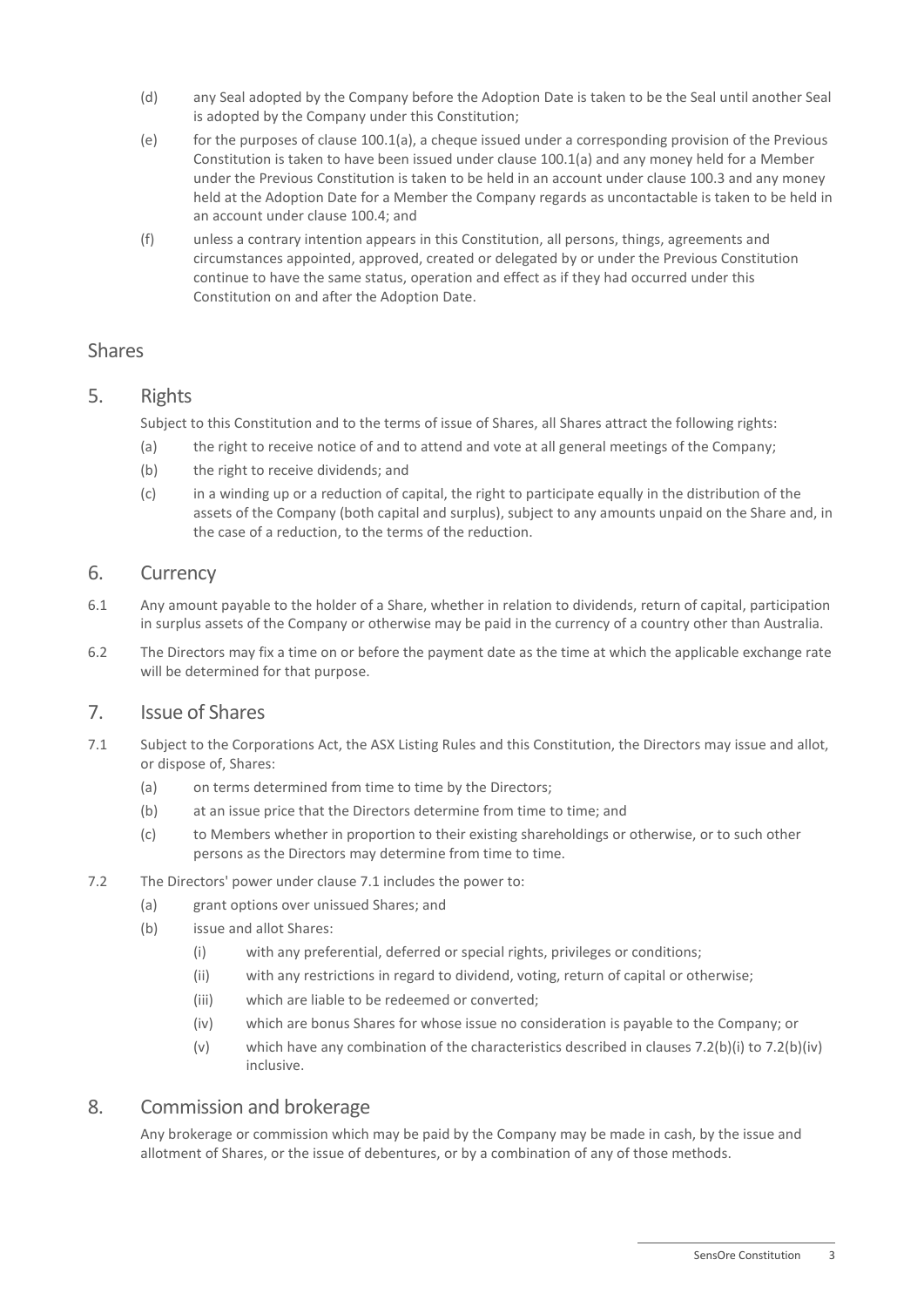## <span id="page-8-0"></span>9. Trusts not recognised

- 9.1 Except as required by law, the ASX Settlement Operating Rules or as otherwise provided by this Constitution, the Company will not recognise any person as holding a Share on trust and the Company will not be bound to recognise any equitable, contingent, future or partial interest or any other right in respect of a Share except the registered holder's absolute right of ownership.
- 9.2 This clause [9](#page-8-0) applies even if the Company has notice of the relevant trust, interest or right.

#### 10. Joint holders

- 10.1 If two or more persons are registered as the holders of a Share, they are taken to hold the Share as joint tenants with benefit of survivorship and the person whose name appears first on the Register is the only joint holder entitled to receive notices from the Company.
- 10.2 Any one of the joint holders of a Share may give an effective receipt for any dividend or return of capital payable to the joint holders.
- 10.3 The Company is entitled to and in respect of CHESS Holdings, must:
	- (a) record the names of only the first four joint holders of a Share on the Register;
	- (b) regard the four joint holders of a Share appearing first on the Register as the registered holders of that Share to the exclusion of any other holders; and
	- (c) disregard the entitlement of any person to be registered on the Register as a holder if the name of the person would appear on the Register after the first three holders for that Share.

#### 11. Share certificates

- 11.1 The Directors will not, unless they determine otherwise or the ASX Listing Rules require, issue a certificate to a Member for any Shares registered in the Member's name or record any holding as held on a certificated subregister.
- 11.2 Any certificate for Shares must be issued and despatched in accordance with the Corporations Act, the ASX Listing Rules and the ASX Settlement Operating Rules.
- 11.3 Subject to the ASX Listing Rules and this Constitution, the Directors may in their absolute discretion elect whether to maintain a certificated sub-register for any Shares.
- 11.4 Subject to the ASX Listing Rules and the ASX Settlement Operating Rules, Shares may be held on any subregister maintained by or on behalf of the Company or on any branch register kept by the Company.
- 11.5 The Directors may order worn out or defaced certificates to be cancelled and, if necessary, replaced by new certificates.

## 12. Variation of class rights

- 12.1 The rights attached to any class of Shares may be varied in accordance with the Corporations Act.
- 12.2 The provisions of this Constitution relating to general meetings apply, with necessary changes, to a meeting of a class of Members holding Shares in that class as if it was a general meeting except that:
	- (a) a quorum is two persons holding or representing by proxy whether or not the Member or Members they represent cast Direct Votes, attorney or Representative not less than 25% of the Shares of the class or, if there is one holder of Shares in the class, that holder or a proxy, attorney or Representative of that holder; and
	- (b) any holder of Shares of the class present in person or by proxy whether or not the Member the proxy represents cast Direct Votes, attorney or Representative may demand a poll.
- 12.3 The rights conferred on the holders of any class of Shares are taken as not having been varied by the creation or issue of further Shares ranking equally with them.

#### <span id="page-8-1"></span>13. Non-marketable parcels

13.1 If one or more Members hold less than a Marketable Parcel of Shares, the Directors may invoke the procedure for the sale of Shares under this clause [13](#page-8-1) (**Procedure**).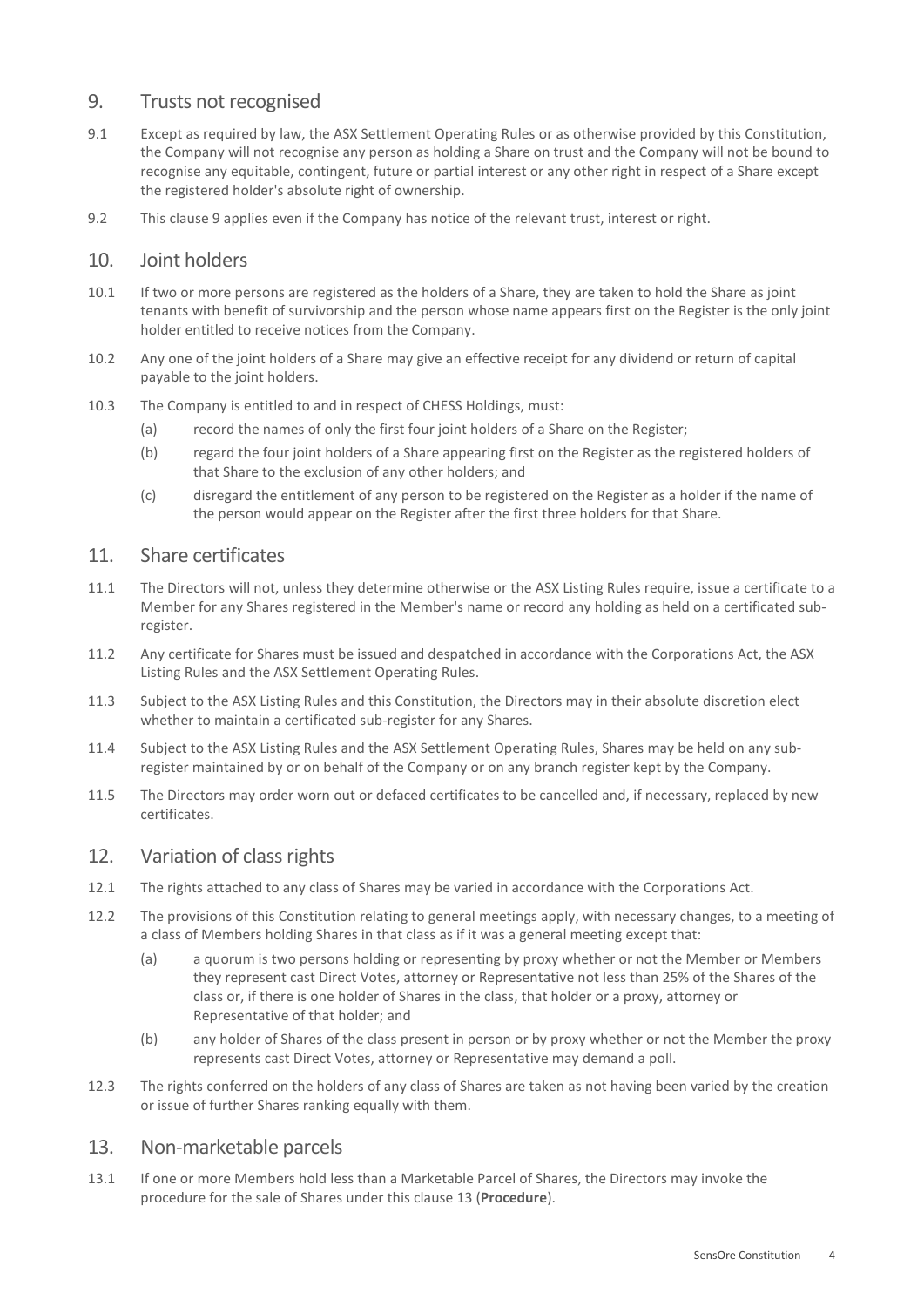- <span id="page-9-0"></span>13.2 To invoke the Procedure, the Directors must give each Member (or each Member whose Shares are not held in a CHESS Holding) who holds less than a Marketable Parcel of Shares (**Eligible Member**) written notice (**Notice of Divestiture**) that complies with this clause [13.](#page-8-1)
- 13.3 A Notice of Divestiture given to a Member must:
	- (a) state that the Shares referred to in the Notice of Divestiture are liable to be sold in accordance with the Procedure if the Member does not advise the Company before a specified date (**Relevant Date**) that the Member wishes to keep those Shares; and
	- (b) if the Member holds Shares in a CHESS Holding, contain a statement to the effect that if those Shares remain in a CHESS Holding after the Relevant Date, the Company may, without further notice, move those Shares from the CHESS Holding to an Issuer Sponsored Holding or a Certificated Holding for the purposes of divestment by the Company in accordance with the Procedure.
- 13.4 The Relevant Date must be six weeks or more after the date that the Notice of Divestiture is sent.
- 13.5 A copy of a Notice of Divestiture must be given to any other person required by the ASX Settlement Operating Rules.
- 13.6 If an Eligible Member on whom a Notice of Divestiture has been served, wants to keep the Shares referred to in the Notice of Divesture, the Eligible Member must give the Company written notice before the Relevant Date, advising the Company that the Eligible Member wants to keep those Shares or the Eligible Member must increase their holding of Shares before the Relevant Date to a Marketable Parcel in each of which events the Company will not sell the Shares.
- <span id="page-9-2"></span>13.7 In addition to invoking the Procedure by giving a Notice of Divestiture under clause [13.2,](#page-9-0) the Directors may also initiate a sale of Shares held by a Member (also, **Eligible Member**) if the Eligible Member holds less than a Marketable Parcel of Shares and that holding was created by a transfer of a parcel of Shares effected on or after the Adoption Date that was less than a Marketable Parcel at the time that the transfer was initiated or, in the case of a paper-based transfer, the transfer document was lodged with the Company:
	- (a) the Shares held by the Eligible Member may be sold as provided in claus[e 13.8;](#page-9-1) and
	- (b) the Directors may remove or change the Eligible Member's rights to vote or receive dividends in respect of those Shares. Any dividends withheld must be sent to the former holder after the sale when the former holder delivers to the Company such proof of title as the Directors accept.
- <span id="page-9-1"></span>13.8 If an Eligible Member on whom a Notice of Divestiture has been served does not give the Company written notice before the Relevant Date advising the Company that the Eligible Member wants to keep the Shares referred in the Notice of Divestiture or the Member has not increased their holding of Shares before the Relevant Date to a Marketable Parcel, or claus[e 13.7](#page-9-2) applies to the Member, the Company may:
	- (a) if the Member holds those Shares in a CHESS Holding, move those Shares from the CHESS Holding to an Issuer Sponsored Holding or a Certificated Holding; and
	- (b) in any case, sell those Shares in accordance with the Procedure.
- 13.9 Any Shares which may be sold under this clause [13](#page-8-1) may be sold on the terms, in the manner (whether onmarket, by private treaty, through a share sale facility established by, on behalf of, or at the request of the Company, or otherwise) and at the time or times determined by the Directors and, for the purposes of a sale under this clause [13,](#page-8-1) each Eligible Member:
	- (a) appoints the Company as the Eligible Member's agent for sale and to receive any disclosure document, including a financial services guide;
	- (b) authorises the Company to effect on the Eligible Member's behalf a transfer of the Shares sold and to deal with the proceeds of the sale of the Shares in accordance with clause [13.11;](#page-10-0)
	- (c) appoints the Company, its Directors and the Secretary jointly and severally as the Eligible Member's attorneys to execute any instrument or take other steps, in the Eligible Member's name and on the Eligible Member's behalf, as they or any of them may consider appropriate to transfer the Shares sold; and
	- (d) authorises each of the attorneys appointed under clause [13.9\(c\)](#page-9-3) to appoint an agent to do a thing referred to in clause [13.9\(c\).](#page-9-3)
- <span id="page-9-3"></span>13.10 The title of the transferee to Shares acquired under this clause [13](#page-8-1) is not affected by an irregularity or invalidity in connection with the sale of Shares to the Transferee.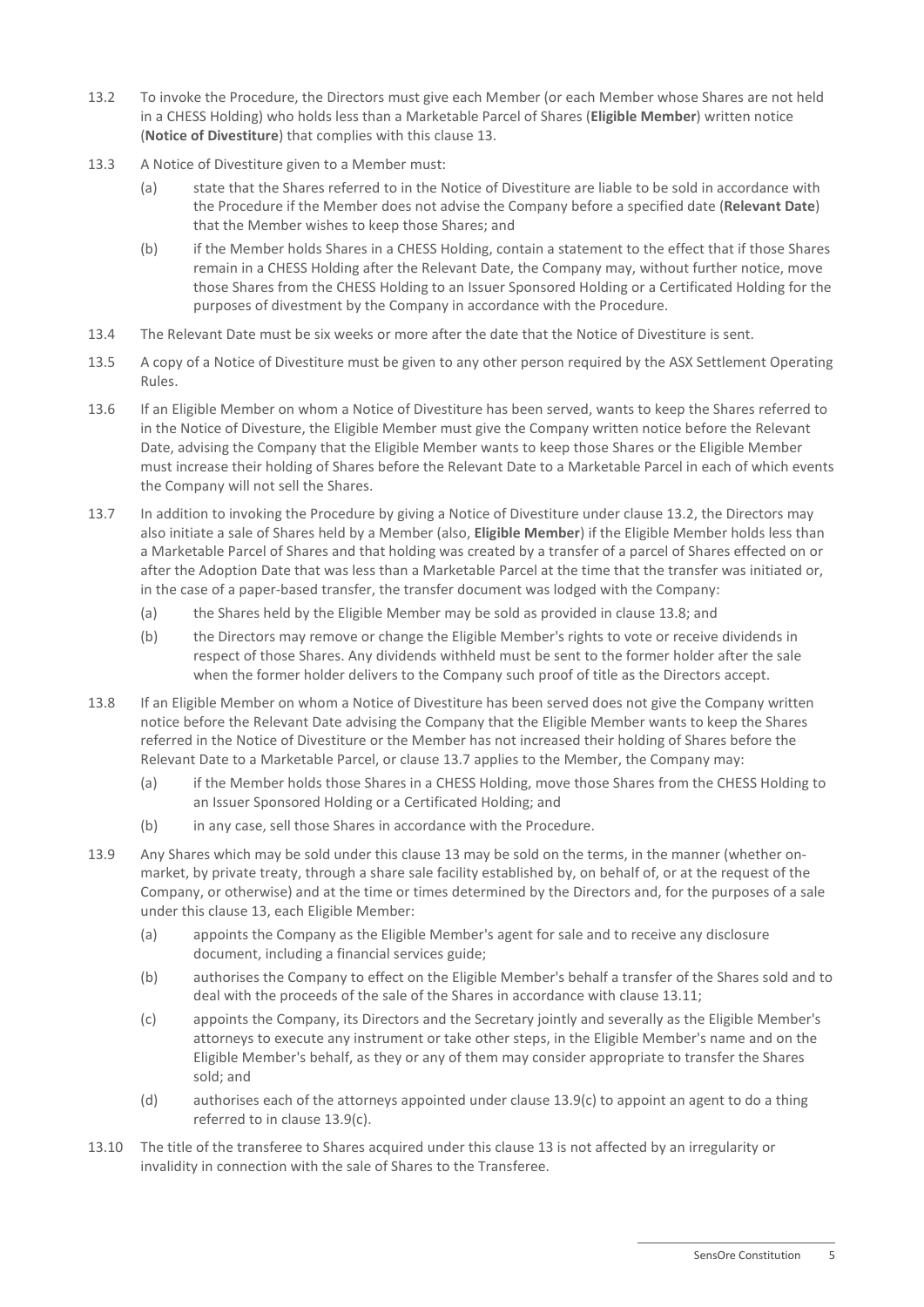- <span id="page-10-0"></span>13.11 The proceeds of any sale of Shares under this clause [13](#page-8-1) less any unpaid calls and interest (**Sale Consideration**) will be paid to the relevant Member or as that Member may direct.
- 13.12 The Company will hold the Sale Consideration in trust for the Member whose Shares are sold under this clause and will forthwith notify the Member in writing that the Sale Consideration in respect of the Member's Shares has been received by the Company and is being held by the Company pending instructions from the Member as to how it is to be dealt with. If the Member has been issued with a share certificate or certificates, the Member's instructions, to be effective, must be accompanied by the share certificate or certificates to which the Sale Consideration relates or, if the certificate or certificates has or have been lost or destroyed, by a statement and undertaking under subsection 1070D(5) of the Corporations Act.
- 13.13 Subject to the Corporations Act, the Company or the purchaser will bear all costs, including brokerage and stamp duty, associated with the sale of any Shares under this clause.
- 13.14 A Notice of Divestiture under clause [13.2](#page-9-0) may only be given once in any 12 month period and may not be given during the offer period of a takeover bid for the Company.
- 13.15 If the Procedure has been invoked and there is an announcement of a takeover bid for Shares, no more sales of Shares may be made under this clause [13](#page-8-1) until after the close of the offers made under the takeover. The Procedure may then be invoked again.
- 13.16 The Directors may, before a sale is effected under this clause [13,](#page-8-1) revoke a Notice of Divestiture or any step taken under clause [13.7](#page-9-2) or suspend or terminate the Procedure, either generally or in specific cases.
- 13.17 If a Member is an Eligible Member in respect of more than one parcel of Shares, the Directors may treat the Member as a separate Eligible Member in respect of each of those parcels so that this clause [13](#page-8-1) will operate as if each parcel was held by a different person.

## <span id="page-10-1"></span>Calls

#### 14. General

- 14.1 Subject to the Corporations Act and the terms on which partly paid Shares are issued, the Directors may make calls on the holders of the Shares for any money unpaid on them.
- 14.2 A call is made when the resolution of the Directors authorising it is passed.
- 14.3 The Directors may revoke or postpone a call before its due date for payment.
- 14.4 The Directors may require a call to be paid by instalments.
- 14.5 The Company must comply with the Corporations Act and the ASX Listing Rules in relation to the dispatch and content of notices to Members on whom a call is made.
- 14.6 A Member to whom notice of a call is given in accordance with this clause [14](#page-10-1) must pay to the Company the amount called in accordance with the notice.
- 14.7 Failure to send a notice of a call to any Member or the non-receipt of a notice by any Member does not invalidate the call.
- 14.8 Joint holders of Shares are jointly and severally liable to pay all calls in respect of their Shares.

#### 15. Instalments and amounts which become payable

If:

- (a) the Directors require a call to be paid by instalments; or
- (b) an amount becomes payable by the terms of issue of Shares on allotment, or at a time or in circumstances specified in the terms of issue,

then:

- (c) every instalment or the amount payable under the terms of issue is payable as if it were a call made by the Directors and as if they had given notice of it; and
- (d) the consequences of late payment or non-payment of an instalment or the amount payable under the terms of issue are the same as the consequences of late payment or non-payment of a call.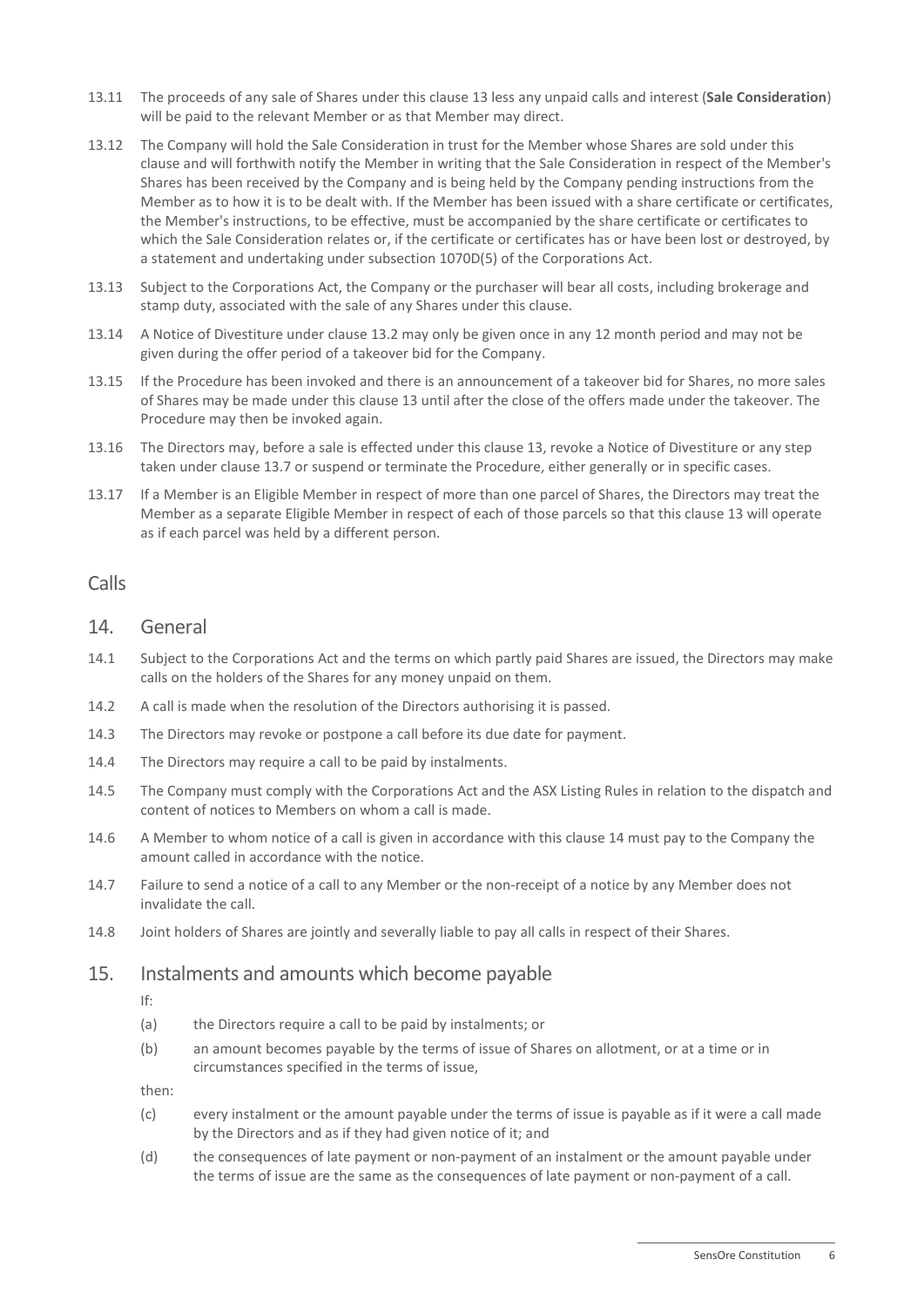## 16. Interest and expenses

If an amount called is not paid on or before the due date, the person liable to pay the amount must also pay:

- (a) interest on the amount from the due date to the time of actual payment at a rate determined by the Directors (not exceeding 20% per annum); and
- (b) all expenses incurred by the Company as a consequence of the non-payment,

but the Directors may waive payment of the interest and expenses in whole or in part. Interest accrues daily and may be capitalised monthly or at such other intervals as the Directors decide.

## 17. Recovery of amounts due

On the hearing of any action for the recovery of money due for any call, proof that:

- (a) the name of the person sued was, when the call was made, entered in the Register as a holder or the holder of Shares in respect of which the call was made;
- (b) the resolution making the call is duly recorded in the Directors' minute book; and
- (c) notice of the call was given to the person sued,

will be conclusive evidence of the debt.

## 18. Differentiation

The Directors may, on the issue of Shares, differentiate between the holders as to the amount of calls to be paid and the times of payment.

## <span id="page-11-0"></span>19. Payment of calls in advance

- 19.1 The Directors may accept from a Member the whole or part of the amount unpaid on a Share before the amount accepted has been called.
- 19.2 The Company may:
	- (a) pay interest on any amount accepted, until the amount is payable under a call and at a rate (not exceeding 20% per annum) agreed between the Member and the Directors; and
	- (b) subject to any contract between the Company and the Member, repay all or any of the amount accepted in excess of the amount called on the Share.
- <span id="page-11-1"></span>19.3 Payment of an amount in advance of a call does not entitle the paying Member to any:
	- (a) dividend, benefit or advantage, other than the payment of interest under this clause [19;](#page-11-0) or
	- (b) voting right,
	- to which the Member would not have been entitled if it had paid the amount when it became due.

## Lien and forfeiture

#### 20. Lien

- 20.1 The Company has a first and paramount lien on every partly paid Share and dividends payable in respect of the Share for all money:
	- (a) due and unpaid to the Company, in respect of the Share:
	- (b) presently payable by a holder or the holder of the Share, or the holder's estate, to the Company in respect of the Share; or
	- (c) which the Company is required by law to pay (and has paid) in respect of the Share.
- 20.2 The lien extends to reasonable interest and expenses incurred because the amount is not paid.
- 20.3 If any law for the time being of any country, state or place imposes or purports to impose an immediate or contingent liability on the Company to make any payment or authorises a taxing authority or Government official to require the Company to make payment in respect of Shares or dividends or other moneys accruing due to the Member who holds the Shares:
	- (a) the Member or, if the Member is deceased, the Member's legal personal representative, indemnifies the Company in respect of any such payment or liability; and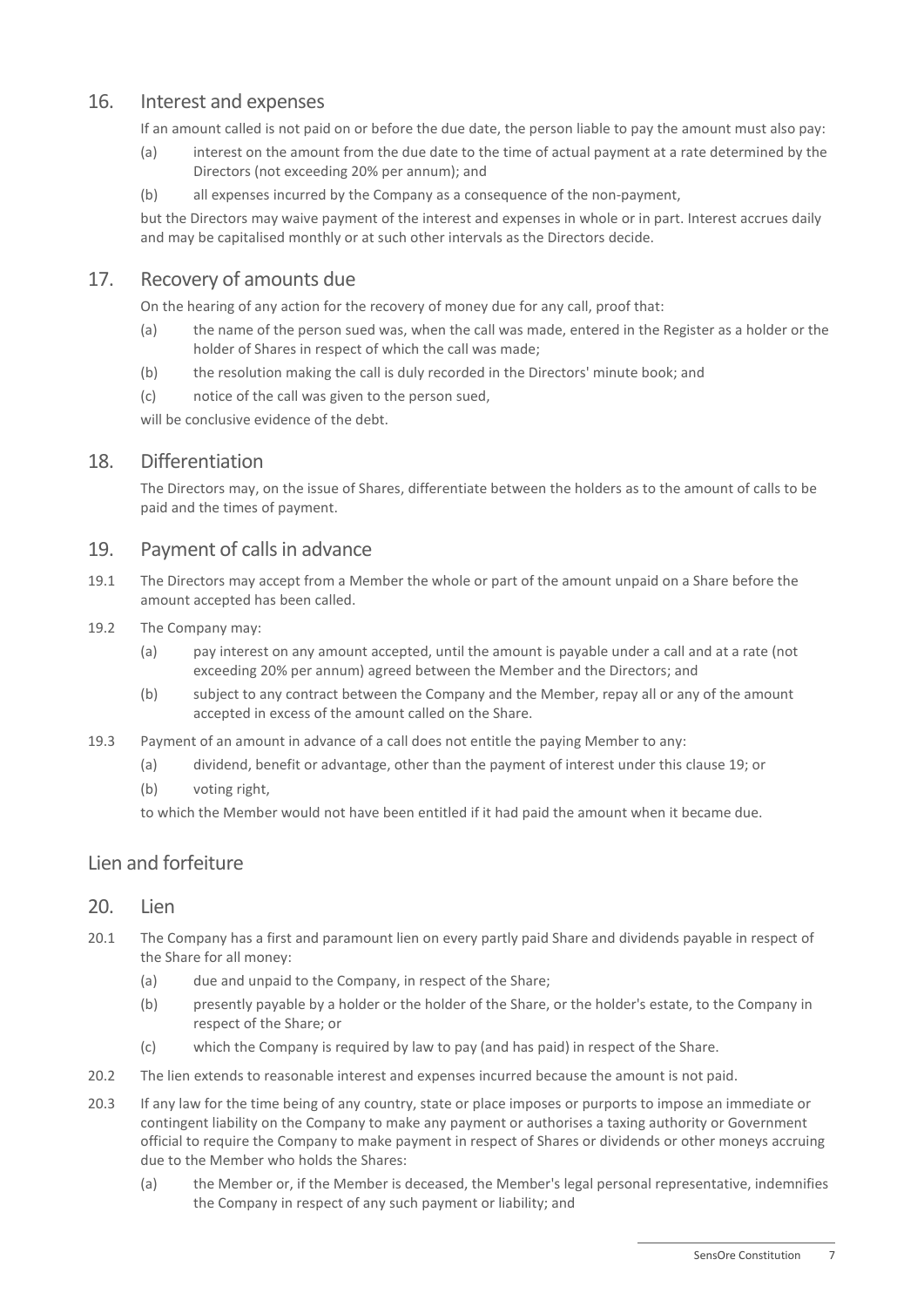- <span id="page-12-0"></span>(b) the Company:
	- (i) has a lien on the Shares and dividends and other moneys payable in respect of the Shares, whether the Shares are held by the Member solely or jointly with another person in respect of any payment made or liability incurred by the Company, together with reasonable expenses and interest on any payment made by the Company at a rate to be fixed by the Directors not exceeding 20% per annum from the date of payment by the Company to the date of repayment by the Member;
	- (ii) may set off amounts so paid by the Company against amounts payable by the Company to the Member as dividends or otherwise; and
	- (iii) may recover as a debt due from the Member or its legal personal representative the amount of all payments made by the Company together with reasonable expenses and interest at the rate and for the period referred to in clause [20.3\(b\)\(i\).](#page-12-0)
- 20.4 The Company may do all things which the Directors think necessary or appropriate to do under the ASX Listing Rules and the ASX Settlement Operating Rules to enforce or protect the Company's lien.
- 20.5 Unless the Directors determine otherwise, the registration of a transfer of a Share operates as a waiver of the Company's lien on the Share so far as it relates to amounts owing by the transferor or any predecessor in title.
- 20.6 The Directors may:
	- (a) declare a Share to be wholly or partly exempt from a lien; or
	- (b) waive or compromise all or part of any payment due to the Company.

#### 21. Lien sale

If:

- (a) the Company has a lien on a Share for money presently payable; and
- (b) the Company has given the Member or the Member's executors or administrators (as the case may be) holding the Share written notice demanding payment of the money; and
- (c) that Member fails to pay all of the money demanded,

then 14 or more days after giving the notice, the Directors may sell the Share in any manner determined by them.

#### <span id="page-12-2"></span>22. Forfeiture notice

- <span id="page-12-1"></span>22.1 The Directors may at any time after a call or instalment becomes payable and remains unpaid by a Member, serve a notice on the Member requiring the Member to pay all or any of the following:
	- (a) the unpaid amount;
	- (b) any interest that has accrued; and
	- (c) all expenses incurred by the Company as a consequence of the non-payment.
- 22.2 The notice under clause [22.1](#page-12-1) must:
	- (a) specify a day (not earlier than 14 days after the date of the notice) on or before which the payment required by the notice must be made; and
	- (b) state that if a Member does not comply with the notice, the Shares in respect of which the call was made or instalment is payable will be liable to be forfeited.

#### 23. Forfeiture

- <span id="page-12-3"></span>23.1 If a Member does not comply with a notice served under clause [22,](#page-12-2) then any or all of the Shares in respect of which the notice was given may be forfeited under a resolution of the Directors.
- 23.2 Unpaid dividends in respect of forfeited Shares will also be forfeited.
- 23.3 On forfeiture, Shares become the property of the Company and forfeited Shares must be:
	- (a) sold, disposed of, or cancelled on terms determined by the Directors; or
	- (b) offered by public auction.
- 23.4 The Directors may, at any time before a forfeited Share is sold, disposed of or cancelled, annul the forfeiture of the Share on conditions determined by them.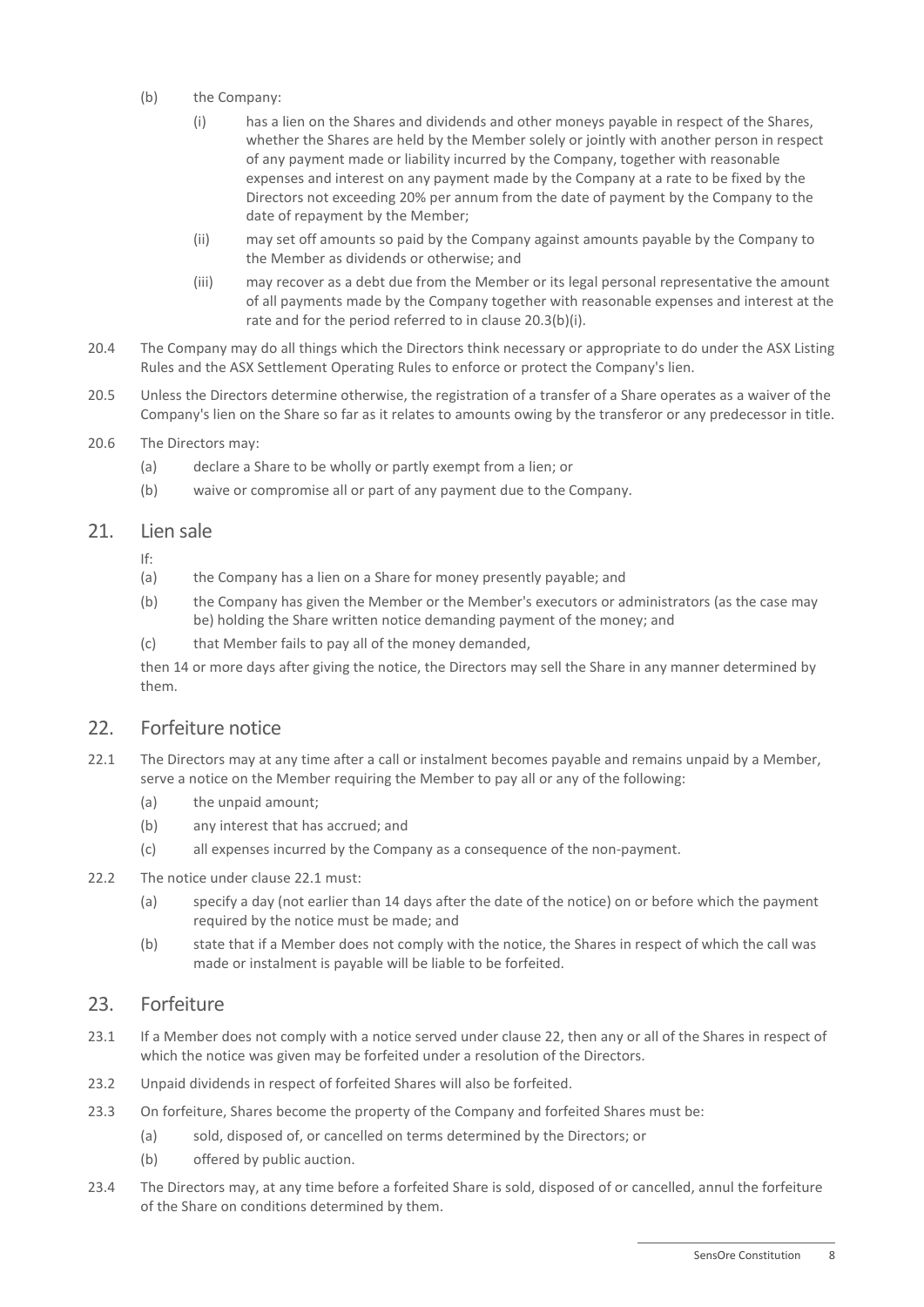- <span id="page-13-0"></span>23.5 Promptly after a Share has been forfeited:
	- (a) notice of the forfeiture must be given to the Member in whose name the Share was registered immediately before its forfeiture; and
	- (b) the forfeiture and its date must be noted in the Register.
- 23.6 Omission or neglect to give notice of or to note the forfeiture as specified in clause [23.5](#page-13-0) will not invalidate a forfeiture.

## 24. Liability of former Member

- <span id="page-13-1"></span>24.1 The interest of a person who held Shares which are forfeited is extinguished but, the former Member remains liable to pay:
	- (a) all money (including interest and expenses) that was payable by the Member to the Company at the date of forfeiture in respect of the forfeited Shares; and
	- (b) interest from the date of forfeiture until payment of the money referred to in clause [24.1\(a\),](#page-13-1) of this clause at a rate determined by the Directors (not exceeding 20% per annum).
- 24.2 A former Member's liability to the Company ceases if and when the Company receives payment in full of all money (including interest and expenses) payable by the former Member in respect of the Shares. The liability may only be compromised, released or waived by the Directors.

## 25. Disposal of Shares

- 25.1 The Company may:
	- (a) receive the consideration (if any) given for a forfeited Share on any sale or disposition of the Share, or a Share sold under a lien sale;
	- (b) effect a transfer of the Share or execute or appoint a person to execute, a transfer of the Share in favour of a person to whom the Share is sold or disposed of; and
	- (c) register as the holder of the Share the person to whom the Share is sold.
- 25.2 The purchaser of the Share:
	- (a) is not bound to check the regularity of the sale or the application of the purchase price;
	- (b) obtains title to the Share despite any irregularity in the sale; and
	- (c) will not be subject to complaint or remedy by the former holder of the Share in respect of the purchase.
- 25.3 A statement signed by a Director and a Secretary that the Share has been regularly forfeited and sold or reissued or regularly sold without forfeiture to enforce a lien, is conclusive evidence of the matters stated as against all persons claiming to be entitled to the Share.
- 25.4 Subject to the terms on which a Share is on issue, the net proceeds of any sale made to enforce a lien or on forfeiture must be applied by the Company in the following order:
	- (a) in payment of the costs and expenses of the sale;
	- (b) in payment of all amounts (if any) secured by the lien or all money (if any) that was payable in respect of the forfeited Share; and
	- (c) where the Share was forfeited under clause [23.1,](#page-12-3) in payment of any surplus to the former Member whose Share was sold.

## Transfer of Shares

#### 26. General

- 26.1 Subject to this Constitution, a Member may transfer Shares held by that Member.
- 26.2 Subject to clause [26.3,](#page-14-1) Shares may be transferred by:
	- (a) a written transfer instrument in any usual or common form; or
	- (b) any other form approved by the Directors.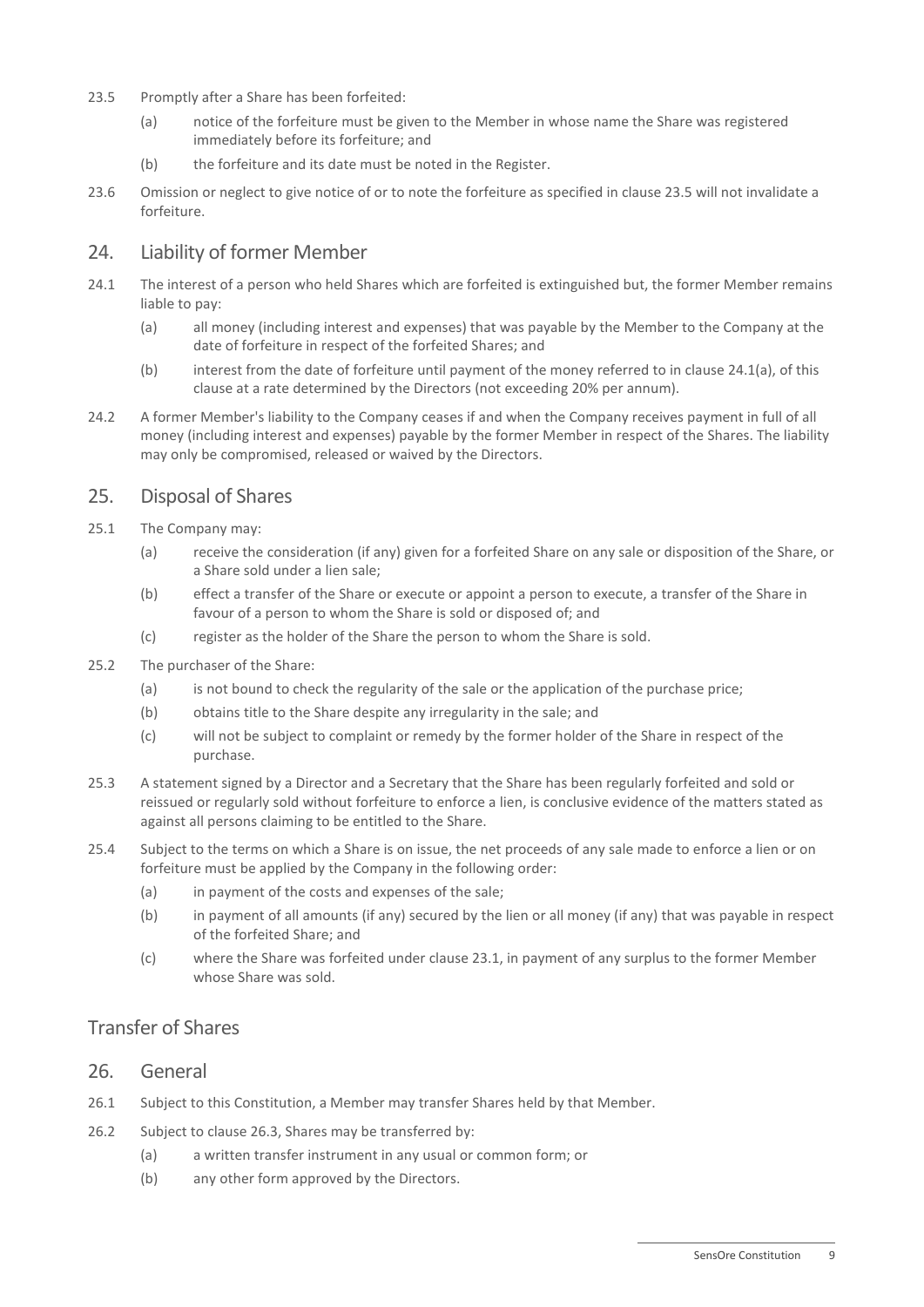- <span id="page-14-1"></span>26.3 The Company may participate in any computerised or electronic system for market settlement, securities transfer and registration conducted in accordance with the Corporations Act, the ASX Listing Rules and the ASX Settlement Operating Rules, or corresponding laws or financial market rules in any other country.
- 26.4 If the Company participates in a system of the kind described in clause [26.3,](#page-14-1) then despite any other provision of this Constitution:
	- (a) Shares may be transferred, and transfers may be registered, in any manner required or permitted by the ASX Listing Rules or the ASX Settlement Operating Rules (or corresponding laws or financial market rules in any other country) applying in relation to the system;
	- (b) the Company must comply with and give effect to those rules; and
	- (c) the Company may, in accordance with those rules, decline to issue certificates for holdings of Shares.
- 26.5 A written transfer instrument must be:
	- (a) executed by the transferor or (where the Corporations Act permits) stamped by the transferor's broker;
	- (b) unless the Directors decide otherwise in the case of a fully paid Share, executed by the transferee or (where the Corporations Act permits) stamped by the transferee's broker; and
	- (c) in the case of a transfer of partly paid Shares, endorsed or accompanied by an instrument executed by the transferee or by the transferee's broker to the effect that the transferee agrees to accept the Shares subject to the terms and conditions on which the transferor held them, to become a Member and to be bound by the Constitution.

Subject to the Corporation Act, the written transfer instrument may comprise more than one document.

- 26.6 Except as required by the ASX Settlement Operating Rules:
	- (a) a transferor of Shares remains the holder of the Shares transferred until the transfer is registered and the name of the transferee is entered in the Register in respect of the Shares; and
	- (b) a transfer of Shares does not pass the right to any dividends on the Shares until such registration.

#### <span id="page-14-0"></span>27. Proportional takeover bid

- 27.1 Registration of a transfer giving effect to a contract resulting from the acceptance of an offer made under a proportional takeover bid is prohibited unless and until an Approving Resolution approving the proportional takeover bid is passed.
- <span id="page-14-2"></span>27.2 A person (other than the bidder or an associate of the bidder) who, as at the end of the day on which the first offer under the proportional takeover bid was made, held bid class Shares is entitled to:
	- (a) vote on an Approving Resolution; and
	- (b) has one vote for each bid class Share held.
- 27.3 Where offers have been made under a proportional takeover bid, the Directors must ensure that an Approving Resolution is voted on at a meeting of the persons described in clause [27.2](#page-14-2) before the Approving Resolution Deadline.
- 27.4 An Approving Resolution is passed if more than 50% of the votes cast on the resolution are cast in favour of the resolution, and otherwise is taken to have been rejected.
- 27.5 The provisions of this Constitution that apply to a general meeting of the Company apply, with such modifications as the circumstances require, to a meeting that is called under this claus[e 27](#page-14-0) as if the meeting was a general meeting of the Company.
- 27.6 If an Approving Resolution to approve the proportional takeover bid is voted on in accordance with this clause [27](#page-14-0) before the Approving Resolution Deadline, the Company must, on or before the Approving Resolution Deadline, give:
	- (a) the bidder; and
	- (b) each relevant financial market,

a written notice stating that an Approving Resolution to approve the proportional takeover bid has been voted on and whether it was passed or rejected.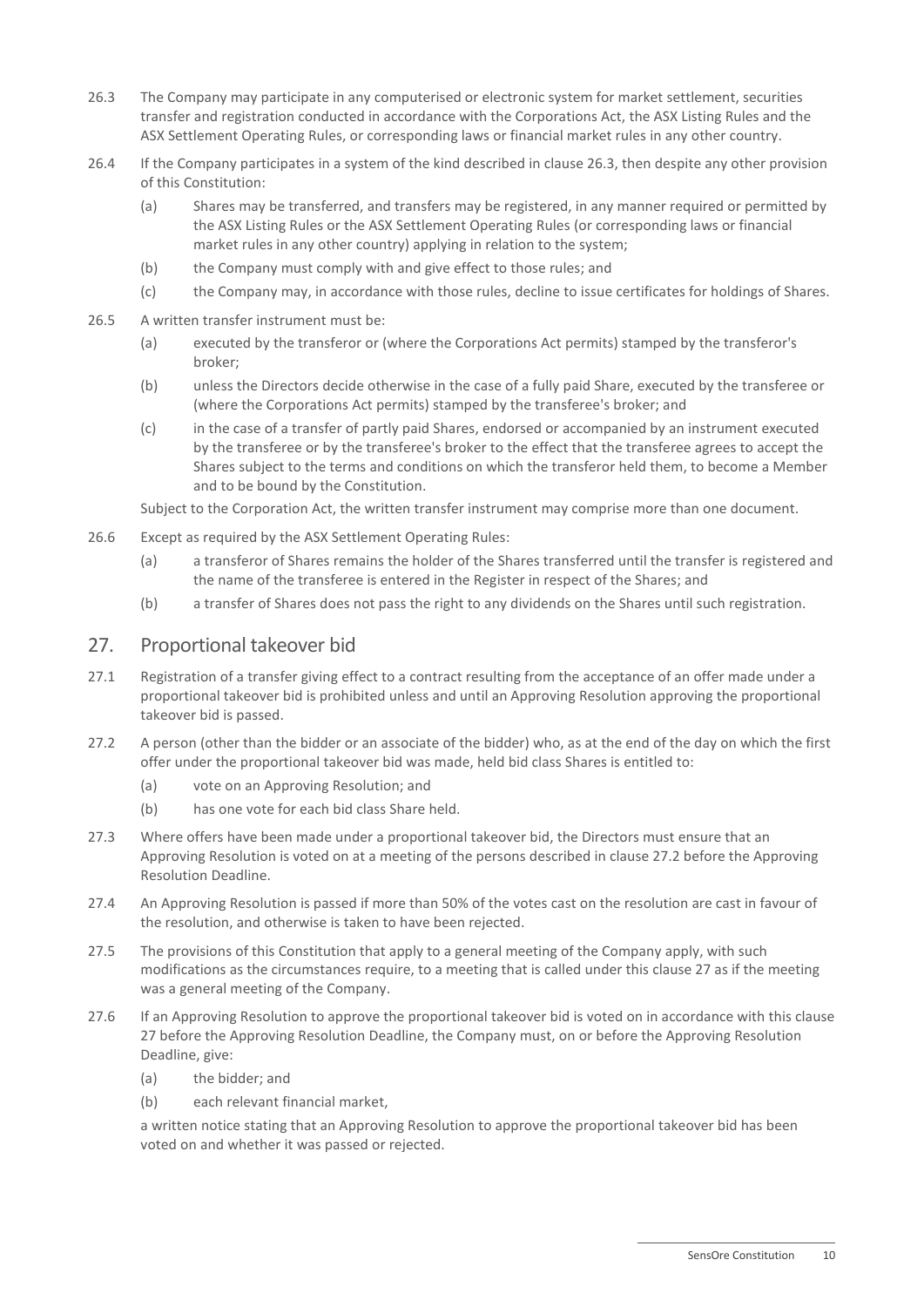- 27.7 If no resolution has been voted on in accordance with this clause as at the end of the day before the Approving Resolution Deadline, a resolution to approve the proportional takeover bid is taken, for the purposes of this clause, to have been passed in accordance with this clause.
- 27.8 Under the Corporations Act, this clause [27](#page-14-0) automatically ceases to have effect on the date that is three years after the Adoption Date, unless this clause [27](#page-14-0) is renewed in accordance with the Corporations Act.

#### 28. Transfer procedure

- 28.1 Except where the Directors determine (to comply with laws or financial market rules of a foreign country or the ASX Settlement Operating Rules), for a transfer of Shares that is not an ASX Settlement regulated transfer:
	- (a) the written transfer instrument must be left at the Company's registered office or another place acceptable to the Company;
	- (b) the instrument must be accompanied by a certificate for the Shares dealt with in the transfer where a certificate has been issued, unless the Directors waive production of the certificate on receiving satisfactory evidence of the loss or destruction of the certificate; and
	- (c) the Directors may require other evidence of the transferor's right to transfer the Shares.
- 28.2 For a transfer of Shares that is an ASX Settlement regulated transfer, a Share transfer must be effected in accordance with the ASX Listing Rules and the ASX Settlement Operating Rules.
- 28.3 The Company may charge a fee for registering a transfer of Shares if:
	- (a) the Company is not listed; or
	- (b) the fee is not prohibited by the ASX Listing Rules.

#### <span id="page-15-2"></span>29. Right to refuse registration

- <span id="page-15-0"></span>29.1 The Directors may in their absolute discretion refuse to register any transfer of Shares or other securities where the Shares or other securities are not quoted by the ASX. Where the Shares or other securities are quoted by the ASX, the Directors may in their absolute discretion refuse to register any transfer in any of the circumstances permitted by the ASX Listing Rules.
- <span id="page-15-1"></span>29.2 The Directors must:
	- (a) except as permitted by the ASX, refuse to register any transfer of Shares or other securities which are Restricted Securities if that transfer is or might be in breach of the ASX Listing Rules, or any restriction notice issued, or any restriction agreement or deed entered into by the Company under the ASX Listing Rules in relation to the Shares; and
	- (b) refuse to register any transfer where the Company is, or the Directors are, required to do so by the ASX Listing Rules.
- 29.3 Despite clauses [29.1](#page-15-0) and [29.2,](#page-15-1) the Company must not refuse or fail to register or give effect to, or delay or in any way interfere with, a proper ASTC transfer of Shares or other securities quoted by the ASX.
- 29.4 If a person has lodged a transfer which the Directors have refused to register, the Company must, within five Business Days after the date of lodgement, give to the lodging person written notice of and reasons for the refusal.

#### 30. Escrow restrictions

- 30.1 In this clause, 'dispose' has the extended meaning set out in ASX Listing Rule 19.12.
- 30.2 A holder of Restricted Securities must not dispose of, or agree or offer to dispose of, the Restricted Securities during the escrow period, except as permitted by the ASX Listing Rules or the ASX.
- 30.3 A holder of Restricted Securities which are in a class of quoted securities, agrees to hold the Restricted Securities on the Company's issuer-sponsored sub-register and agrees to have a holding lock applied for the duration of the escrow period applicable to the Restricted Securities.
- 30.4 The Company will refuse to acknowledge any disposal (including, without limitation, to register any transfer) of Restricted Securities during the escrow period applicable to those Restricted Securities except as permitted by the ASX Listing Rules or the ASX.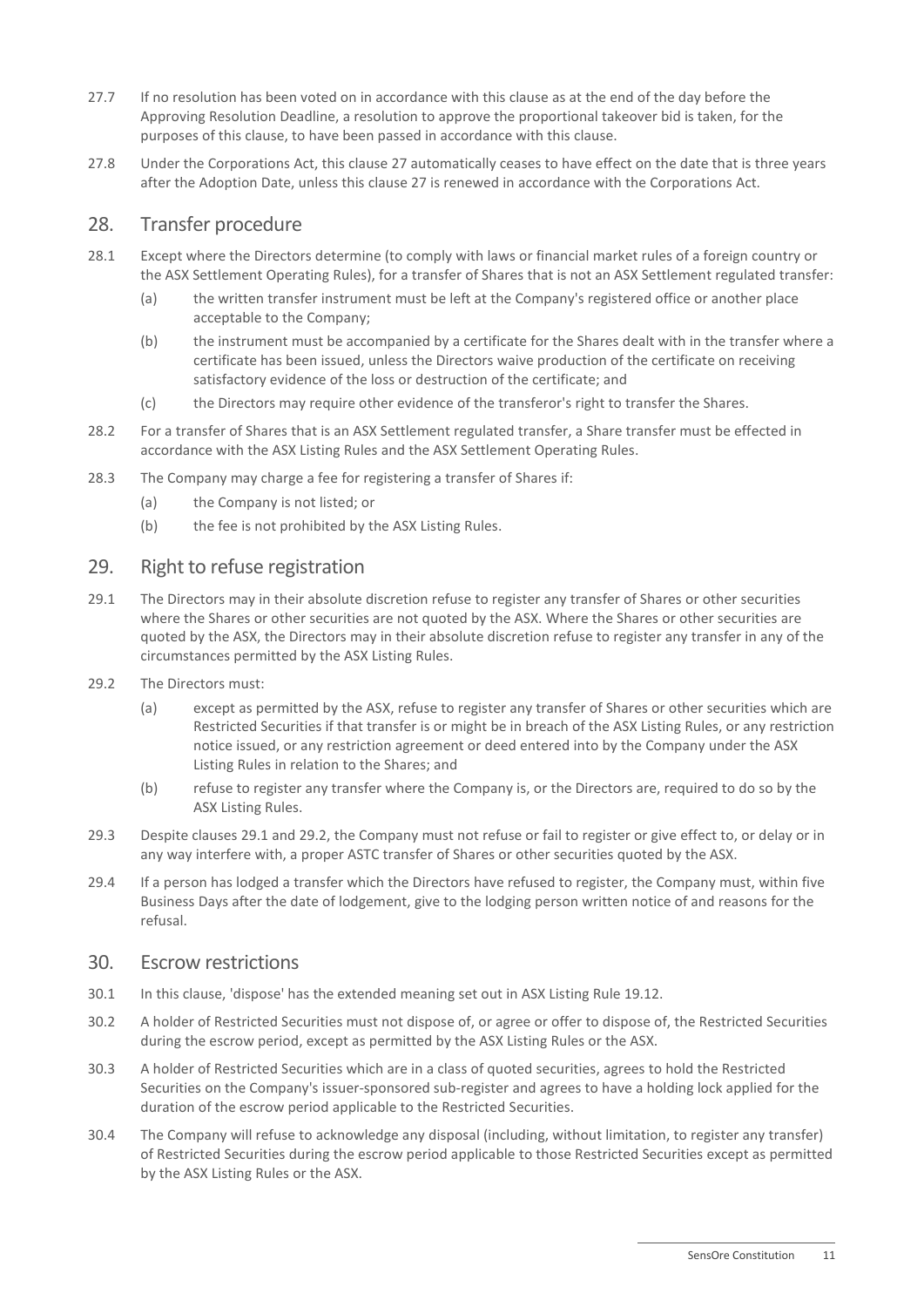- 30.5 A holder of Restricted Securities will not be entitled to participate in any return of capital on those Restricted Securities during the escrow period applicable to those Restricted Securities except as permitted by the ASX Listing Rules or the ASX.
- 30.6 If a holder of Restricted Securities breaches a restriction deed or a provision of this Constitution restricting disposal of those Restricted Securities, the holder will not be entitled to any dividend or distribution, or to exercise any voting rights, in respect of those Restricted Securities for so long as the breach continues.

## Transmission of Shares

#### 31. Title on death

- 31.1 The legal personal representative of a deceased Member who was the sole holder of Shares is the only person whom the Company will recognise as having any title to the deceased Member's Shares.
- 31.2 If a deceased Member was a joint holder of Shares, the other joint holder is the only person whom the Company will recognise as having any title to the deceased Member's Shares.
- 31.3 The estate of the deceased Member will not be released from any liability to the Company in respect of the **Shares**
- 31.4 The Company may register or give effect to a transfer to a transferee who dies before the transfer is registered.

#### <span id="page-16-1"></span>32. Entitlement to transmission

- 32.1 A person who becomes entitled to a Share in consequence of the death, mental incapacity or bankruptcy of a Member may, subject to clause [29](#page-15-2) and to producing to the Company evidence of entitlement which is satisfactory to the Directors, elect to:
	- (a) be registered as the holder of the Share; or
	- (b) transfer the Share to some other person nominated by it.
- <span id="page-16-0"></span>32.2 If the person who has become entitled to a Share:
	- (a) elects to be registered as the holder, then the person must deliver or send to the Company a written notice of election signed by him or her; or
	- (b) elects to transfer the Share, then the person must effect a transfer of the Share.
- 32.3 An election to be registered as a holder of a Share under clause [32.1\(a\)](#page-16-0) or a transfer of a Share from a Member or deceased Member under this clause [32](#page-16-1) is subject to the same limitations, restrictions and provisions of this Constitution as would apply if the election were a transfer or the transfer were made by the Member or deceased Member himself or herself.
- 32.4 A person who:
	- (a) has become entitled to a Share by operation of law; and
	- (b) has produced evidence of that person's entitlement which is satisfactory to the Directors,

is entitled to the dividends and other rights of the registered holder of the Share.

- 32.5 Where two or more persons are jointly entitled to any Share in consequence of the death of the registered holder, they will be considered to be joint holders of the Share.
- 32.6 Any person who is registered under this clause must indemnify the Company against all liabilities, costs, losses and expenses incurred by the Company as a result of registering the person.

## Changes to Share capital

## 33. Alteration of share capital

The Directors may do anything required to give effect to any resolution altering or approving the reduction of the Company's Share capital, including, where a Member becomes entitled to a fraction of a Share or other security on a conversion of some or all of the Shares into a larger or smaller number or on a reduction of capital: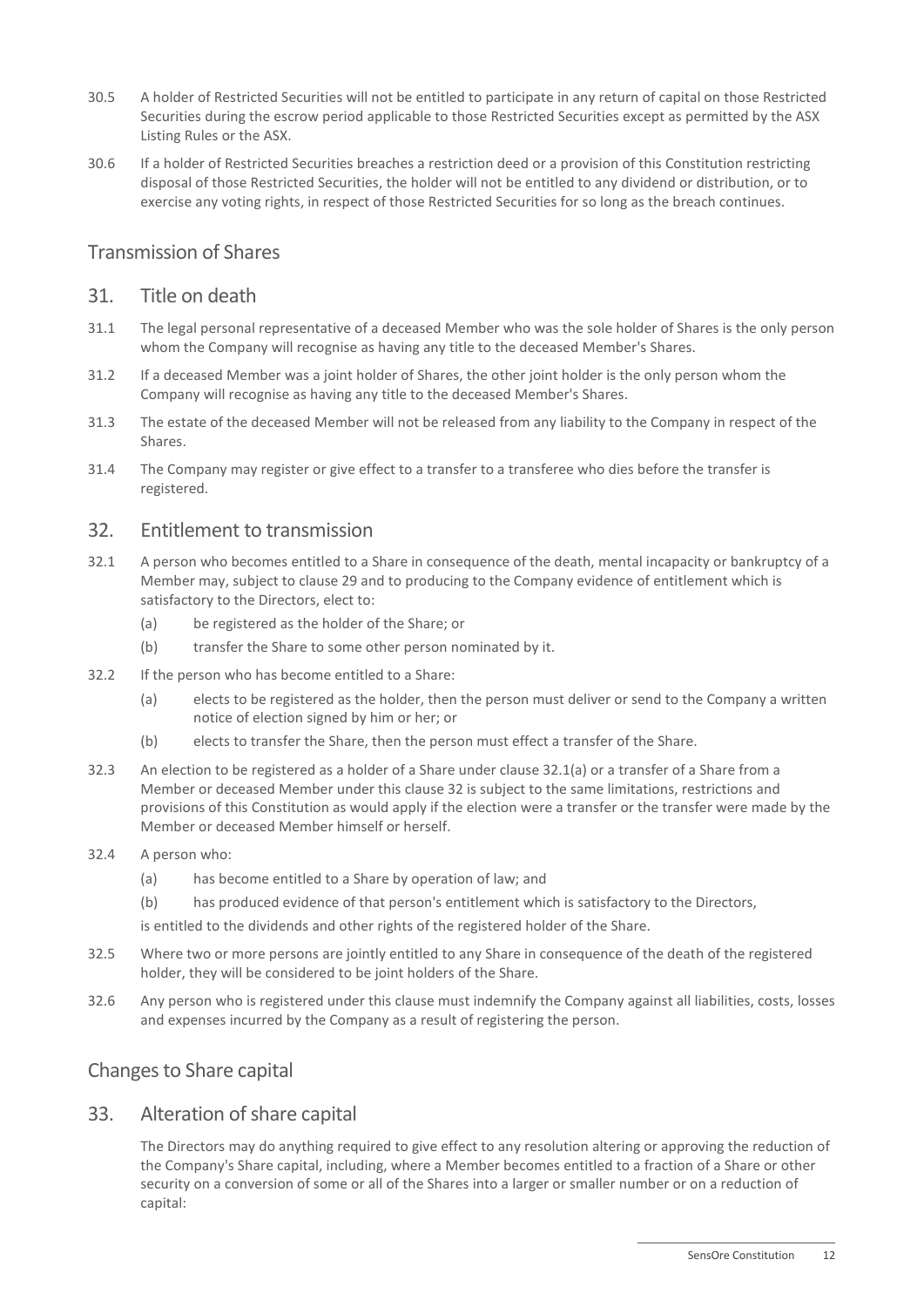- (a) causing the Company to make cash payments;
- (b) determining that fractions may be disregarded to adjust the rights of all parties;
- (c) appointing a trustee to deal with any fractions on behalf of Members; and
- (d) rounding up each fractional entitlement to the nearest whole Share or security by capitalising any amount for capitalisation under claus[e 103](#page-38-0) even though only some of the Members participate in the capitalisation.

#### 34. Reductions of capital

- <span id="page-17-0"></span>34.1 Subject to the Corporations Act and the ASX Listing Rules, the Company may reduce its share capital in any manner.
- 34.2 Without limiting the generality of claus[e 34.1,](#page-17-0) the Company when reducing its share capital may resolve that such reduction be effected wholly or in part by the distribution of specific assets (whether held in the name of the Company or in the name of any wholly owned subsidiary of the Company) and in particular fully paid shares, debentures, debenture stock or other securities of any other corporation or in any one or more of such ways. The Directors may fix the value for distribution of any specific assets.
- 34.3 Subject to the Corporations Act and the ASX Listing Rules, if a difficulty arises in making a distribution of specific assets or the Directors otherwise so determine, the Directors may do all or any one or more of the following:
	- (a) if the specific assets comprise or are to comprise shares, distribute some of the shares to some Members;
	- (b) deal with the difficulty as they consider expedient;
	- (c) fix the value of all or any part of the specific assets for the purposes of the distribution;
	- (d) determine that cash will be paid to any Members on the basis of the fixed value in order to equitably adjust the rights of the Members; and
	- (e) invest any specific assets in trustees as the Directors consider expedient.
- 34.4 Subject to the Corporations Act and the ASX Listing Rules, if a distribution of specific assets to a particular Member or Members is illegal or, in the Director's opinion, impracticable, the Directors may make a cash payment to the Member or Members on the basis of the cash amount of the reduction in share capital instead of the distribution of specific assets.
- 34.5 Where the Company pursuant to a reduction of its share capital distributes to its Members shares in another corporation:
	- (a) the Members will be deemed to have agreed to become members of that other corporation; and
	- (b) each of the Members appoints the Company or any of the Directors as its agent to execute any transfer of shares or other document required to facilitate or effect the distribution of shares to that Member.

#### 35. Ancillary powers

If a distribution, transfer or issue of specific assets, shares or securities to a particular Member or Members is, in the Directors' discretion, considered impracticable or would give rise to parcels of securities which do not constitute marketable parcels, the Directors may cause the Company to make a cash payment to those Members or allocate the assets, shares or securities to a trustee to be sold on behalf of, and for the benefit of, those Members, instead of making the distribution, transfer or issue to those Members.

#### 36. Buy-backs

Subject to the Corporations Act and the ASX Listing Rules, the Company may buy Shares on terms and at times determined from time to time by the Directors.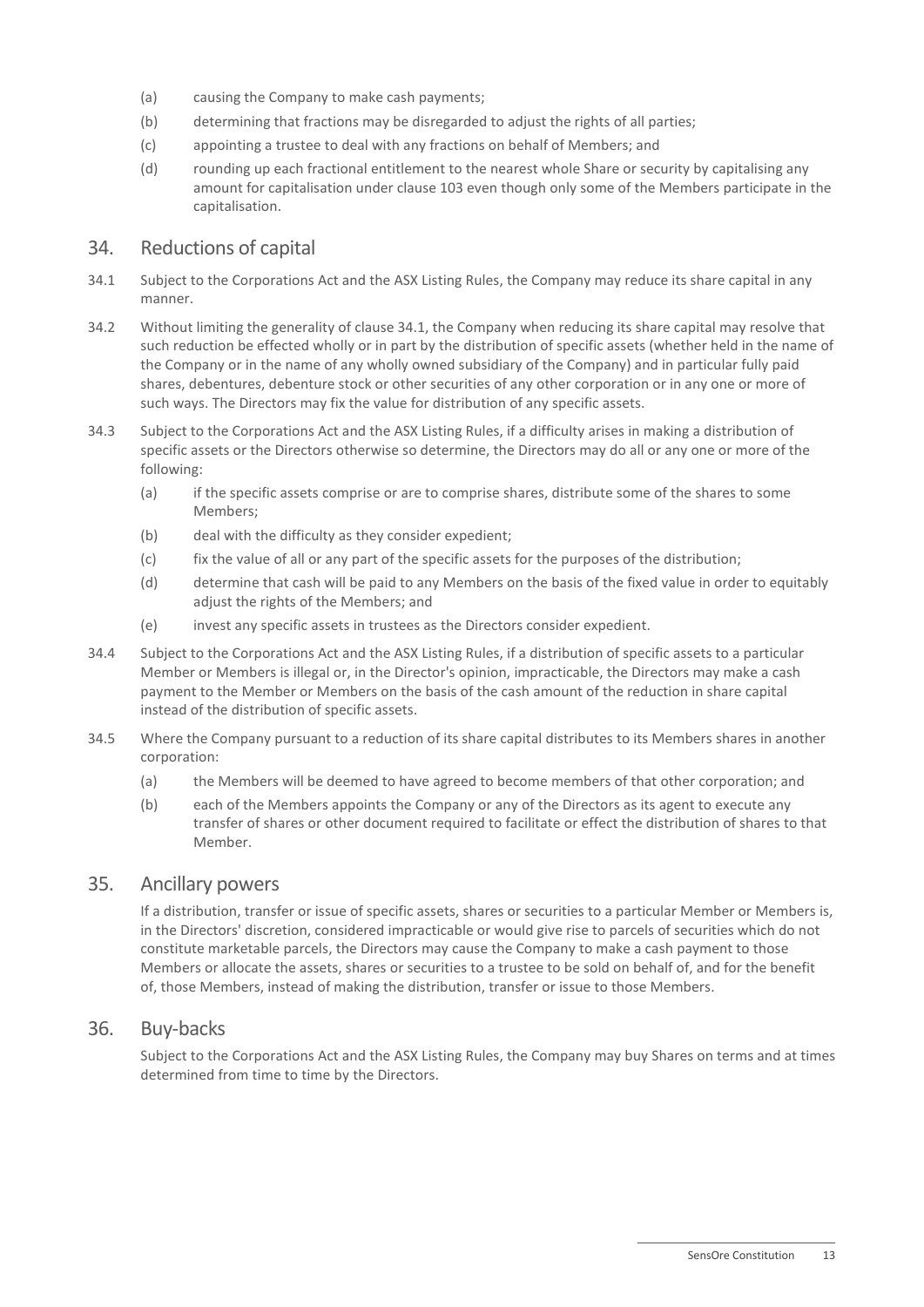## Powers of attorney

## 37. Powers of attorney

- 37.1 If a Member executes or proposes to execute any document or do any act by or through an attorney which is relevant to the Company or the Member's shareholding in the Company, that Member must deliver the instrument appointing the attorney to the Company for notation.
- 37.2 The Company may require the Member to lodge a certified copy of the instrument for retention by the Company and ask for whatever evidence it thinks appropriate to demonstrate that the power of attorney is effective and continues to be in force.
- 37.3 Any power of attorney granted by a Member will, as between the Company and the Member who granted the power of attorney:
	- (a) continue in force; and
	- (b) may be acted on,

unless express notice in writing of its revocation or of the death of the Member who granted it is lodged with the Company.

37.4 Where a Member proposes that an attorney represent the Member at a general meeting or adjourned meeting, the Member must comply with clause [59.1](#page-25-0) of this Constitution.

## General meetings

## 38. Calling general meeting

- 38.1 A Director may call a meeting of Members.
- 38.2 The Directors must call annual general meetings in accordance with the Corporations Act, to be held by the Company at times to be determined by the Directors.
- <span id="page-18-6"></span>38.3 Members may also request or call and arrange to hold general meetings in accordance with the procedures and requirements set out in the Corporations Act.
- 38.4 A general meeting may be held at two or more venues simultaneously using any technology that gives the Members as a whole a reasonable opportunity to participate.
- <span id="page-18-5"></span>*38.5* Subject to clause[s 38.6](#page-18-0) and [38.7,](#page-18-1) any meeting of Members may be held virtually*.*
- <span id="page-18-2"></span><span id="page-18-0"></span>38.6 Any meeting of Members may be held using one or more technologies that give all persons entitled to attend a reasonable opportunity to participate without being physically present in the same place, and paragraphs [\(a\)](#page-18-2) t[o \(d\)](#page-18-3) inclusive of this clause apply if a meeting of Members is held in that way:
	- (a) all persons participating in the meeting are taken for all purposes, including quorum requirements set out in claus[e 42,](#page-19-0) to be present at the meeting while participating;
	- (b) a vote taken at the meeting must be taken by a poll, and not by a show of hands, by using one or more technologies to give each person entitled to vote the opportunity to participate in the vote in real time and, where practicable, by recording their vote in advance of the meeting;
	- (c) persons attending the meeting must be allowed an opportunity to speak, including by asking questions, by using one or more technologies that allow that opportunity;
	- (d) a proxy may be appointed using one or more technologies specified in the notice of the meeting; and
	- (e) the notice of a meeting may be given, and any other information to be provided with the notice of a meeting, or at or in relation to a meeting of Members, may be provided, using one or more technologies to communicate to those entitled to receive notice of the meeting:
		- (i) the contents of the notice and the other information; or
		- (ii) details of an online location where the items covered by sub-paragraph [\(i\)](#page-18-4) above can be viewed or from where they can be downloaded.
- <span id="page-18-4"></span><span id="page-18-3"></span><span id="page-18-1"></span>38.7 The ability to hold a virtual meeting in accordance with clauses [38.5](#page-18-5) an[d 38.6](#page-18-0) above is subject to the following: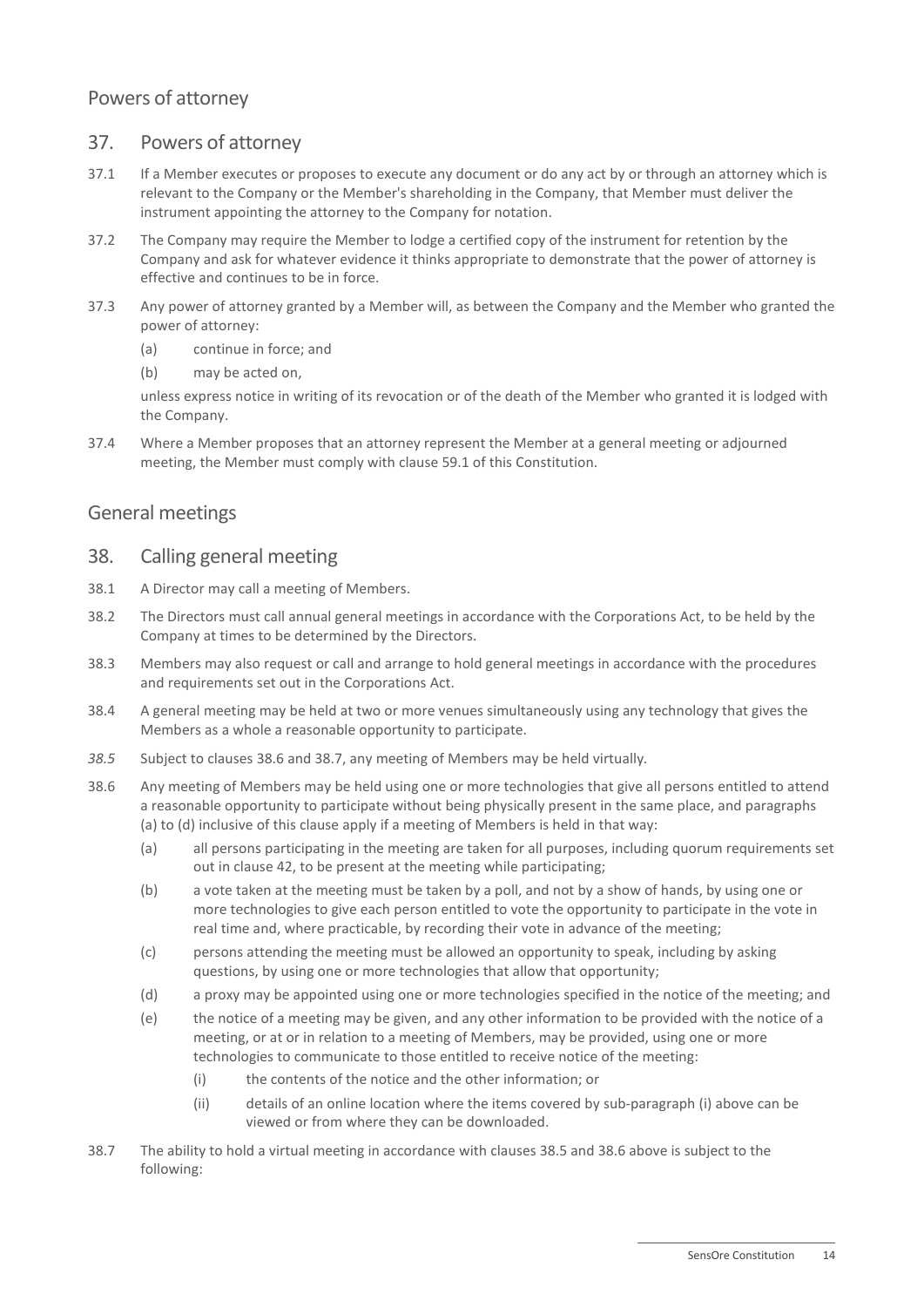- (a) the Company must include in the notice of the meeting, information about how those entitled to attend can participate in the meeting, including how they can participate in a vote taken at the meeting, and speak at the meeting, to the extent they are entitled to do so; and
- (b) if a person is entitled to attend the meeting of Members, or to vote at the meeting, by proxy, the Chair of the meeting must treat a duly appointed proxy in the same way as the person would be entitled or required to be treated if he or she attended the meeting in person.

#### 39. Notice

- 39.1 Notice of a general meeting must be given in accordance with the Corporations Act to the persons referred to in clause [105.1.](#page-40-0)
- 39.2 Except as permitted by the Corporations Act, general meetings must be called on at least the minimum number of days' notice required by the Corporations Act (which at the Adoption Date is 28 days) and otherwise in accordance with the procedures set out in the Corporations Act.
- 39.3 Subject to the requirements of the Corporations Act, the content of a notice of general meeting called by the Directors must be decided by the Directors.

#### 40. Business

- 40.1 Unless the Corporations Act provides otherwise:
	- (a) no business may be transacted at a general meeting unless the general nature of the business is stated in the notice calling the meeting; and
	- (b) except with the approval of the Directors or the chairperson, no person may move an amendment to a proposed resolution the terms of which are set out in the notice calling the meeting or to a document which relates to such a resolution and a copy of which has been made available to Members to inspect or copy.
- 40.2 The Directors may postpone or cancel any general meeting (other than a meeting requested or called by Members under clause [38.3\)](#page-18-6) at any time before the day of the meeting. The Directors must give notice of the postponement or cancellation to all persons entitled to receive notices of a general meeting.
- 40.3 An accidental omission to send a notice of a general meeting (including a proxy appointment form) or the postponement of a general meeting to any Member or the non-receipt of a notice (or form) by any Member does not invalidate the proceedings at or any resolution passed at the general meeting.
- 40.4 A person's attendance at the general meeting waives any obligation the person may have to:
	- (a) a failure to give notice, or the giving of a defective notice, of the meeting unless the person at the beginning of the meeting objects to the holding of the meeting; and
	- (b) the consideration of a particular matter at the meeting which is not within the business referred to in the notice of meeting, unless the person objects to considering the matter when it is presented.

#### Proceedings at general meetings

#### 41. Member

In clauses [42,](#page-19-0) [43,](#page-20-0) [44,](#page-20-1) [45,](#page-20-2) [46,](#page-21-0) [49](#page-22-0) and [51,](#page-23-0) **Member** includes a Member present in person or by proxy (whether or not the Member or Members they represent cast Direct Votes), attorney or Representative.

#### <span id="page-19-0"></span>42. Quorum

- 42.1 No business may be transacted at a general meeting unless a quorum of Members is present at the commencement of business.
- 42.2 A quorum of Members is two Members unless there are less than two Members, in which event a quorum is those Members.
- 42.3 If a quorum is not present within 30 minutes after the time appointed for a general meeting:
	- (a) the general meeting is automatically dissolved if it was requested or called by Members; or
	- (b) in any other case: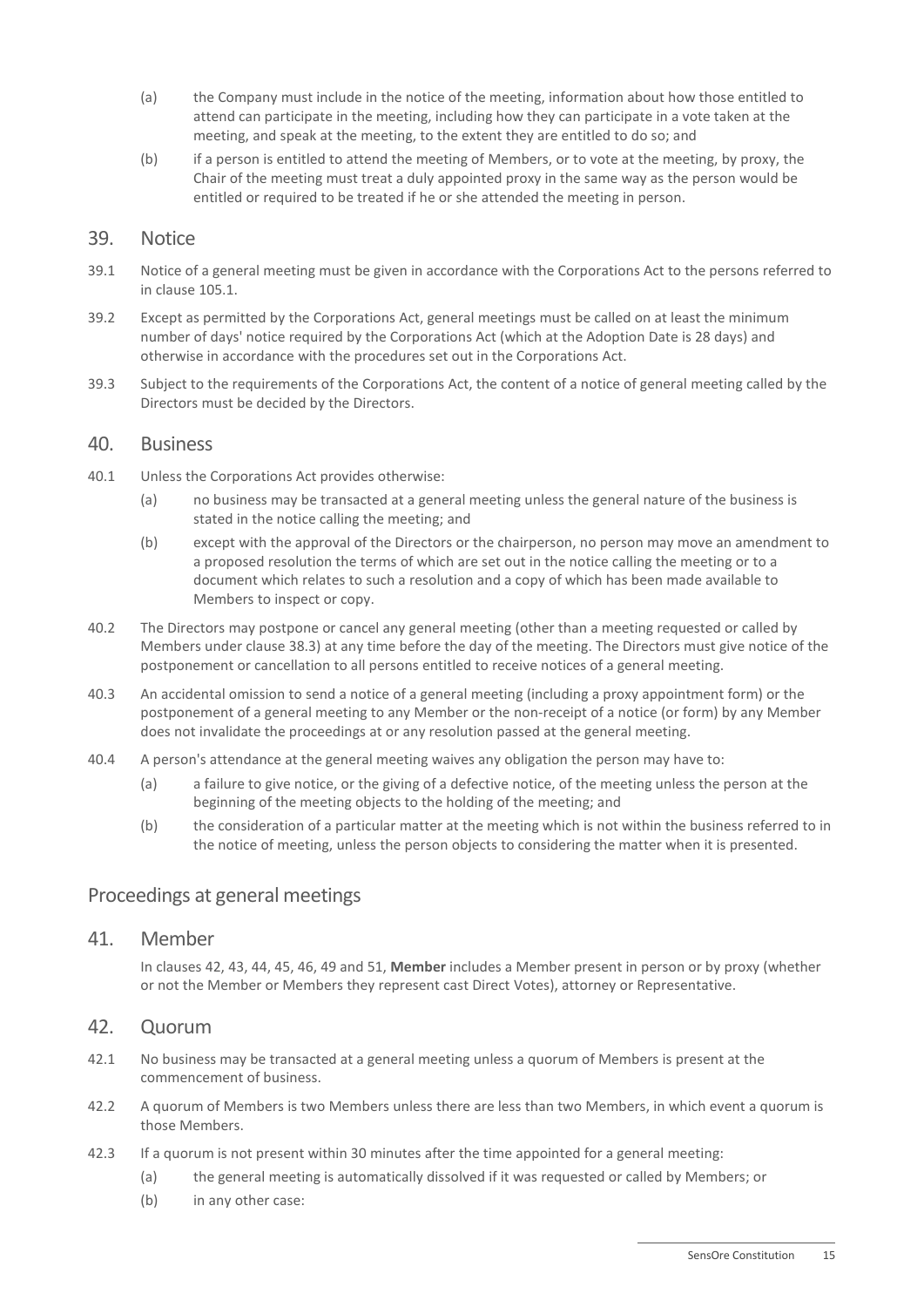- (i) it will stand adjourned to the same time and place seven days after the meeting, or to another day, time and place determined by the Directors; and
- (ii) if at the adjourned general meeting a quorum is not present within 30 minutes after the time appointed for the general meeting the general meeting is automatically dissolved.

## <span id="page-20-0"></span>43. Chairperson

- 43.1 The chairperson, or in the chairperson's absence the deputy chairperson, of Directors' meetings will be the chairperson at every general meeting.
- <span id="page-20-3"></span>43.2 If:
	- (a) there is no chairperson or deputy chairperson; or
	- (b) neither the chairperson nor deputy chairperson is present within 15 minutes after the time appointed for holding the general meeting; or
	- (c) the chairperson and deputy chairperson are unwilling to act as chairperson of the general meeting,

the Directors present may elect a chairperson of the general meeting of the Members.

- 43.3 If no chairperson is elected in accordance with clause [43.2,](#page-20-3) then:
	- (a) the Members may elect one of the Directors present as chairperson; or
	- (b) if no Director is present or is willing to take the chair, the Members may elect one of the Members present as chairperson.
- 43.4 At any time during a meeting and in respect of any specific item or items of business, the chairperson may elect to vacate the chair in favour of another person nominated by the chairperson (which person must be a Director, unless no Director is present or is willing to act). That person is to be taken to be the chairperson and will have all the powers of the chairperson (other than the power to adjourn the meeting), during the consideration of that item of business or those items of business.
- 43.5 If there is a dispute at a general meeting about a question of procedure, the chairperson may determine the question.

#### <span id="page-20-1"></span>44. General conduct

- <span id="page-20-4"></span>44.1 The general conduct of each general meeting of the Company and the procedures to be adopted at the meeting will be determined by the chairperson, including the procedure for the conduct of the election of Directors.
- <span id="page-20-5"></span>44.2 The chairperson may, at any time the chairperson considers it necessary or desirable for the proper and orderly conduct of the meeting:
	- (a) impose a limit on the time that a person may speak on each motion or other item of business and terminate debate or discussion on any business, question, motion or resolution being considered at the meeting and require the business, questions, motion or resolution to be put to a vote of the Members present; and
	- (b) adopt any procedures for casting or recording votes at the meeting whether on a show of hands or on a poll, including the appointment of scrutineers.
- 44.3 A decision by the chairperson under clause [44.1](#page-20-4) or [44.2](#page-20-5) is final.

#### <span id="page-20-2"></span>45. Postponement and Adjournment

- <span id="page-20-6"></span>45.1 The chairperson may postpone the meeting before it has started, whether or not a quorum is present, if, at the time and place appointed for the meeting, he or she considers that:
	- (a) there is not enough room for the number of Members who wish to attend the meeting; or
	- (b) a postponement is necessary in light of the behaviour of persons present or for any other reason so that the business of the meeting can be properly carried out.
- 45.2 A postponement under claus[e 45.1](#page-20-6) will be to another time, which may be on the same day as the meeting, and may be to another place (and the new time and place will be taken to be the time and place for the meeting as if specified in the notice which called the meeting originally).
- <span id="page-20-7"></span>45.3 The chairperson may at any time during the course of the meeting: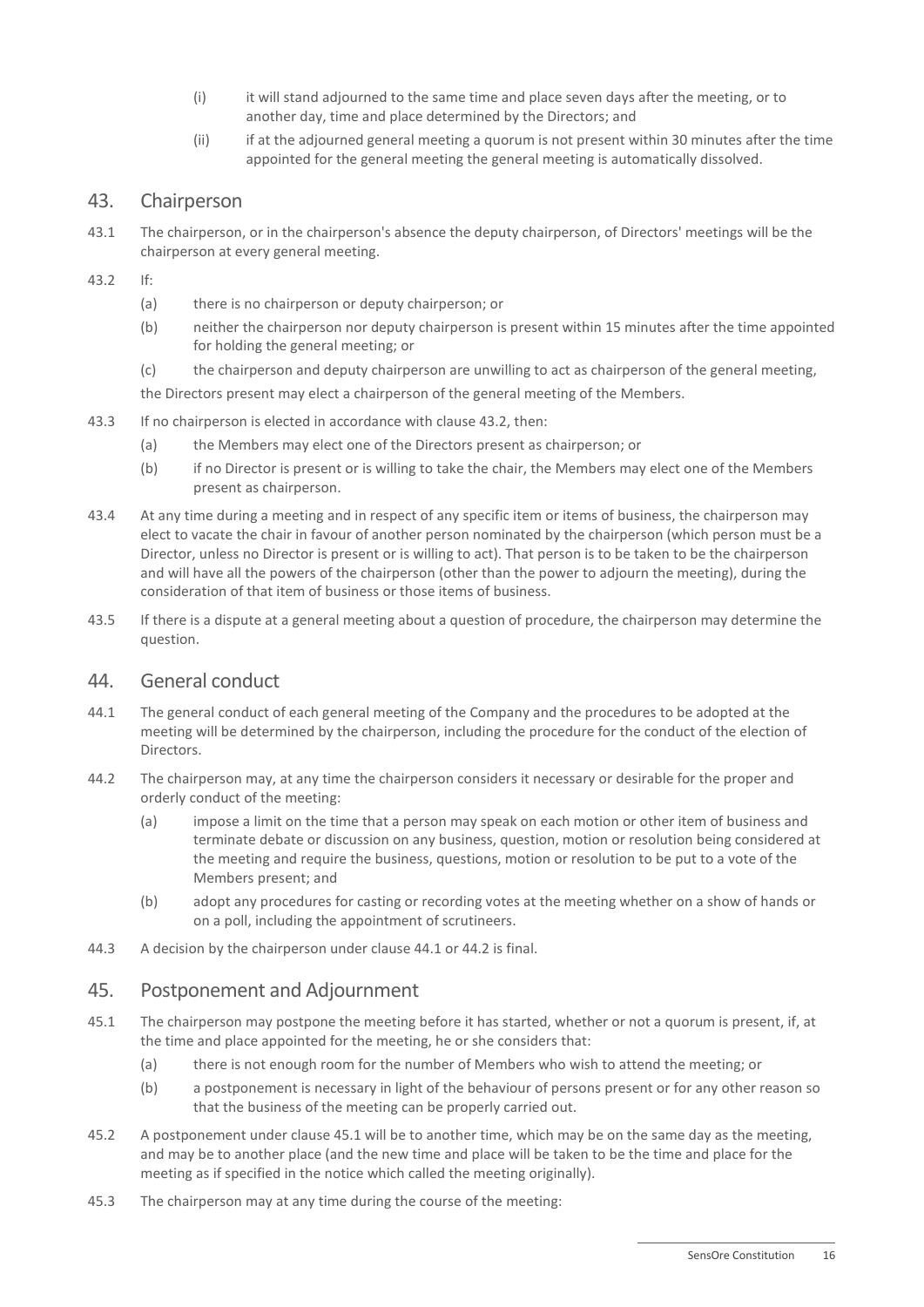- (a) adjourn the meeting or any business, motion, question or resolution being considered or remaining to be considered by the meeting either to a later time at the same meeting or to an adjourned meeting; and
- (b) for the purpose of allowing any poll to be taken or determined, suspend the proceedings of the meeting for such period/s as he or she decides without effecting an adjournment. No business may be transacted and no discussion may take place during any suspension of proceedings unless the chairperson otherwise allows.
- 45.4 The chairperson's rights under clauses [45.1](#page-20-6) an[d 45.3](#page-20-7) are exclusive and, unless the chairperson requires otherwise, no vote may be taken or demanded by the members present about any postponement, adjournment or suspension of proceedings.
- 45.5 Only unfinished business may be transacted at a meeting resumed after an adjournment.
- 45.6 Where a meeting is postponed or adjourned under this claus[e 45,](#page-20-2) notice of the postponed or adjourned meeting must be given to the ASX, but except as provided by claus[e 45.8,](#page-21-1) need not be given to any other person.
- 45.7 Where a meeting is postponed or adjourned, the Directors may, by notice to ASX, postpone, cancel or change the place of the postponed or adjourned meeting.
- <span id="page-21-1"></span>45.8 Where a meeting is postponed or adjourned for 30 days or more, notice of the postponed or adjourned meeting must be given as in the case of the original meeting.

## <span id="page-21-0"></span>46. Decisions

- 46.1 Subject to the Corporations Act in relation to special resolutions, a resolution is carried if a majority of the votes cast on the resolution are in favour of the resolution.
- 46.2 A resolution put to the vote of a meeting is decided on a show of hands unless a poll is demanded by:
	- (a) at least five (5) Members entitled to vote on the resolution; or
	- (b) Members with at least 5% of the votes that may be cast on the resolution on a poll; or
	- (c) the chairperson.
- 46.3 A poll:
	- (a) may be demanded:
		- (i) before a vote is taken; or
		- (ii) in the case of a vote taken on a show of hands, immediately before or immediately after, the results of the vote are declared; and
	- (b) must be demanded if:
		- (i) a vote by show of hands is taken on the resolution; and
		- (ii) appointments of proxies have been received specifying the way the proxies are to vote on the resolution (whether or not as a Direct Vote); and
		- (iii) votes cast in accordance with the appointments of proxies referred to in clause [46.3\(b\)\(ii\)](#page-21-2) could change the outcome of the vote on the resolution.
- <span id="page-21-2"></span>46.4 Unless a poll is demanded:
	- (a) a declaration by the chairperson that a resolution has been carried, carried by a specified majority, or lost; and
	- (b) an entry to that effect in the minutes of the meeting,

are conclusive evidence of the fact without proof of the number or proportion of the votes in favour of or against the resolution.

- 46.5 The demand for a poll may be withdrawn.
- 46.6 A decision of a general meeting may not be impeached or invalidated on the grounds that a person voting at the meeting was not entitled to do so.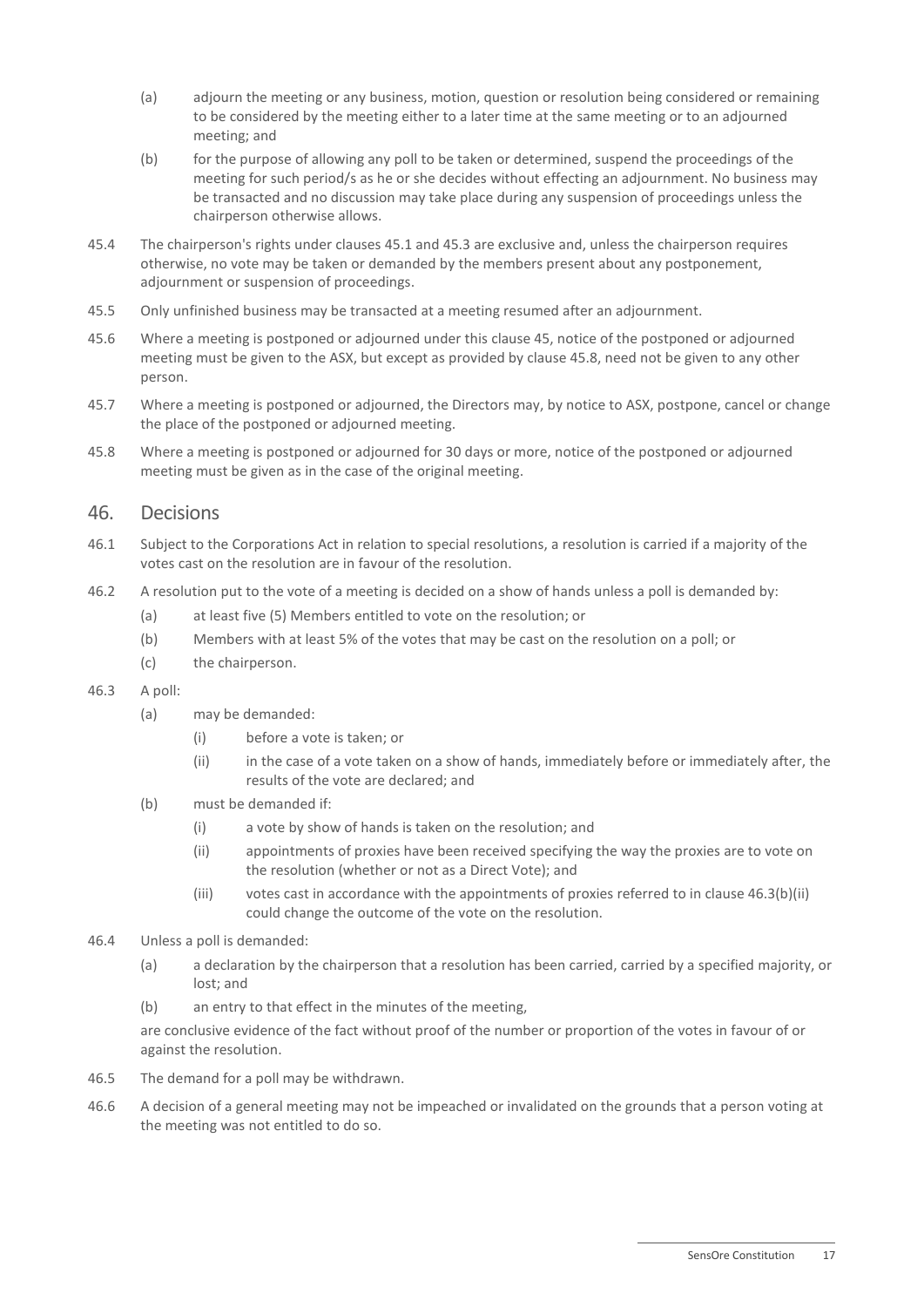## 47. Taking a poll

- 47.1 Subject to clause [47.5,](#page-22-1) a poll will be taken when and in the manner that the chairperson directs. No notice need be given of any poll.
- 47.2 The result of the poll will determine whether the resolution on which the poll was demanded is carried or lost.
- 47.3 The chairperson may determine any dispute about the admission or rejection of a vote, and such determination, if made in good faith, will be final and conclusive.
- 47.4 A poll cannot be demanded on any resolution concerning the election of the chairperson of a general meeting.
- <span id="page-22-1"></span>47.5 A poll demanded by the chairperson on any resolution concerning the adjournment of a general meeting must be taken immediately.
- 47.6 After a poll has been demanded at a general meeting, the general meeting may continue for the transaction of business other than the question on which the poll was demanded.

## 48. Casting vote of chairperson

The chairperson does not have a casting vote (in addition to the chairperson's votes as a Member, proxy, attorney or Representative) on a show of hands or on a poll.

## <span id="page-22-0"></span>49. Admission to general meetings

- 49.1 The chairperson of a general meeting may refuse admission to a person, or require a person to leave and not return to, a meeting if the person:
	- (a) refuses to permit examination of any article in the person's possession; or
	- (b) is in possession of any:
		- (i) electronic or recording device;
		- (ii) placard or banner; or
		- (iii) other article,

which the chairperson considers to be dangerous, offensive or liable to cause disruption; or

- (c) causes any disruption to the meeting including by refusal to comply with a request of the chairman to turn off a mobile telephone, personal communication device or similar device; or
- (d) who behaves or threatens to behave in a dangerous, offensive or disruptive way.
- 49.2 The chairperson may delegate the powers conferred by clause to any person he or she thinks fit.
- 49.3 A person, whether a Member or not, requested by the directors or the chairperson to attend a general meeting is entitled to be present and, at the request of the chairperson, to speak at the meeting.
- 49.4 If the chairperson of a general meeting considers that there is not enough room for the Members who wish to attend the meeting, he or she may arrange for any person whom he or she considers cannot be seated in the main meeting room to observe or attend the general meeting in a separate room. Even if the Members present in the separate room are not able to participate in the conduct of the meeting, the meeting will nevertheless be treated as validly held in the main room.
- <span id="page-22-2"></span>49.5 If a separate meeting place is linked to the main place of a general meeting by an instantaneous audio-visual communication device which, by itself or in conjunction with other arrangements:
	- (a) gives the general body of Members in the separate meeting place a reasonable opportunity to participate in proceedings in the main place;
	- (b) enables the chairperson to be aware of proceedings in the other place; and
	- (c) enables the Members in the separate meeting place to vote on a show of hands or on a poll,

a Member present at the separate meeting place is taken to be present at the general meeting and entitled to exercise all rights as if he or she was present at the main place.

- 49.6 If, before or during the meeting, any technical difficulty occurs where one or more of the matters set out in claus[e 49.5](#page-22-2) is not satisfied, the chairperson may:
	- (a) adjourn the meeting until the difficulty is remedied; or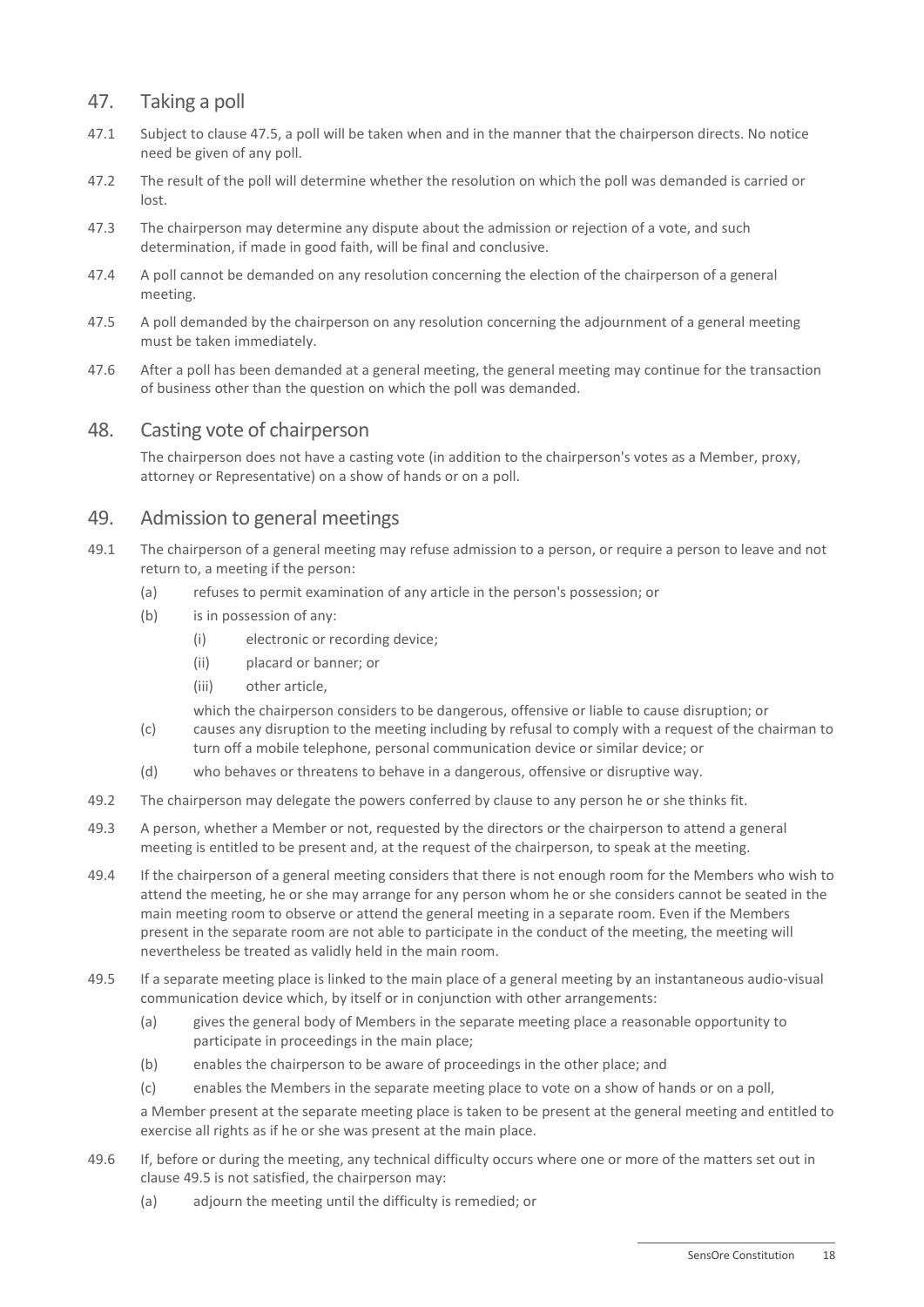- (b) continue to hold the meeting in the main place (and any other place which is linked under claus[e 49.5](#page-22-2) and transact business, and no Member may object to the meeting being held or continuing.
- 49.7 Nothing in this clause [49](#page-22-0) is to be taken to limit the powers conferred on the chairperson by law.

## 50. Auditor's right to be heard

The Auditor is entitled to:

- (a) attend any general meeting of the Company;
- (b) be heard at any general meeting of the Company on any part of the business of the meeting that concerns the Auditor in their capacity as auditor, even if:
	- (i) the Auditor retires at the general meeting; or
	- (ii) Members pass a resolution to remove the Auditor from office; and
- (c) authorise a person in writing to attend and speak at any general meeting as the Auditor's representative.

#### <span id="page-23-0"></span>Votes of Members

#### 51. Entitlement to vote

- 51.1 Subject to this Constitution (including claus[e 97\)](#page-36-0) and to any rights or restrictions attaching to any class of Shares:
	- (a) every Member may vote;
	- (b) subject to clause [55.4](#page-24-1) and the Corporations Act, on a show of hands every Member has one vote; and
	- (c) on a poll every Member has:
		- (i) for each fully paid Share held by the Member, one vote; and
		- (ii) for each partly paid Share held by the Member, a fraction of a vote equivalent to the proportion which the amount paid (not credited) is of the total amounts paid and payable, whether or not called (excluding amounts credited), on the Share. Without limiting the generality of clause [19.3,](#page-11-1) an amount paid on a Share in advance of a call is not to be taken as paid for the purposes of this clause.

#### 51.2 If a Member:

- (a) dies; or
- (b) through mental or physical infirmity, is incapable of managing the Member's affairs,

and a personal representative, trustee or other person is appointed under law to administer the Member's estate or property, the personal representative, trustee or person so appointed may exercise any rights of the Member in relation to a general meeting as if the personal representative, trustee or person (as the case may be) was a Member.

- 51.3 If, under the Corporations Act or the Listing rules, a notice calling a meeting and proposing a resolution specifies that:
	- (a) a Member must not vote in favour of the resolution;
	- (b) a Member must not vote on the resolution; or
	- (c) a vote on the resolution by the Member will be disregarded,

and the Member or a person acting as the Member's proxy, attorney or Representative does tender a vote, in the case of paragraph (a), in favour of, or in the case of paragraph (b) or (c), on, the resolution, their vote must not be counted.

51.4 Where the Corporations Act or the ASX Listing Rules prohibits a Member from voting in favour of a resolution, this does not prohibit the Member from voting against the resolution.

## 52. Unpaid calls

A Member is entitled to:

- (a) vote; or
- (b) be counted in a quorum,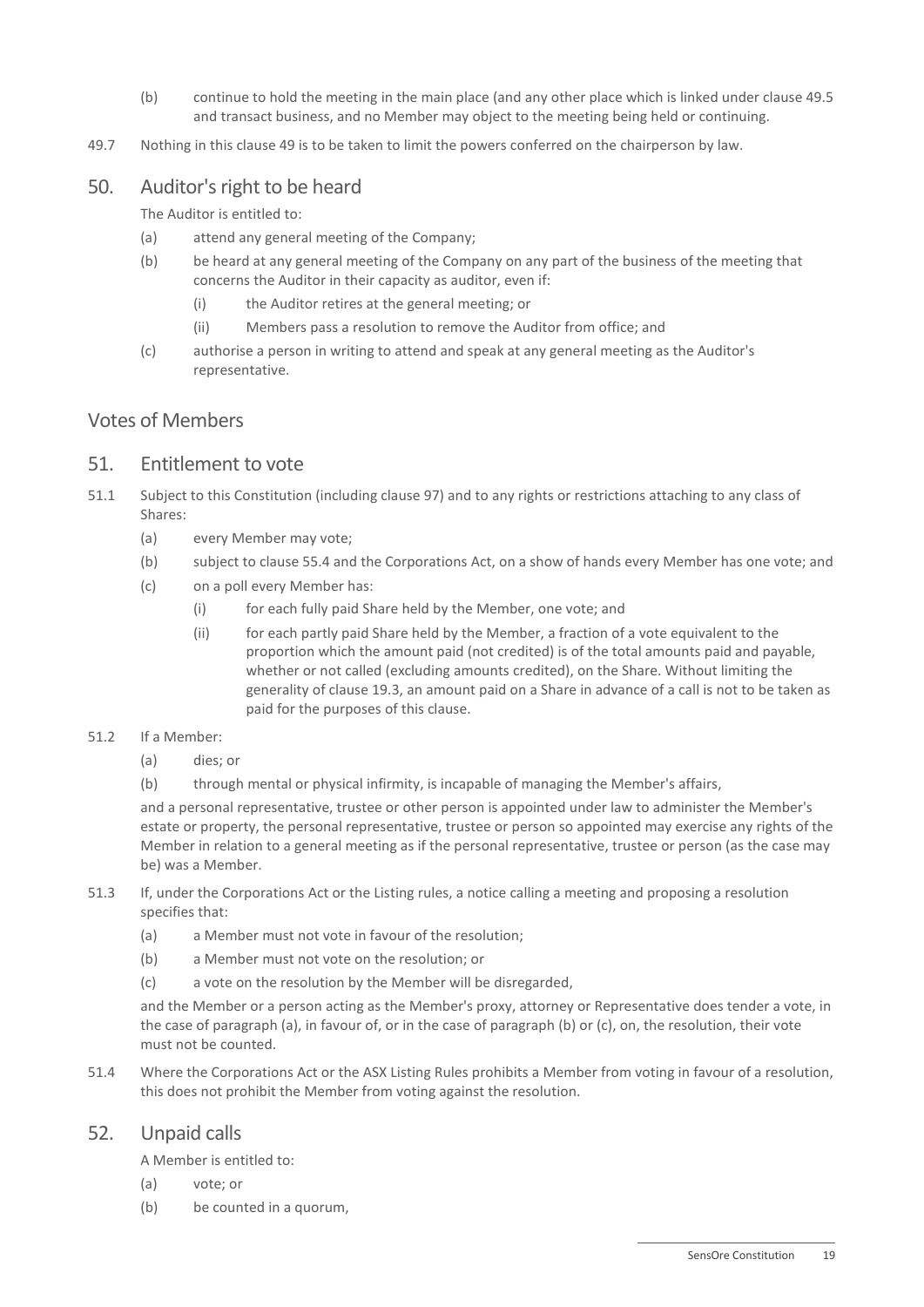only in respect of Shares on which all calls due and payable have been paid.

#### <span id="page-24-2"></span>53. Joint holders

- 53.1 If two or more joint holders purport to vote, the vote of the joint holder whose name appears first in the Register will be accepted, to the exclusion of the other joint holder or holders.
- 53.2 For the purposes of this clause [53,](#page-24-2) several executors or administrators of a deceased Member in whose sole name any Shares are registered will be taken to be joint holders of those Shares.

#### 54. Objections

- 54.1 An objection to the qualification of a voter may only be raised at the general meeting or adjourned general meeting at which the voter tendered their vote.
- 54.2 An objection must be referred to the chairperson of the general meeting for decision, whose decision is final.
- 54.3 A vote which the chairperson does not disallow under an objection is valid for all purposes.

#### 55. Votes by proxy

- 55.1 A Member who is entitled to vote at a general meeting of the Company may appoint not more than two proxies to attend and vote at the general meeting on that Member's behalf.
- 55.2 A proxy need not be a Member.
- 55.3 If a Member appoints one proxy, that proxy may, subject to the Corporations Act, vote on a show of hands.
- <span id="page-24-1"></span>55.4 If a Member appoints two proxies and the appointment does not specify the proportion or number of the Member's votes each proxy may exercise, each proxy may exercise half the votes. However, neither proxy may vote on a show of hands.
- 55.5 A proxy may demand or join in demanding a poll.
- 55.6 Subject to the Corporations Act, a proxy may vote or abstain as he or she chooses.
- 55.7 If:
	- (a) a Member nominates the chairperson of the meeting as the Member's proxy; or
	- (b) the chairperson is to act as proxy under clause [58](#page-25-1) or otherwise under a default appointment according to the terms of the proxy form,

then the person acting as chairperson in respect of an item of business at the meeting must act as proxy under the appointment in respect of that item of business.

55.8 A proxy's authority to speak and attend for a Member at a meeting is suspended while the Member is present in person or by Representative at the meeting unless the Member otherwise decides and informs the Company in writing prior to the start of the meeting, in which event the Member's authority to speak or vote at the meeting is suspended while the proxy is present at the meeting.

#### <span id="page-24-0"></span>56. Direct Votes

- 56.1 The Directors may determine that at any meeting of Members or class meeting, a Member who is entitled to attend and vote on a resolution at that meeting is entitled to a Direct Vote in respect of that resolution.
- 56.2 The Directors may prescribe regulations, rules and procedures in relation to Direct Voting, including specifying the form, method and timing of giving a Direct Vote at a meeting in order for the vote to be valid.

## 57. Document appointing proxy

- <span id="page-24-3"></span>57.1 An appointment of a proxy is valid if it is signed by the Member making the appointment and contains the information required by subsection 250A(1) of the Corporations Act.
- 57.2 For the purposes of clause [57.1,](#page-24-3) an appointment received at an electronic address will be taken to be signed by the Member if:
	- (a) a personal identification code allocated by the Company to the Member has been input into the appointment; or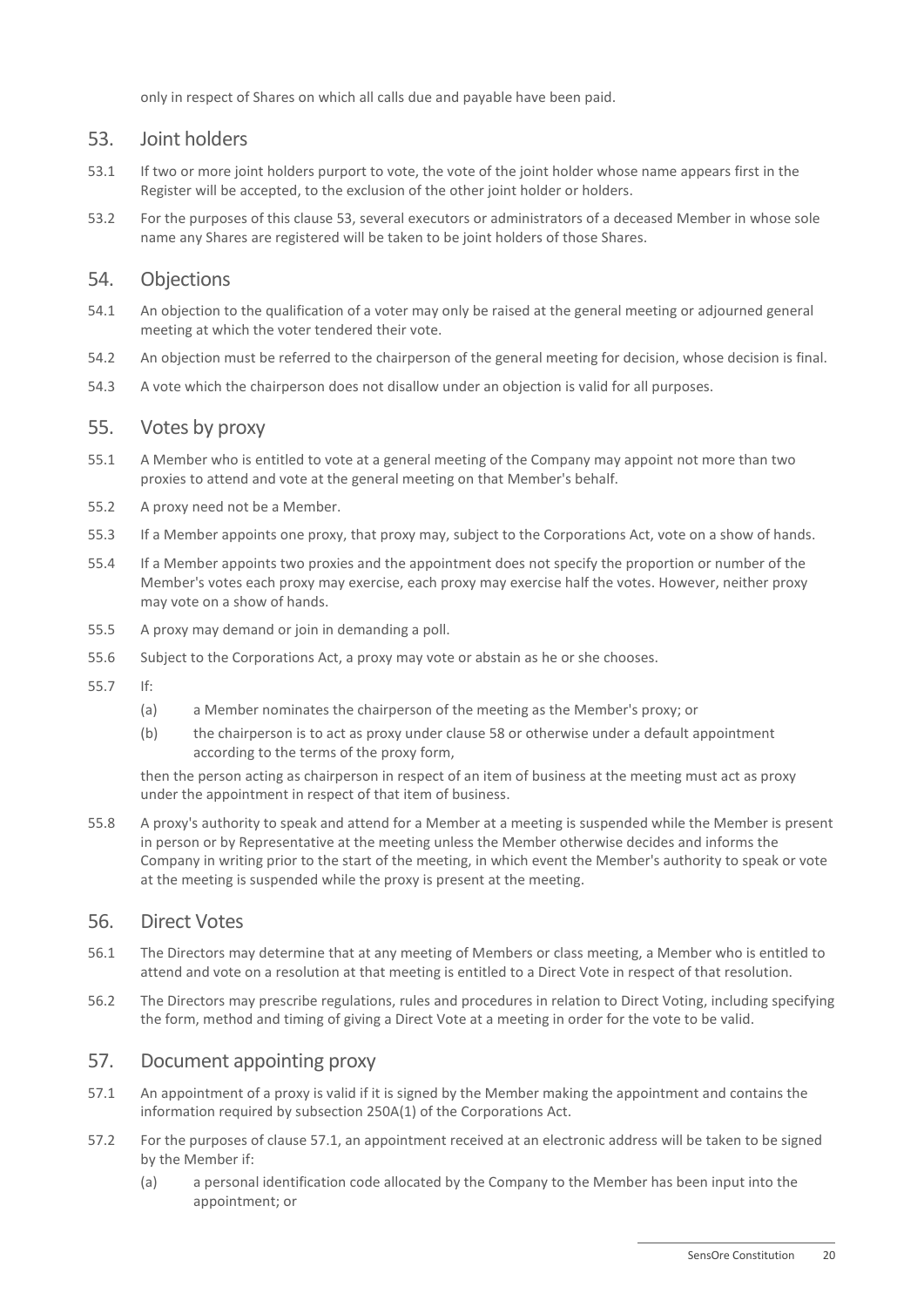- (b) the appointment has been verified in another manner approved by the Directors.
- 57.3 The Company may send a proxy appointment form to Members in a form which has been approved by the Directors, or by the chairperson and the Managing Director (if a Managing Director is so appointed at the time).
- 57.4 A proxy's appointment is valid at an adjourned general meeting.
- 57.5 A proxy or attorney may be appointed for all meetings or for any number of general meetings or for a particular purpose.
- 57.6 Unless otherwise provided for in the proxy's appointment or in any instrument appointing an attorney, the appointment of the proxy or the attorney will be taken to confer authority:
	- (a) to vote on:
		- (i) any amendment moved to the proposed resolutions and on any motion that the proposed resolutions not be put or any similar motion; and
		- (ii) any procedural motion, including any motion to elect the chairperson, to vacate the chair or to adjourn the general meeting,

even though the appointment may specify the way the proxy or attorney is to vote on a particular resolution; and

- (b) to vote on any motion before the general meeting whether or not the motion is referred to in the appointment,
- (c) except where any such vote, if cast, would constitute an offence under the Corporations Act.

#### <span id="page-25-1"></span>58. Proxy in blank

If a proxy appointment is signed by the Member but does not name the proxy or proxies in whose favour it is given, the chairperson may either act as proxy or complete the proxy appointment by inserting the name or names of one or more Directors or a Secretary.

#### 59. Lodgement of proxy

- <span id="page-25-0"></span>59.1 Subject to clause [59.3,](#page-25-2) the appointment of a proxy or attorney must be received by the Company, at least 48 hours (unless reduced in the notice of meeting to which the appointment relates) before the general meeting (or the resumption of an adjourned general meeting) at which the appointee is to attend and vote.
- 59.2 If the appointment purports to be executed under a power of attorney or other authority, the original document or a certified copy of it must be received by the Company at least 48 hours (unless reduced in the notice of meeting to which the appointment relates) before the general meeting (or the resumption of an adjourned general meeting).
- <span id="page-25-2"></span>59.3 The Company receives an appointment of a proxy or attorney or other authority under which it was signed when they are received at:
	- (a) the Company's registered office;
	- (b) a facsimile number at the Company's registered office; or
	- (c) a place, facsimile number or electronic address specified for that purpose in the notice of general meeting.

#### 60. Validity

- 60.1 A vote cast in accordance with an appointment of proxy or power of attorney is valid even if before the vote was cast the appointor:
	- (a) died;
	- (b) became mentally incapacitated;
	- (c) revoked the proxy or power; or
	- (d) transferred the Shares in respect of which the vote was cast,

unless the Company received written notification of the death, mental incapacity, revocation or transfer before the relevant general meeting or adjourned general meeting.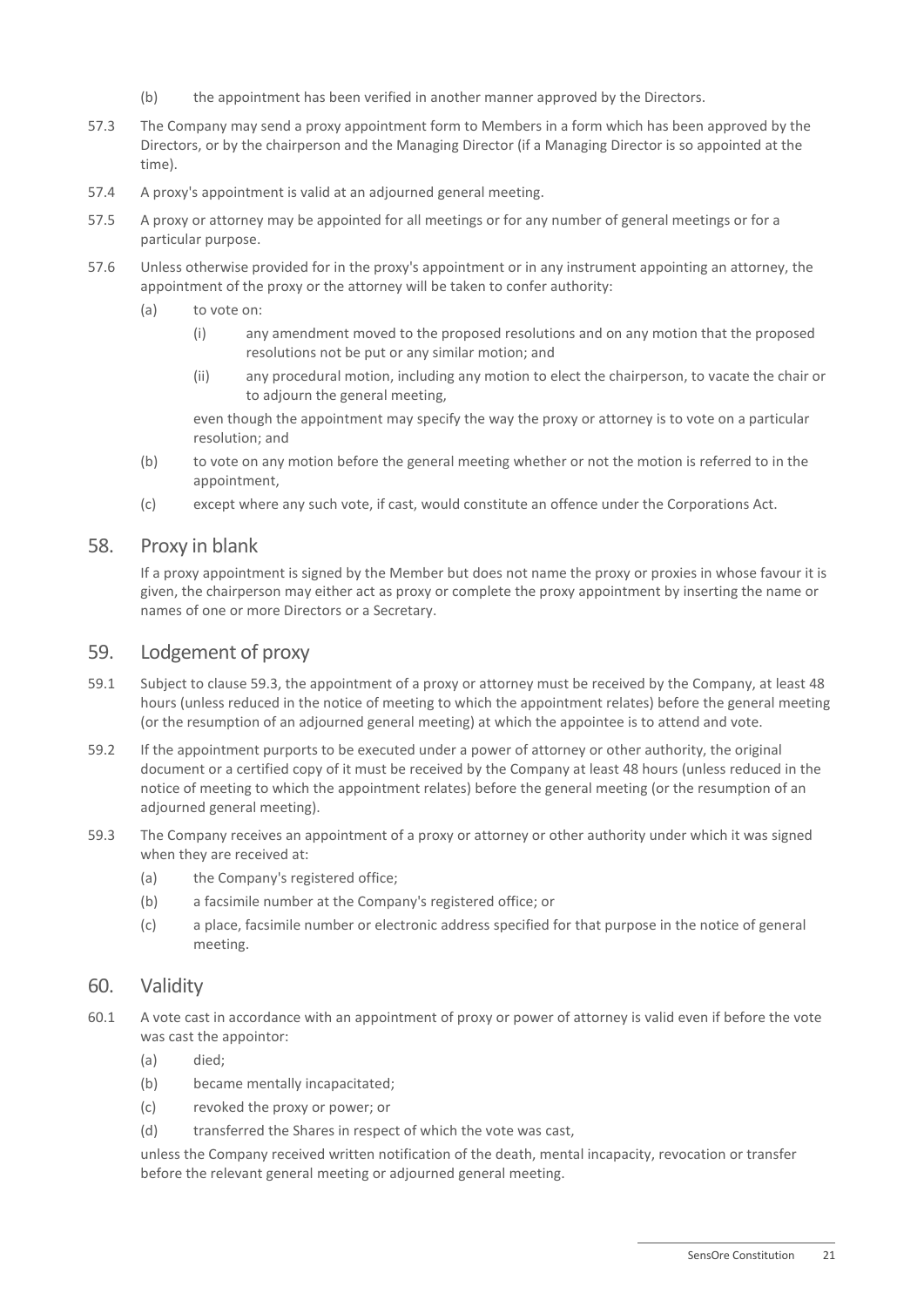60.2 Notwithstanding any other clause of this Constitution, a vote cast or purported to be cast by a person in circumstances which would constitute an offence under the Corporations Act is invalid and will not be counted by the Company on any vote, whether by proxy, in person, on a poll or by any other means.

## 61. Representatives of bodies corporate

- <span id="page-26-0"></span>61.1 Any Member or proxy that is a body corporate may appoint an individual as its representative as provided by the Corporations Act.
- 61.2 The appointment of a Representative may set out restrictions on the Representative's powers.
- 61.3 The original form of appointment of a Representative, a certified copy of the appointment, or a certificate of the body corporate evidencing the appointment of a Representative is prima facie evidence of a Representative having been appointed.
- 61.4 The chairperson of a general meeting may permit a person claiming to be a Representative to exercise the body's powers even if he or she has not produced a certificate or other satisfactory evidence of his or her appointment.

## <span id="page-26-3"></span>Appointment and removal of Directors

#### 62. Number of Directors

- <span id="page-26-2"></span>62.1 Subject to the Corporations Act, the Company may by resolution passed at a general meeting increase the minimum number of Directors or increase or reduce the maximum number of Directors.
- 62.2 Until the Company resolves otherwise in accordance with clause [62.1](#page-26-2) there will be:
	- (a) a minimum of three Directors; and
	- (b) a maximum of eight Directors.
- <span id="page-26-1"></span>62.3 Subject to any resolution of the Members determining the maximum and minimum numbers of Directors, the Directors may from time to time determine the respective numbers of Executive and Non-Executive Directors.

#### 63. Qualification

- 63.1 Neither a Director nor an Alternate Director has to hold any Shares.
- 63.2 In addition to the circumstances which disqualify a person from managing a corporation according to the Corporations Act, no person who has been an insolvent under administration within the previous five years is eligible to become a Director.
- 63.3 A Director (and an Alternate Director when acting as a Director) is entitled to notice of all general meetings and meetings of the holders of any class of Shares.

#### 64. Power to remove and appoint

- 64.1 Subject to the provisions of this Constitution, the Company may appoint a person as a Director by resolution passed in general meeting.
- 64.2 A Director appointed or elected at a general meeting is taken to have been appointed or elected with effect from immediately after the end of that general meeting unless the resolution by which the Director was appointed or elected specifies a different time.
- 64.3 If the conduct or position of any Director is such that continuance in office appears to the majority of the Directors to be prejudicial to the interests of the Company, a majority of Directors at a meeting of the Directors specifically called for that purpose may suspend that Director.
- 64.4 A suspended Director may not take any part in the business or affairs of the Company until the suspension has been terminated.
- 64.5 Within 14 days of the suspension of a Director, the Directors must call a general meeting, at which the Members may consider a resolution to remove the Director from office.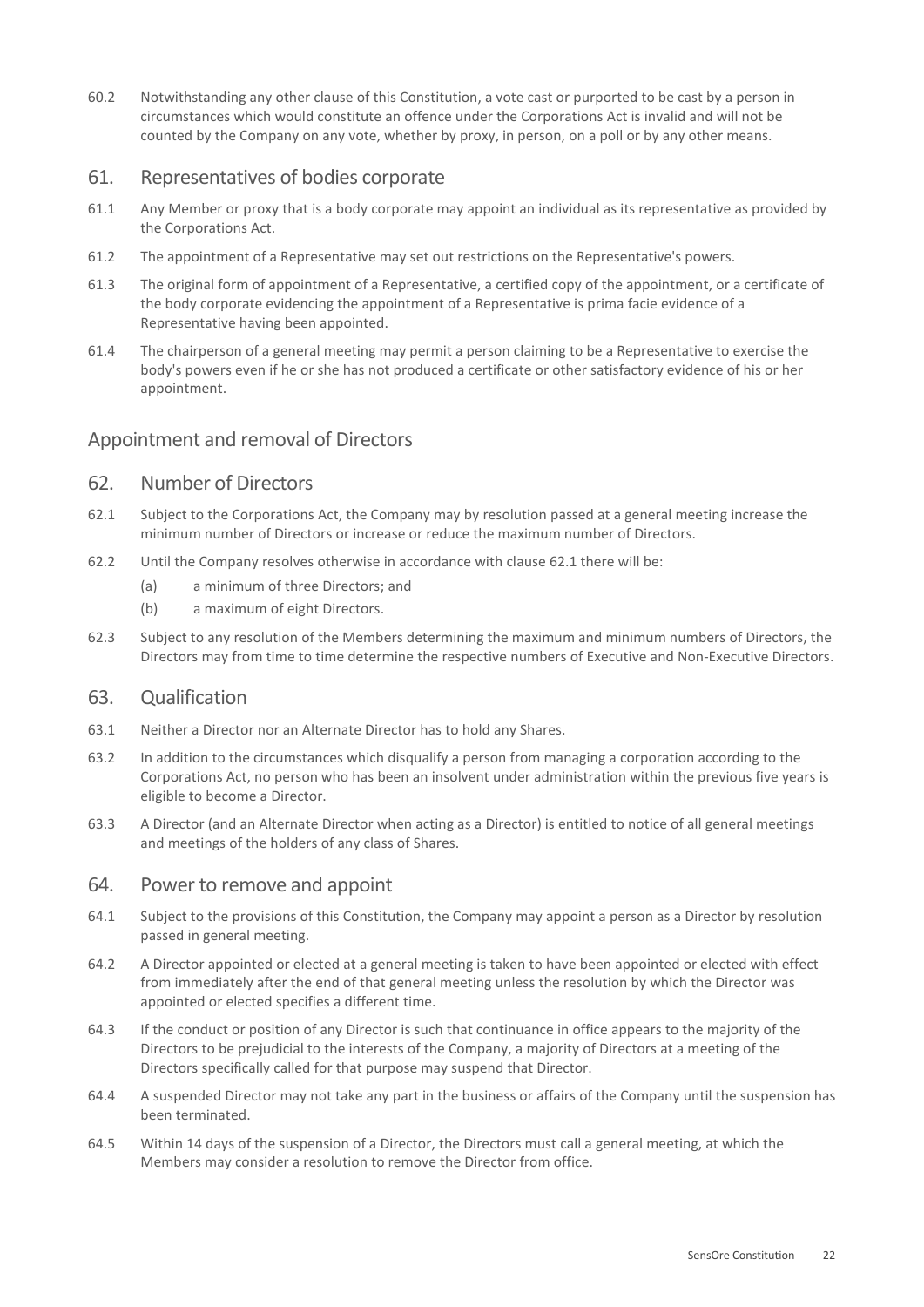64.6 If a resolution to remove a suspended Director from office is not carried at the general meeting called to consider the matter, the suspension of the Director is terminated and the Director is reinstated in his or her office.

## 65. Additional and casual Directors

- <span id="page-27-0"></span>65.1 Subject to clause [62,](#page-26-3) only the Directors may appoint any person as a Director to fill a casual vacancy or as an addition to the existing Directors.
- 65.2 Unless the Director is the Managing Director and the ASX Listing Rules do not require that Director to be subject to retirement as set out in this clause, a Director appointed under clause [65.1](#page-27-0) will hold office until the end of the next annual general meeting of the Company, at which the Director may be re-elected.

## <span id="page-27-2"></span>66. Retirement of Directors

- 66.1 No Director, who is not the Managing Director, may hold office for a continuous period in excess of three years or until the third annual general meeting following the Director's appointment or election, whichever is the longer, without submitting for re-election. If no such director would be required to submit for re-election but the ASX Listing Rules require an election of Directors to be held, the Director to retire will be the Director who has been longest in office since their last election, but, as between persons who became Directors on the same day, the one to retire will (unless they otherwise agree among themselves) be determined by lot.
- 66.2 A retiring Director remains in office until the end of the meeting at which the Director retires or vacates office, and will be eligible for re-election at the meeting.

## 67. Eligibility for election as Director

- <span id="page-27-1"></span>67.1 A person is eligible for election to the office of a Director at a general meeting only if:
	- (a) the person is in office as a Director immediately before the meeting;
	- (b) the person has been nominated by the Directors for election at that meeting;
	- (c) where the person is a Member, the person has, at least 35 Business Days but no more than 90 Business Days before the meeting, given the Company a notice signed by the person stating the person's desire to be a candidate for election at the meeting; or
	- (d) where the person is not a Member, a Member intending to nominate the person for election at that meeting has, at least 35 Business Days but no more than 90 Business Days before the meeting, given the Company a notice signed by the Members stating the Member's intention to nominate the person for election, and a notice signed by the person stating the person's consent to the nomination.
- 67.2 Claus[e 67.1\(a\)](#page-27-1) applies to elections of Directors at a general meeting that is a *spill meeting* as defined in section 250V(1) of the Corporations Act, to the extent permitted by the Corporations Act.

## 68. Vacation of office

The office of a Director immediately becomes vacant if the Director:

- (a) ceases to be a Director by virtue of the Corporations Act;
- (b) is prohibited by the Corporations Act from holding office or continuing as a Director;
- (c) is liable to pay a call but does not pay the call within 21 days after the date on which it is payable;
- (d) is prohibited from holding or is removed from the office of Director by an order made under the Corporations Act;
- (e) becomes bankrupt or makes any general arrangement or composition with his or her creditors;
- (f) cannot fully participate in the management of the Company because of his or her mental incapacity or is a person whose estate is liable to have a person appointed, under the law relating to the administration of estates of persons who through mental or physical infirmity are incapable of managing their affairs, to administer it, or becomes in the opinion of the Directors incapable of performing his or her duties;
- (g) resigns from his or her office of Director by notice in writing to the Company; or
- (h) is absent from Directors' meetings for six consecutive months without leave of absence from the Directors.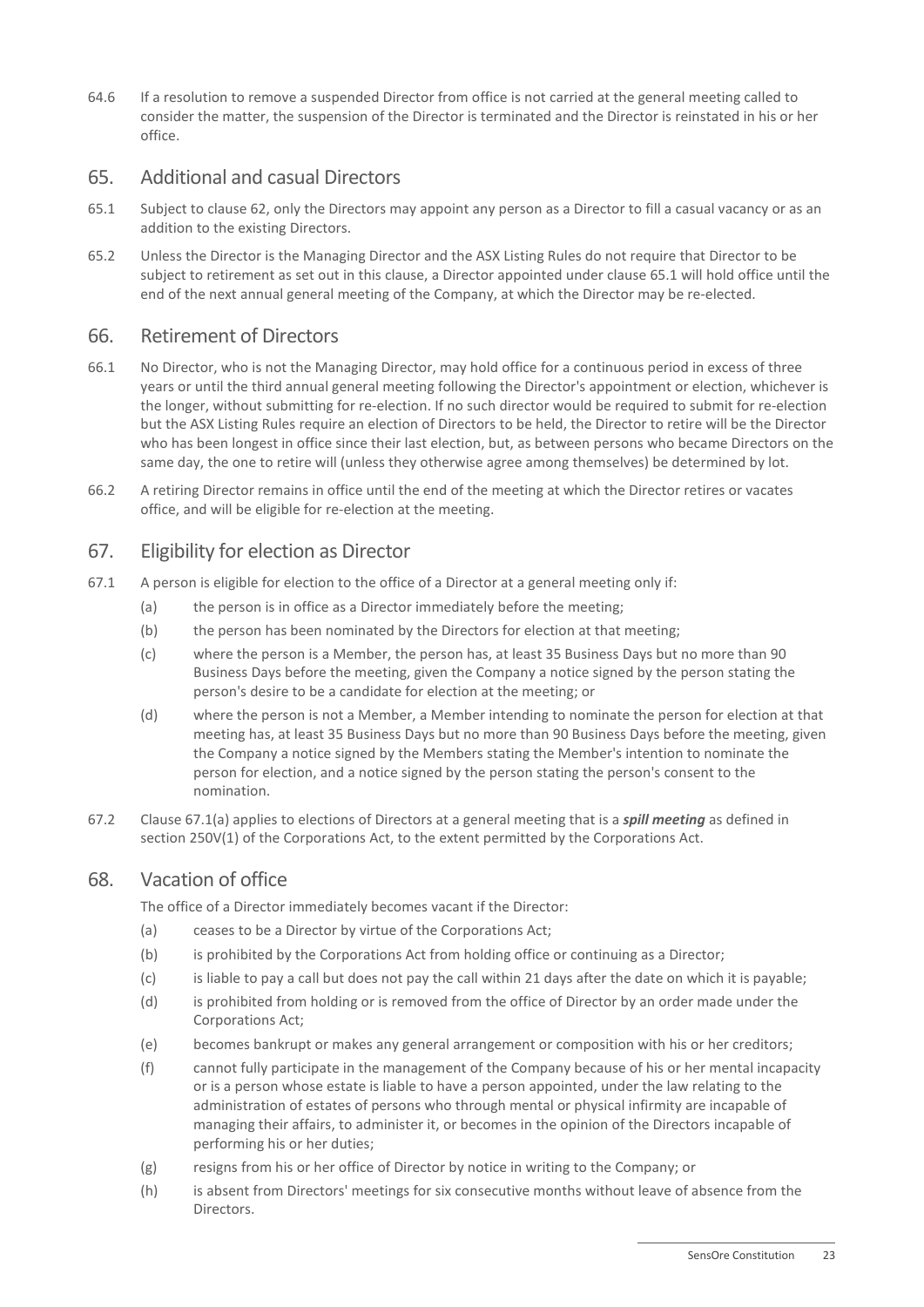## Remuneration of Directors

## 69. Remuneration of Non-Executive Directors

- <span id="page-28-0"></span>69.1 Subject to the ASX Listing Rules, the Directors as a whole (other than Executive Directors) may be paid or provided remuneration for their services the total amount or value of which must not exceed an aggregate maximum of \$500,000 per annum or such higher maximum amount determined from time to time by the Company in general meeting.
- 69.2 When calculating a Director's remuneration for the purposes of the aggregate maximum under clause [69.1,](#page-28-0) any amount paid by the Company or a related body corporate:
	- (a) to a superannuation, retirement or pension fund for a Director so that the Company is not liable to pay the superannuation guarantee charge or similar statutory charge is to be included; and
	- (b) for any insurance premium paid or agreed to be paid for a Director under clause [69.7](#page-28-1) is to be excluded.
- <span id="page-28-3"></span>69.3 Subject to the ASX Listing Rules, the aggregate maximum sum will be divided among the Non-Executive Directors in such proportion and manner as the Directors agree and, in default of agreement, equally and shall be deemed to accrue from day to day.
- <span id="page-28-4"></span>69.4 Non-Executive Directors may not be paid a commission on or a percentage of profits or operating revenue.
- <span id="page-28-2"></span>69.5 If a Non-Executive Director is required to perform services for the Company which in the opinion of the Directors, are outside the scope of the ordinary duties of a Director, the Company may pay or provide the Director remuneration determined by the Directors which may be either in addition to or instead of the Director's remuneration under clause [69.1.](#page-28-0) Any remuneration paid or provided under this clause [69.5](#page-28-2) does not form part of the aggregate maximum sum of Directors' remuneration permitted under clause [69.1.](#page-28-0)
- 69.6 Non-Executive Directors may also be paid all travelling, accommodation and other expenses properly incurred by them in attending and returning from meetings of the Directors or any committee of the Directors or general meetings of the Company or otherwise in connection with the Company's business.
- <span id="page-28-1"></span>69.7 The Company may also pay a premium for a contract insuring a person who is or has been a Non-Executive Director against liability incurred by the person as a Director, except in circumstances prohibited by the Corporations Act.
- 69.8 Shares, options, rights and other share-based payments may be provided to Non-Executive Directors as part of their remuneration under clauses [69.3](#page-28-3) and [69.4](#page-28-4) according to the rules of any share plan for the remuneration of Non-Executive Directors that may be introduced by the Company, subject to the ASX Listing Rules and requirements of the Corporations Act. The value of any such Shares, options, rights and other share-based payments will not be included in the aggregate maximum under clause [69.1.](#page-28-0)

#### 70. Remuneration of Executive Directors

- 70.1 The remuneration of an Executive Director may from time to time be fixed by the Directors. The remuneration may be by way of salary or commission or participation in profits or by all or any of these modes but may not be by commission on, or a percentage of, operating revenue.
- 70.2 The Company may reimburse an Executive Director for his or her expenses properly incurred as a Director or in the course of his or her office.
- 70.3 Except in circumstances prohibited by the Corporations Act, the Company may pay a premium for a contract insuring a person who is or has been an Executive Director against liability incurred by the person as a Director.

#### 71. Retirement benefits

- 71.1 Subject to the Corporations Act*,* the Company may give a person a benefit in connection with a Director's retirement from a managerial or executive office in the Company or a related body corporate of the Company.
- 71.2 Subject to the Corporations Act, the Company may enter into an agreement or contract with a person for the giving to the person or any other person of a benefit in connection with a Director's retirement from a managerial or executive office in the Company or a related body corporate of the Company.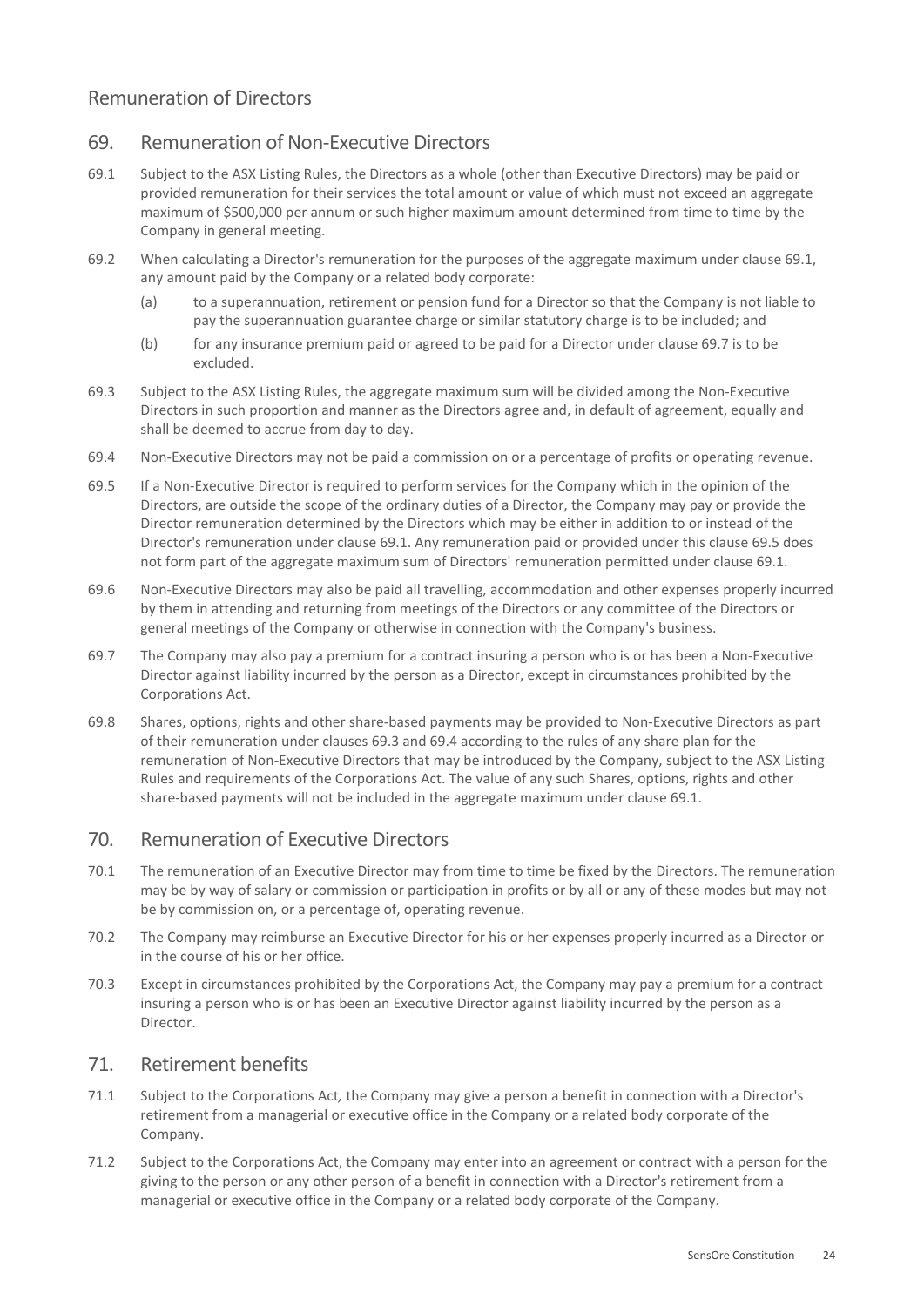## Powers and duties of Directors

## 72. Directors to manage Company

- <span id="page-29-0"></span>72.1 The business of the Company is managed by or under the direction of the Directors who may exercise all powers of the Company that this Constitution, the Corporations Act or the ASX Listing Rules do not require to be exercised by the Company in general meeting.
- 72.2 Without limiting the generality of clause [72.1,](#page-29-0) the Directors may exercise all the powers of the Company to:
	- (a) borrow money;
	- (b) charge any property or business of the Company or all or any of its uncalled capital;
	- (c) issue debentures or give any other security for a debt, liability or obligation of the Company or of any other person; and
	- (d) guarantee or to become liable for the payment of money or the performance of any obligation by or of any other person.

## Proceedings of Directors

#### 73. Directors' meetings

- 73.1 Any Director may call a meeting of the Directors.
- 73.2 A Directors' meeting must be called by giving not less than 48 hours' notice of such meeting to each Director, unless the Directors unanimously agree otherwise. The notice may be in writing or given using any technology consented to by all the Directors. The consent may be a standing one.
- 73.3 An accidental omission to send a notice of a meeting of Directors to any Director or the non-receipt of such a notice by any Director does not invalidate the proceedings, or any resolution passed, at the meeting.
- <span id="page-29-1"></span>73.4 Subject to the Corporations Act, a Directors' meeting may be held by the Directors communicating with each other by any technological means consented to by all the Directors. The consent may be a standing one.
- 73.5 The Directors need not all be physically present in the same place for a Directors' meeting to be held.
- 73.6 A Director who participates in a meeting held in accordance with clause [73.4](#page-29-1) is taken to be present and entitled to vote at the meeting.
- 73.7 A Director can only withdraw his or her consent under clause [73.4](#page-29-1) to the means of communication between Directors proposed for a Directors' meeting if the Director does so at least 48 hours before the meeting.
- 73.8 Clause [73.4](#page-29-1) applies to meetings of Directors' committees as if all committee members were Directors.
- 73.9 The Directors may meet together, adjourn and regulate their meetings as they deem fit.
- 73.10 A quorum for meetings of Directors may be fixed by the Directors and unless so fixed, is three Directors present. The quorum must be present at all times during the meeting.
- 73.11 Where a quorum cannot be established for the consideration of a particular matter at a meeting of Directors, one or more of the Directors may call a general meeting of Members to deal with the matter.

#### 74. Decisions

- 74.1 Questions arising at a meeting of Directors are to be decided by a majority of votes of the Directors present and voting and, subject to the Corporations Act, each Director has one vote.
- 74.2 Subject to the ASX Listing Rules, in the case of an equality of votes, the chairperson of a meeting has a casting vote in addition to his or her deliberative vote.
- 74.3 An Alternate Director has one vote for each Director for whom he or she is an alternate. If an Alternate Director is a Director, he or she also has a vote as a Director.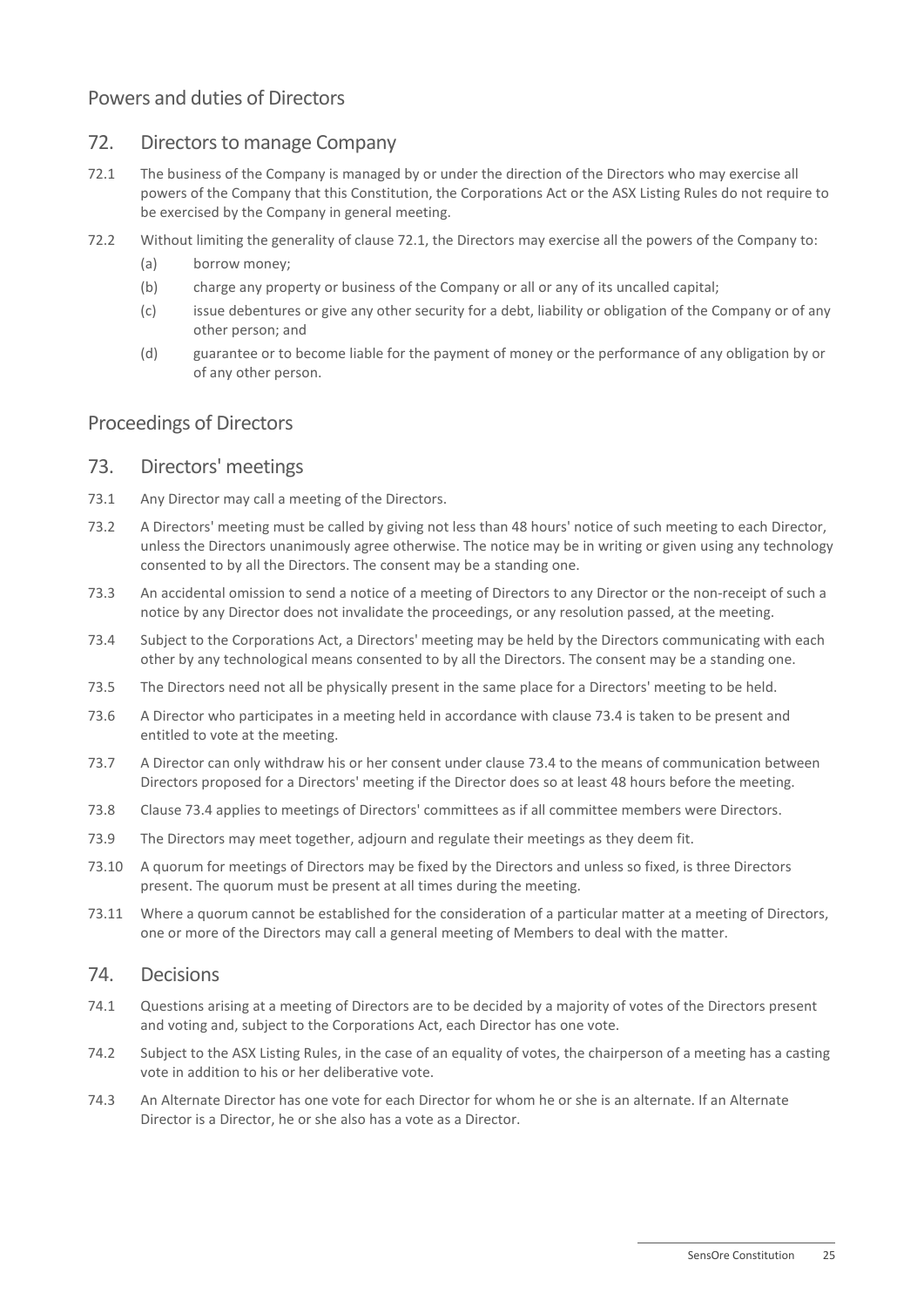## <span id="page-30-1"></span>75. Directors' interests

- 75.1 Where required by the Corporations Act, a Director must give the Directors notice of any material personal interest in a matter that relates to the affairs of the Company.
- 75.2 Subject to the provisions of this clause [75,](#page-30-1) a Director or a body or entity in which a Director has a direct or indirect interest may:
	- (a) enter into any agreement or arrangement with the Company;
	- (b) hold any office or place of profit other than as auditor in the Company; and
	- (c) act in a professional capacity other than as auditor for the Company,

and the Director or the body or entity can receive and keep beneficially any remuneration, profits or benefits under any agreement or arrangement with the Company or from holding an office or place of profit in or acting in a professional capacity with the Company.

- 75.3 The fact that a Director holds office as a director, and has fiduciary obligations arising out of that office:
	- (a) will not void or render voidable a contract made by a Director with the Company;
	- (b) will not void or render voidable a contract or arrangement entered into by or on behalf of the Company and in which the Director may have any interest; and
	- (c) will not require the Director to account to the Company for any profit realised by or under any contract or arrangement entered into by or on behalf of the Company and in which the Director may have any interest.
- 75.4 A Director may be or become a director or other officer of, or otherwise be interested in:
	- (a) any related body corporate of the company; or
	- (b) any other body corporate promoted by the Company or in which the Company may be interested as a vendor, shareholder or otherwise,

and is not accountable to the Company for any remuneration or other benefits received by the Director as a director or officer of, or from having an interest in, that body corporate.

- 75.5 A Director who has a material personal interest in a matter that is being considered at a Directors' meeting must not:
	- (a) be present while the matter is being considered at the meeting; or
	- (b) vote on the matter,

unless permitted to do so by the Corporations Act, in which case the Director may:

- (c) be counted in determining whether or not a quorum is present at any meeting of Directors considering that contract or arrangement or proposed contract or arrangement;
- (d) sign or countersign any document relating to that contract or arrangement or proposed contract or arrangement; and
- (e) vote in respect of, or in respect of any matter arising out of, the contract or arrangement or proposed contract or arrangement.
- 75.6 A Director must give to the Company such information about the Shares or other securities in the Company in which the Director has a relevant interest and at the times that the Secretary requires, to enable the Company to comply with any disclosure obligations it has under the Corporations Act or the ASX Listing Rules.

#### <span id="page-30-0"></span>76. Alternate Directors

- 76.1 A Director may, with the approval of the Directors, appoint one or more persons as his or her alternate.
- 76.2 An Alternate Director is entitled to notice of Directors' meetings while he or she is acting in that capacity and, if the appointor is not present at a meeting, is entitled to attend, be counted in a quorum and vote as a Director.
- 76.3 An Alternate Director is an officer of the Company and is not an agent of the appointor.
- 76.4 The provisions of this Constitution which apply to Directors also apply to Alternate Directors, except that Alternate Directors are not entitled in that capacity to any remuneration from the Company.
- 76.5 The appointment of an Alternate Director may be revoked at any time by the appointor or by the other Directors.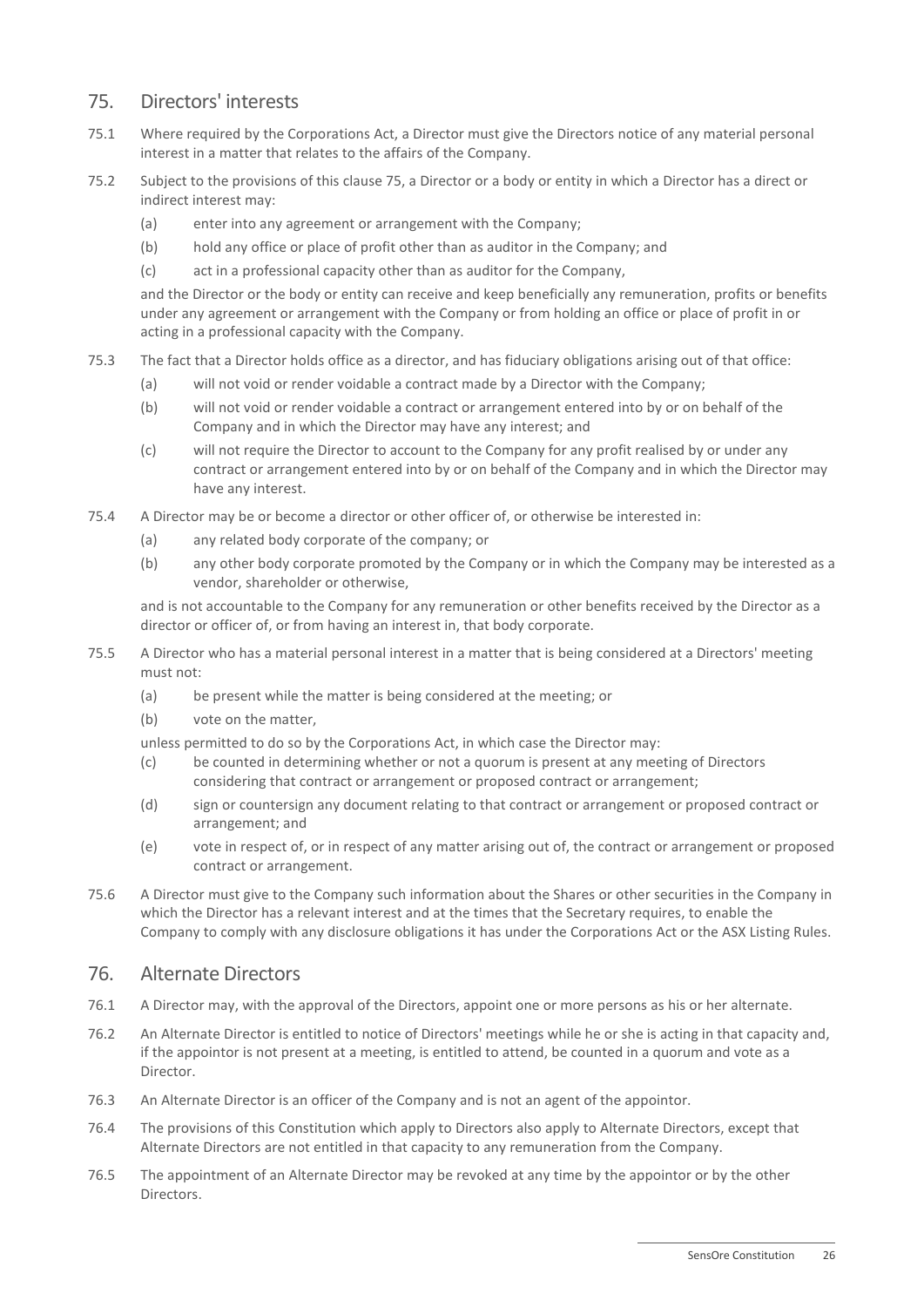- 76.6 An Alternate Director's appointment ends automatically when his or her appointor ceases to be a Director.
- 76.7 Any appointment or revocation under this clause must be effected by written notice delivered to the Secretary.
- 76.8 An Alternate Director does not have an interest in a contract or arrangement or a material personal interest in a matter by reason only of the fact that his or her appointor has such an interest.

## 77. Remaining Directors

- 77.1 The Directors may act even if there are vacancies on the board.
- 77.2 If the number of Directors is not sufficient to constitute a quorum at a Directors' meeting, the Director or Directors may act only to:
	- (a) appoint a Director or Directors; or
	- (b) call a general meeting.

#### 78. Chairperson

- 78.1 The Directors may elect a Director as chairperson of Directors' meetings and may determine the period for which the chairperson will hold office.
- 78.2 If no chairperson is elected or if the chairperson is not present at any Directors' meeting within 10 minutes after the time appointed for the meeting to begin, the Directors present must elect a Director to be chairperson of the meeting.
- 78.3 The Directors may elect a Director as deputy chairperson to act as chairperson in the chairperson's absence.

## 79. Delegation

- <span id="page-31-0"></span>79.1 The Directors may delegate any of their powers, other than those which by law must be dealt with by the Directors as a board, to:
	- (a) a committee or committees;
	- (b) a Director or Directors;
	- (c) an employee or employees of the Company; or
	- (d) any other person.
- 79.2 The Directors may at any time revoke any delegation of power under claus[e 79.1.](#page-31-0)
- 79.3 A committee may be authorised by the Directors to sub-delegate all or any of the powers for the time being vested in it.
- 79.4 Meetings of any committee of Directors will be governed by the provisions of this Constitution which deal with Directors' meetings so far as they are applicable and are not inconsistent with any directions of the Directors. The provisions apply as if each member was a Director.

#### <span id="page-31-2"></span>80. Written resolutions

- <span id="page-31-1"></span>80.1 If:
	- (a) all the Directors who are eligible to vote on a resolution (other than any Director on leave of absence approved by the Directors, any Director who disqualifies himself or herself from considering the resolution in question and any Director who would be prohibited by the Act from voting on the resolution in question) sign or consent to a resolution set out or identified in a document; and
	- (b) the Directors who sign or consent to the resolution would have constituted a quorum at a meeting of Directors held to consider that resolution,

then a resolution in those terms is taken to have been passed by the Directors without a meeting. The resolution is passed when the last Director signs or provides their consent.

- 80.2 For the purposes of clause [80.1,](#page-31-1) separate copies of a document may be used for signing or the provision of consent by the Directors if the wording of the resolution is identical in each copy.
- 80.3 Any document referred to in this clause may be a document in the form of a facsimile transmission, electronic notification, or produced by other electronic or mechanical means.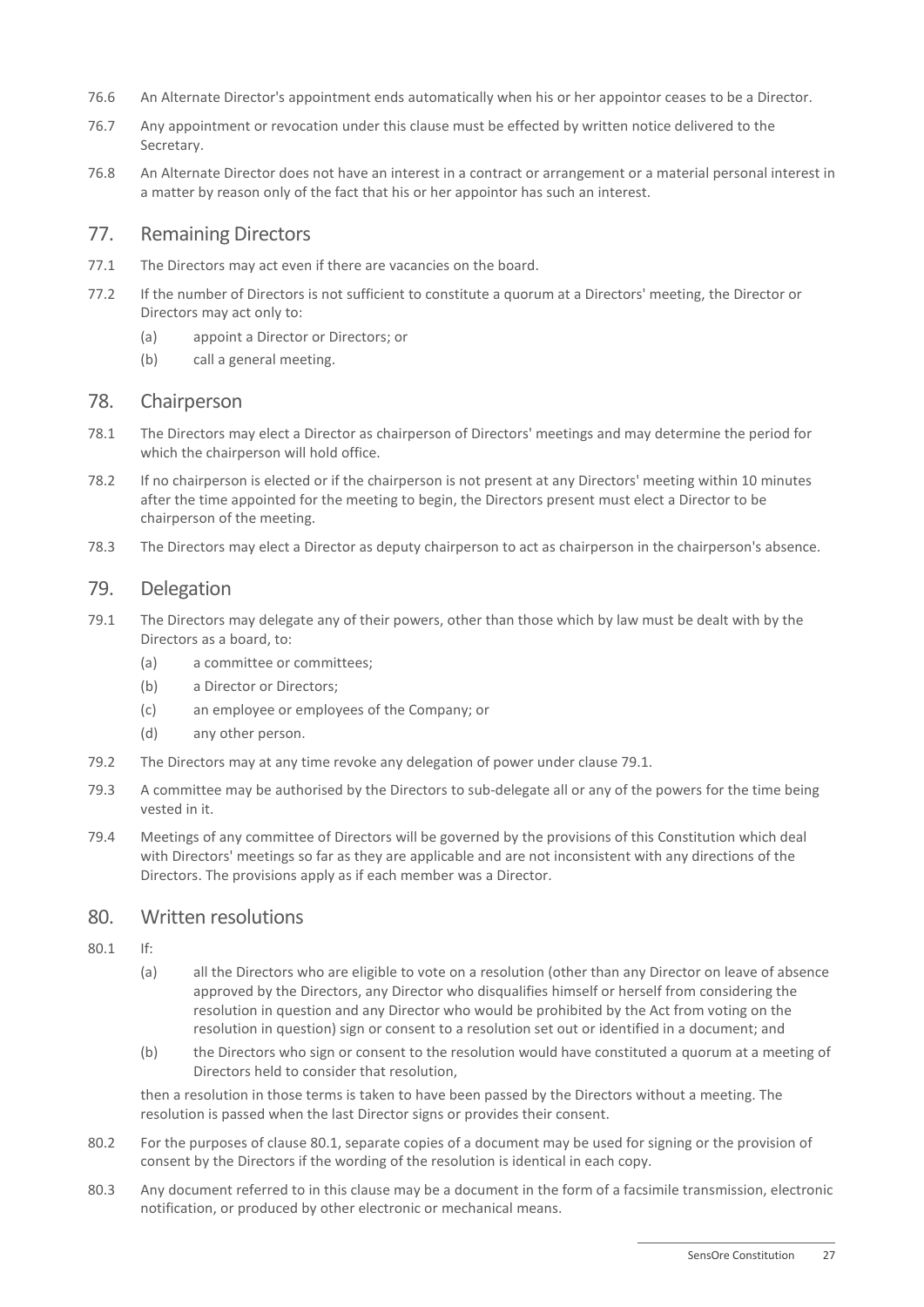- 80.4 A Director may consent to a resolution by:
	- (a) signing the document containing the resolution (or a copy of the document):
	- (b) sending the consent in any document produced under the name of the Director with the Director's authority;
	- (c) delivering to the Company's registered office a written document addressed to the Secretary or the chairperson of Directors, signifying assent to the resolution and either setting out its terms or otherwise clearly identifying the resolution;
	- (d) telephoning the Secretary or the chairperson of Directors and signifying assent to the resolution and clearly identifying its terms; or
	- (e) any other means approved from time to time by the Directors.
- 80.5 If a resolution is taken to have been passed in accordance with this clause [80,](#page-31-2) the minutes must record that fact.
- 80.6 This clause [80](#page-31-2) applies to meetings of Directors' committees as if all members of the committee were Directors.
- 80.7 Any document referred to in this clause [80](#page-31-2) must be sent to every Director who is entitled to vote on the resolution.

## 81. Validity of acts of Directors

- <span id="page-32-0"></span>81.1 An act done by a Director is effective even if their appointment, or the continuance of their appointment, is invalid because the Company or Director did not comply with this Constitution or any provision of the Corporations Act.
- 81.2 Clause [81.1](#page-32-0) does not deal with the question whether an effective act by a director:
	- (a) binds the company in its dealings with other people; or
	- (b) makes the company liable to another person.

## 82. Minutes

- 82.1 The Directors must cause minutes to be made of:
	- (a) the names of the Directors present at all Directors' meetings and meetings of Directors' committees;
	- (b) all proceedings and resolutions of general meetings, Directors' meetings and meetings of Directors' committees;
	- (c) all resolutions passed in accordance with clause [80;](#page-31-2)
	- (d) appointments of officers, but only if the Directors resolve that a minute of the appointment should be made; and
	- (e) all disclosures of interests made in accordance with the Corporations Act.
- 82.2 Minutes must be signed by the chairperson of the meeting or by the chairperson of a future meeting, and if so signed will be conclusive evidence of the matters stated in such minutes.

## Execution of documents

#### 83. Electronic and split execution

- 83.1 Subject to, and to the extent permitted by, the applicable law at the relevant time, the Company or the Directors acting on behalf of the Company (as applicable) may execute documents via electronic means in the form of a facsimile transmission or electronic notification.
- 83.2 Subject to, and to the extent permitted by, the applicable law at the relevant time, the Company (or the Directors acting on behalf of the Company) may execute documents in separate counterparts.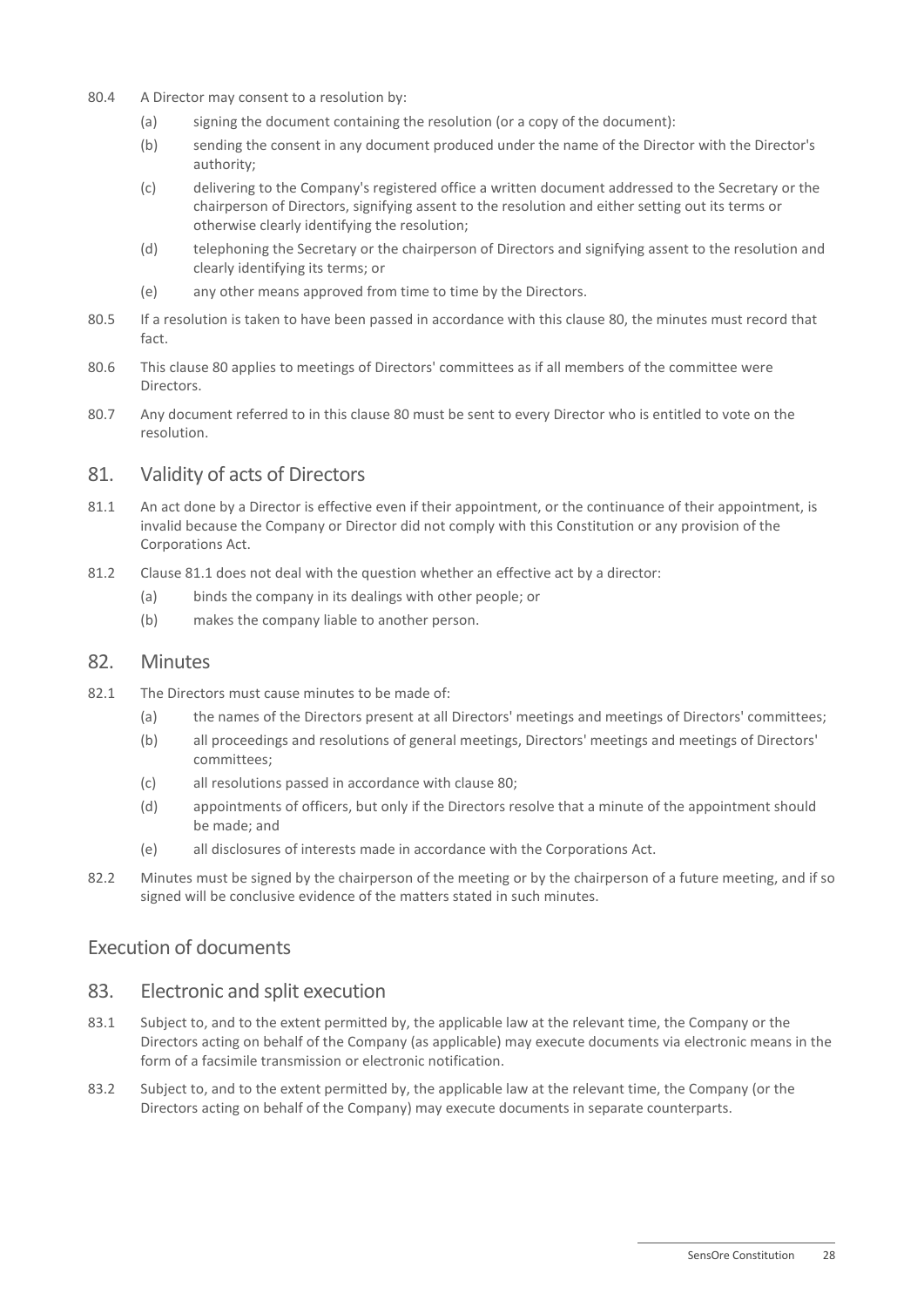## Executive Directors

## 84. Appointment

- <span id="page-33-1"></span>84.1 The Directors may appoint one Director to the office of Managing Director on such terms as they think fit.
- <span id="page-33-2"></span>84.2 The Directors may appoint one or more Directors to any other full-time executive position in the Company on such terms as they think fit.
- <span id="page-33-0"></span>84.3 A Director appointed under clause [84.1](#page-33-1) or [84.2,](#page-33-2) and a Director (however appointed) occupying for the time being a full-time executive position in the Company or a related body corporate of the Company, is referred to in this Constitution as an Executive Director.
- 84.4 The Directors may, subject to the terms of the Executive Director's employment contract, suspend, remove or dismiss him or her from executive office and appoint another Director in that place.
- 84.5 If an Executive Director ceases to be a Director, his or her appointment as an Executive Director terminates automatically.
- 84.6 If an Executive Director ceases to hold an executive office in the Company, then, unless the Directors resolve otherwise, he or she also ceases to be a Director from the same date.
- 84.7 If an Executive Director is suspended from executive office of the Company or of a related body corporate of the Company, his or her duties and obligations as Director are suspended for the same period.
- 84.8 A Managing Director is not subject to retirement under claus[e 66](#page-27-2) and is not to be taken into account in determining the rotation of retirement of Directors. Any other Executive Directors are subject to retirement under clause [66.](#page-27-2)

## 85. Powers of Executive Directors

- 85.1 The Directors may confer on an Executive Director any powers exercisable by the Directors, subject to any terms and restrictions determined by the Directors.
- 85.2 The Directors may authorise an Executive Director to sub-delegate all or any of the powers vested in him or her.
- 85.3 Any power conferred under this clause may be concurrent with but not to the exclusion of the Directors' powers.
- 85.4 The Directors may at any time withdraw or vary any of the powers conferred on an Executive Director.

## <span id="page-33-5"></span>Local management

#### 86. General

- <span id="page-33-3"></span>86.1 The Directors may provide for the management and transaction of the affairs of the Company in any place and in such manner as they think fit.
- <span id="page-33-4"></span>86.2 Without limiting clause [86.1,](#page-33-3) the Directors may:
	- (a) establish local boards or agencies for managing any of the affairs of the Company in a specified place and appoint any persons to be members of those local boards or agencies; and
	- (b) delegate to any person appointed under clause [86.2\(a\)](#page-33-4) any of the powers, authorities and discretions which may be exercised by the Directors under this Constitution,

on any terms and subject to any conditions determined by the Directors.

86.3 The Directors may at any time revoke or vary any delegation under this clause [86.](#page-33-5)

## <span id="page-33-6"></span>87. Appointment of attorneys and agents

- 87.1 The Directors may from time to time by resolution or power of attorney appoint any person to be the attorney or agent of the Company:
	- (a) for the purposes;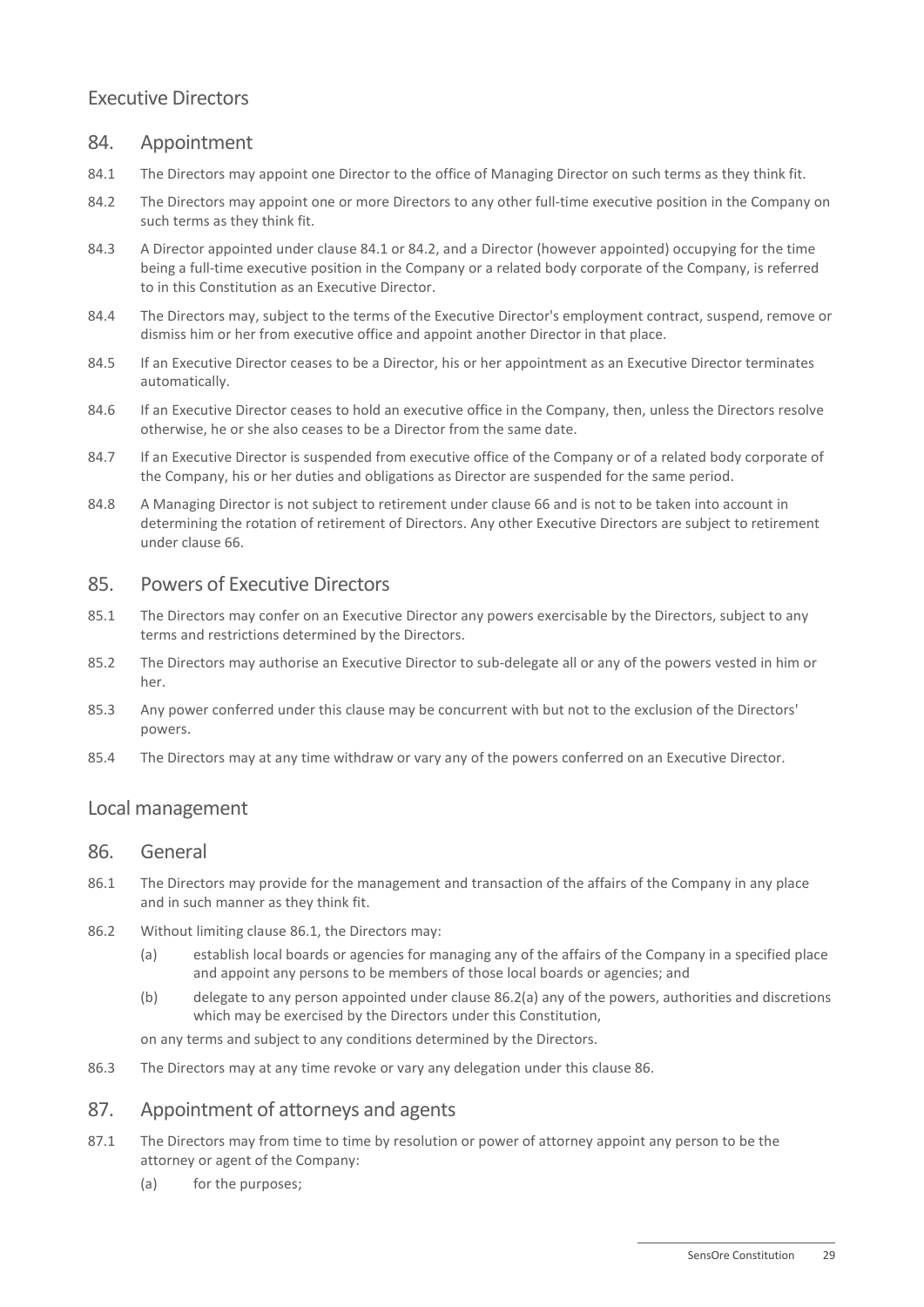- (b) with the powers, authorities and discretions (not exceeding those exercisable by the Directors under this Constitution);
- (c) for the period; and
- (d) subject to the conditions,

determined by the Directors.

- 87.2 An appointment by the Directors of an attorney or agent of the Company may be made in favour of:
	- (a) any member of any local board established under this Constitution;
	- (b) any company;
	- (c) the members, directors, nominees or managers of any company or firm; or
	- (d) any fluctuating body of persons whether nominated directly or indirectly by the Directors.
- 87.3 A power of attorney may contain such provisions for the protection and convenience of persons dealing with an attorney as the Directors think fit.
- 87.4 An attorney or agent appointed under this clause [87](#page-33-6) may be authorised by the Directors to sub-delegate all or any of the powers, authorities and discretions for the time being vested in it.

## **Secretary**

#### 88. Secretary

- 88.1 There must be at least one Secretary of the Company appointed by the Directors on conditions determined by them.
- 88.2 The Secretary is entitled to attend all Directors' and general meetings.
- 88.3 The Directors may, subject to the terms of the Secretary's employment contract, suspend, remove or dismiss the Secretary.

#### Seals

#### 89. Common Seal

- 89.1 If the Company has a Seal:
	- (a) the Directors must provide for the safe custody of the Seal;
	- (b) it must not be used except with the authority of the Directors or a Directors' committee authorised to permit use of the Seal;
	- (c) every document to which the Seal is affixed must be signed by a Director and be countersigned by another Director, the Secretary or another person appointed by the Directors to countersign the document; and
	- (d) the Directors may determine by resolution either generally or in any particular case that the signature of any Director or the Secretary to a document to which the Seal or a duplicate seal or certificate seal is affixed may be a facsimile applied to the document by specified mechanical means.
- 89.2 Without limiting the generality of section 127 or Part 2B.2 of the Corporations Act, the Company may execute a document if the Seal is fixed to the document and the fixing of the Seal is witnessed by any of the persons referred to in section 127(2)(a) or (b) of the Corporations Act.

#### 90. Duplicate Seal

If the Company has a Seal, the Company may have one or more duplicate seals of the Seal each of which:

- (a) must be a facsimile of the Seal with the addition on its face of the words **Duplicate Seal**; and
- (b) must only be used with the authority of the Directors or a Directors' committee.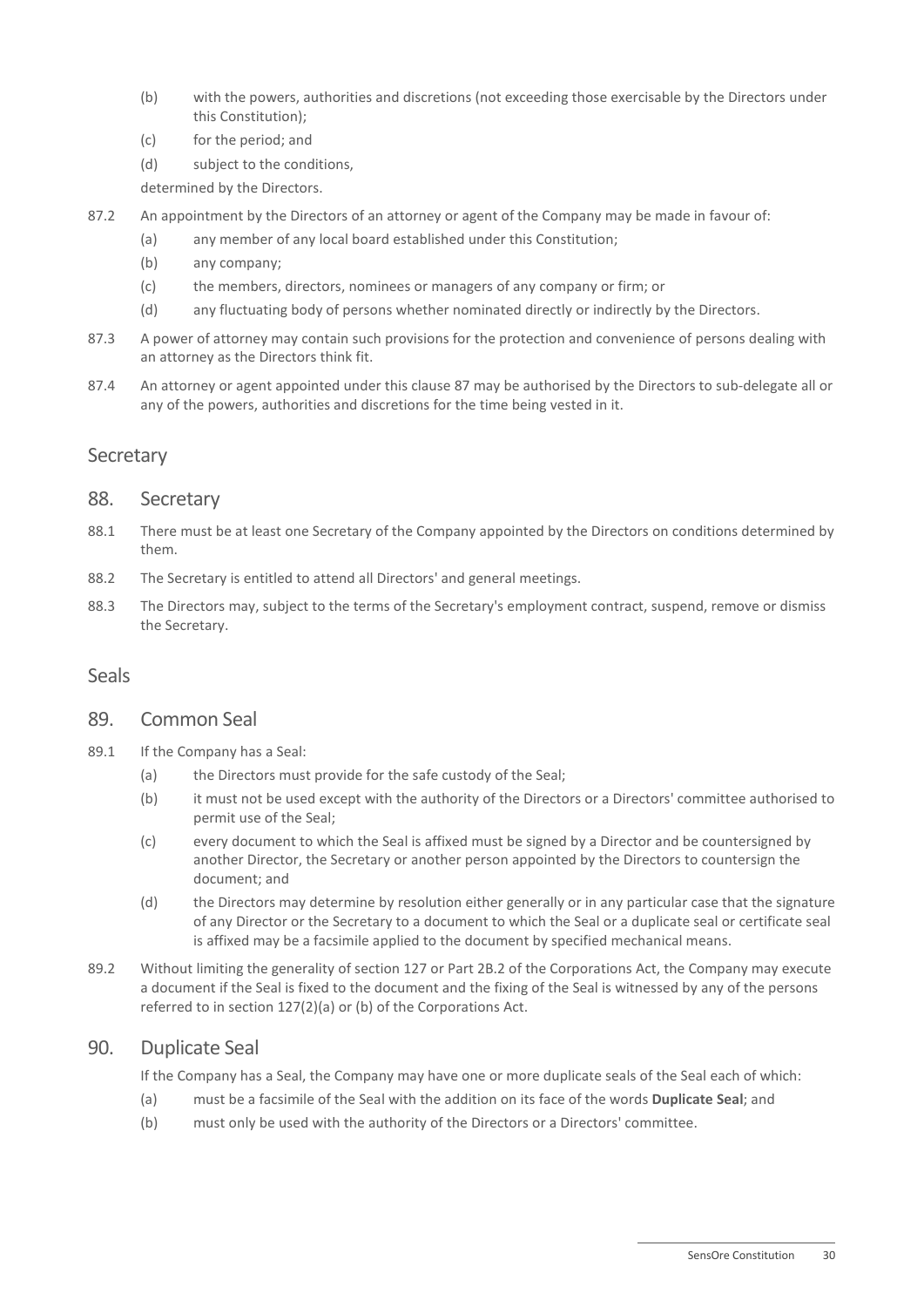## Inspection of records

#### 91. Times for inspection

- 91.1 Except as otherwise required by the Corporations Act, the Directors may determine whether and to what extent, and at what times and places and under what conditions, the financial records and other documents of the Company or any of them will be open for inspection by Members other than Directors.
- 91.2 A Member other than a Director does not have the right to inspect any financial records or other documents of the Company unless the Member is authorised to do so by a court order or a resolution of the Directors.

#### Dividends and reserves

#### 92. Dividends

The Directors may by resolution either:

- (a) declare a dividend and may fix the amount, the time for and method of payment; or
- <span id="page-35-0"></span>(b) determine a dividend or interim dividend is payable and fix the amount and the time for and method of payment.

#### 93. Amend resolution to pay dividend

If the Directors determine that a dividend or interim dividend is payable under clause [92\(b\),](#page-35-0) they may amend or revoke the resolution to pay the dividend or interim dividend before the record date notified to the ASX for determining entitlements to that dividend or interim dividend.

#### 94. No interest

Interest is not payable by the Company on a dividend.

#### 95. Reserves

- <span id="page-35-1"></span>95.1 The Directors may set aside out of any amount available for distribution as a dividend such amounts by way of reserves as they think appropriate before declaring a dividend or determining to pay a dividend.
- <span id="page-35-2"></span>95.2 If the Directors resolve to declare a dividend or determine to pay a dividend, or state in the minutes of a meeting of Directors their intention to do so subject to the occurrence of a future event:
	- (a) by such resolution or minutes the Directors will be taken to have set aside the amount available for distribution as a dividend as a reserve; and
	- (b) such amount will not be appropriated in the accounts of the Company against losses or appropriated or applied for any other purpose, except pursuant to a resolution approved by the Directors.
- 95.3 In any case other than that referred to in claus[e 95.1](#page-35-1) or claus[e 95.2,](#page-35-2) any amount available for distribution, including retained earnings or profits, will not be taken to be appropriated or applied against losses or for any other purpose except pursuant to a resolution of the Directors.
- 95.4 The Directors may apply the reserves for any purpose for which an amount available for distribution as a dividend may be properly applied.
- 95.5 Pending any application or appropriation of the reserves, the Directors may invest or use the reserves in the business of the Company or in other investments as they think fit.
- 95.6 The Directors may carry forward any undistributed amount available for distribution as a dividend without transferring it to a reserve.

#### 96. Dividend entitlement

- <span id="page-35-3"></span>96.1 Subject to the rights of persons (if any) entitled to Shares with special rights as to dividends:
	- (a) all fully paid Shares on which any dividend is declared or paid, are entitled to participate in that dividend equally; and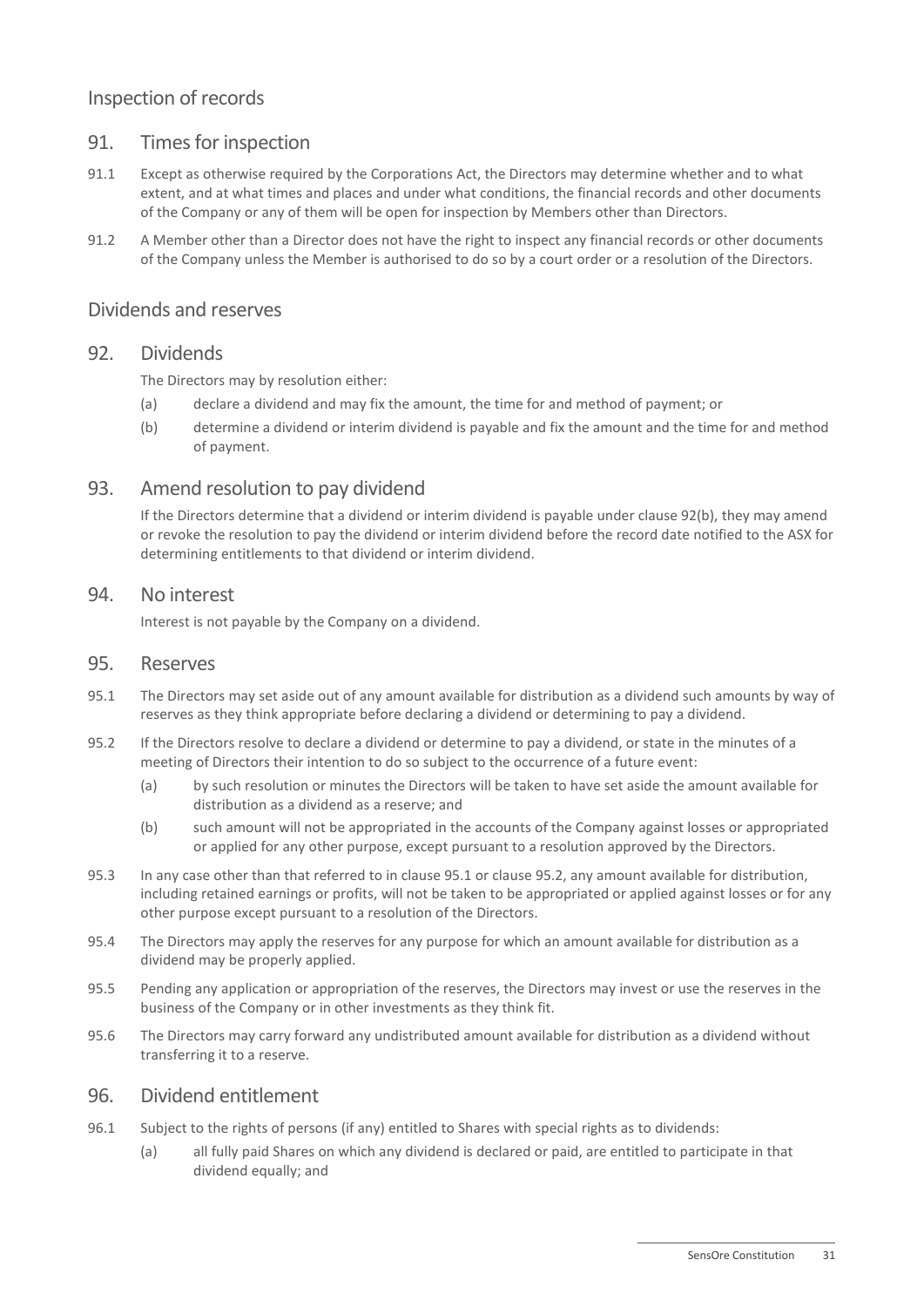- (b) each partly paid Share is entitled to a fraction of the dividend declared or paid on a fully paid Share of the same class, equivalent to the proportion which the amount paid (not credited) on the Share bears to the total amounts paid and payable, whether or not called, (excluding amounts credited) on the Share.
- 96.2 An amount paid on a Share in advance of a call is not to be taken as paid for the purposes of clause [96.1.](#page-35-3)
- 96.3 Unless otherwise determined by the Directors, Shares rank for dividends from their date of allotment.
- 96.4 Subject to the ASX Settlement Operating Rules, the Directors may fix a record date for a dividend, with or without suspending the registration of transfers from that date.
- 96.5 Subject to the ASX Settlement Operating Rules, a dividend in respect of a Share must be paid to the person who is registered, or entitled to be registered, as the holder of the Share:
	- (a) where the Directors have fixed a record date in respect of the dividend, on that date; or
	- (b) where the Directors have not fixed a record date in respect of that dividend, on the date fixed for payment of the dividend,
	- (c) and a transfer of a Share that is not registered on or before that date is not effective, as against the Company, to pass any right to the dividend.
- 96.6 Subject to the Corporations Act and the ASX Settlement Operating Rules, a transfer of Shares registered after the record date notified to the ASX for determining entitlements to a dividend paid or payable in respect of the transferred Shares, does not pass the right to that dividend.

## <span id="page-36-0"></span>97. Restricted securities

For so long as the Company has Restricted Securities on issue, and unless provided for in the ASX Listing Rules:

- (a) the Company will refuse to acknowledge any disposal (including, without limitation, to register any transfer) of Restricted Securities during the escrow period applicable to those securities except as permitted by the ASX Listing Rules or the ASX;
- (b) if the Restricted Securities are in the same class as quoted securities, the holder will be taken to have agreed in writing that the Restricted Securities are to be kept on the Company's issuer sponsored sub-register and are to have a holding lock applied for the duration of the escrow period applicable to those securities;
- (c) the Company will refuse to acknowledge any disposal (including, without limitation, to register any transfer) of Restricted Securities during the escrow period applicable to those securities except as required under the ASX Listing Rules;
- (d) a holder of Restricted Securities will not be entitled to participate in any return of capital on those securities during the escrow period applicable to those securities except as permitted by the ASX Listing Rules or the ASX; and
- (e) if a holder of Restricted Securities breaches a restriction agreement or deed or a provision of this Constitution restricting a disposal of those securities the holder will not be entitled to any Dividend or distribution, in respect of those securities for so long as the breach continues.

## 98. Deductions from dividends

The Directors may deduct from a dividend payable to a Member all sums presently payable by the Member to the Company on account of calls or otherwise in relation to Shares in the Company.

#### 99. Distribution of assets

- 99.1 The Directors may resolve that a dividend will be paid wholly or partly by the transfer or distribution of specific assets, including fully paid shares in, or debentures of, any other corporation.
- 99.2 If a difficulty arises in making a transfer or distribution of specific assets, the Directors may:
	- (a) deal with the difficulty as they consider expedient;
	- (b) fix the value of all or any part of the specific assets for the purposes of the distribution;
	- (c) determine that cash will be paid to any Members on the basis of the fixed value in order to adjust the rights of all the Members; and
	- (d) vest any such specific assets in trustees as the Directors consider expedient.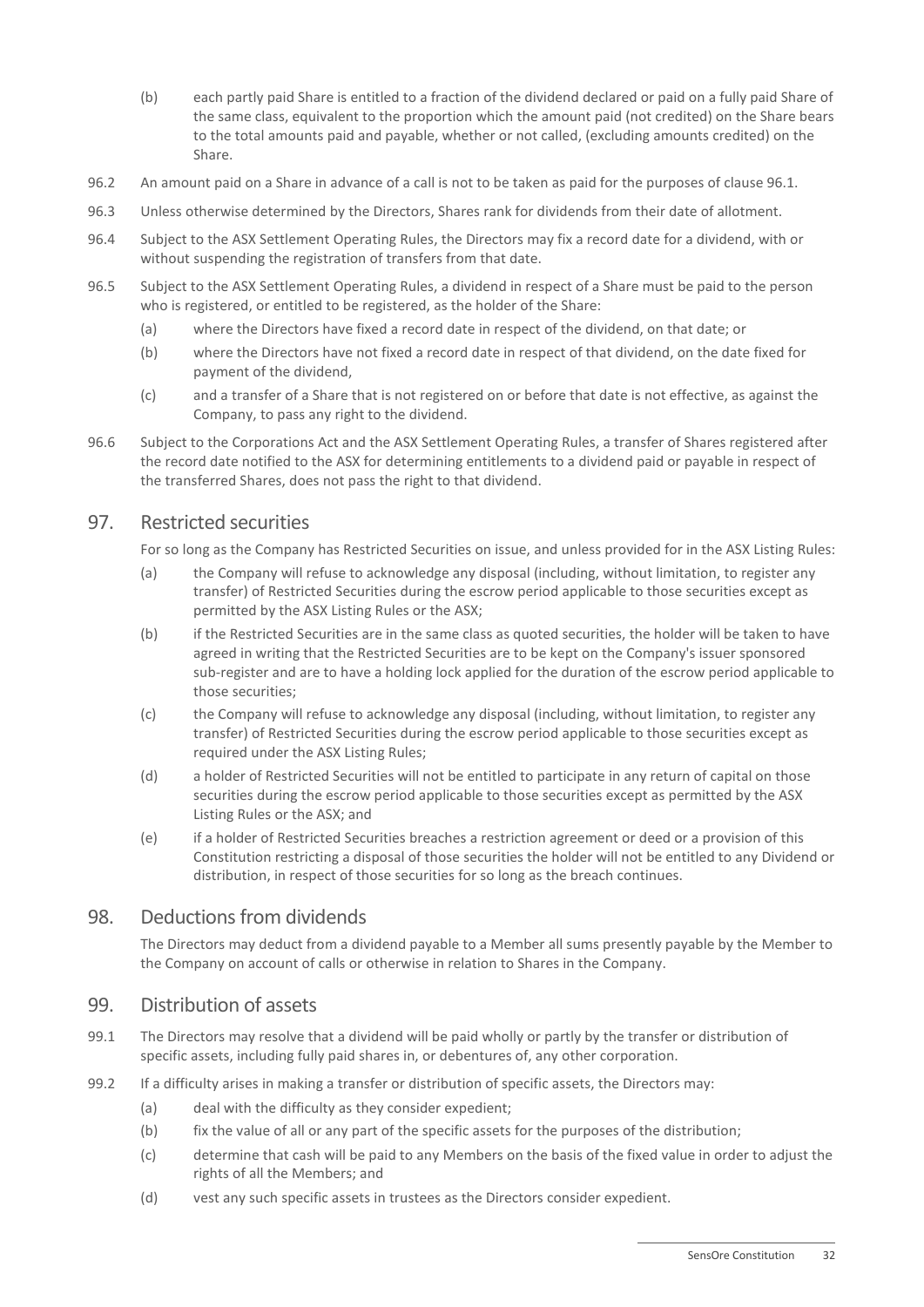- 99.3 If a transfer or distribution of specific assets to a particular Member or Members is illegal or, in the Directors' opinion, impracticable, the Directors may make a cash payment to the Member or Members on the basis of the cash amount of the dividend instead of the transfer or distribution of specific assets.
- 99.4 Where the Company pays a dividend (interim or final) by the transfer of shares in another corporation:
	- (a) the Members receiving the dividend will be taken to have agreed to become members of that corporation; and
	- (b) each of those Members appoints the Company or any of the Directors as its agent to execute any transfer of shares or other document required to facilitate or effect the distribution and transfer of the shares to the Member.

#### 100. Payment

- <span id="page-37-3"></span><span id="page-37-0"></span>100.1 Any dividend or other money payable in respect of Shares may be paid:
	- (a) by cheque sent through the mail directed to:
		- (i) by the address of the Member shown in the Register or to the address of the joint holder of Shares shown first in the Register; or
		- (ii) by an address which the Member has, or joint holders have, in writing notified the Company as the address to which dividends should be sent;
	- (b) by electronic funds transfer to an account with a bank or other financial institution nominated by the Member and acceptable to the Company; or
	- (c) by any other means determined by the Directors,

and is at the risk of the Member who is (or joint holders one of whom is) the intended recipient as soon as it is given, posted or transferred, as applicable.

- 100.2 Any joint holder may give an effectual receipt for any dividend or other money paid in respect of Shares held by holders jointly.
- <span id="page-37-1"></span>100.3 If the Directors decide that payments will be made by electronic transfer into an account (of a type approved by the Directors) nominated by a Member, but no such account is nominated by the Member or an electronic transfer into a nominated account is rejected or refunded, the Company may credit the amount payable to an account of the Company to be held until the Member nominates a valid account.
- <span id="page-37-2"></span>100.4 Where a Member does not have a registered address or the Company believes that a Member is not known at the Member's registered address, the Company may credit an amount payable in respect of the Member's Shares to an account of the Company to be held until the Member claims the amount payable or nominates an account into which a payment may be made.
- 100.5 An amount credited to an account under claus[e 100.3](#page-37-1) o[r 100.4](#page-37-2) is to be treated as having been paid to the Member at the time it is credited to that account. The Company will not be a trustee of the money and no interest will accrue on the money.
- <span id="page-37-4"></span>100.6 If a cheque for an amount payable under claus[e 100.1](#page-37-3) is not presented for payment for 11 calendar months after issue or an amount is held in an account under clause [100.3](#page-37-1) or [100.4](#page-37-2) for 11 calendar months, the Directors may reinvest the amount, after deducting reasonable expenses, into Shares on behalf of, and in the name of, the Member concerned and may stop payment on the cheque. The Shares may be acquired on market or by way of new issue at a price the Directors accept is market price at the time. Any residual sum which arises from the reinvestment may be carried forward or donated to charity on behalf of the Member, as the Directors decide. The Company's liability to pay the relevant amount is discharged by an application under this clause [100.6.](#page-37-4) The Directors may do anything necessary or desirable (including executing any document) on behalf of the Member to effect the application of an amount under this claus[e 100.6.](#page-37-4) The Directors may determine other rules to regulate the operation of this claus[e 100.6](#page-37-4) and may delegate their power under this claus[e 100.6](#page-37-4) to any person.

## <span id="page-37-5"></span>101. Election to reinvest dividend

The Directors may:

(a) establish a plan under which Members or any class of Members may elect to reinvest cash dividends paid or payable by the Company by acquiring by way of issue or transfer (or both) Shares or other securities; and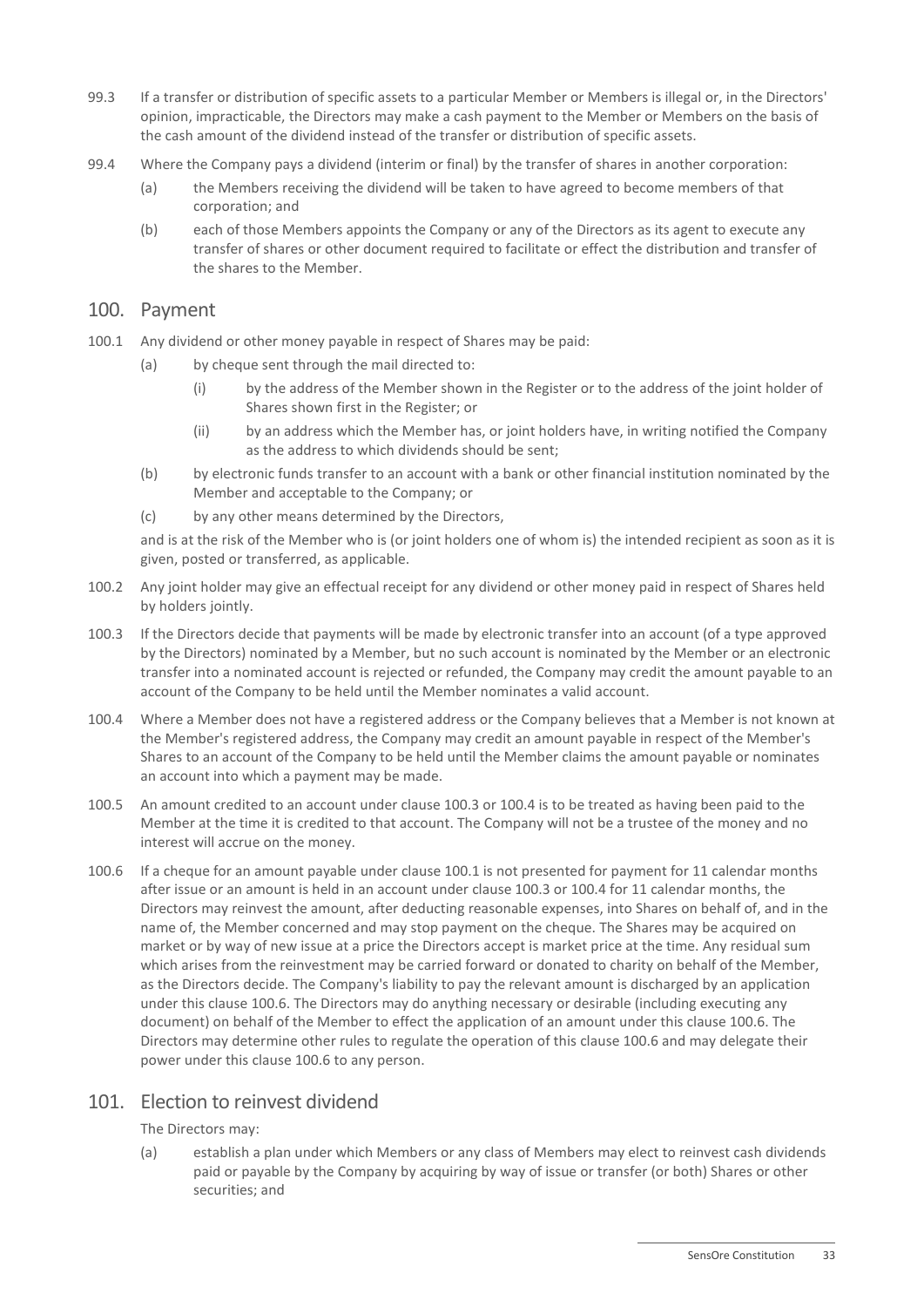(b) vary, suspend or terminate the arrangements established under clause [101\(a\).](#page-37-5)

## <span id="page-38-3"></span>102. Election to accept Shares in lieu of dividend

- <span id="page-38-1"></span>102.1 The Directors may resolve, in respect of any dividend which it is proposed to pay on any Shares, that holders of those Shares may elect to:
	- (a) forego their right to share in the proposed dividend or part of the proposed dividend; and
	- (b) instead receive an issue of Shares credited as fully paid or a transfer of fully paid Shares (or both).
- <span id="page-38-2"></span>102.2 If the Directors resolve to allow the election provided for in clause [102.1,](#page-38-1) each holder of Shares conferring a right to share in the proposed dividend may, by notice in writing to the Company given in such form and within such period as the Directors may decide, elect to:
	- (a) forego the dividend which otherwise would have been paid to the holder on such of the holder's Shares conferring a right to share in the proposed dividend as the holder specifies in the notice of election; and
	- (b) receive instead Shares to be issued or transferred (or both) to the holder credited as fully paid, on and subject to such terms and conditions as the Directors may determine.
- 102.3 Following the receipt of duly completed notices of election under clause [102.1\(b\),](#page-38-2) the Directors must:
	- (a) appropriate from any amount available for distribution to Members an amount equal to the aggregate issue price (if any) of the Shares to be issued credited as fully paid or transfer fully paid Shares to those holders of Shares who have given such notices of election; and
	- (b) apply the amount (if any) in paying up in full the number of Shares required to be so issued, or paying the purchase price of Shares required to be so transferred.
- 102.4 The Directors may rescind, vary or suspend a resolution of the Directors made under clause [102.1](#page-38-1) and the arrangements implemented under the resolution.
- 102.5 The powers given to the Directors by this clause [102](#page-38-3) are additional to the provisions for capitalisation of amounts available for distribution to Members provided for by this Constitution. If the Directors exercise their power to capitalise amounts available for distribution to Members under clause [103](#page-38-0) then any Member who has elected to participate in arrangements established under this clause [102](#page-38-3) is deemed, for the purpose of determining the Member's entitlement to share in the capitalised sum, not to have so elected.

## <span id="page-38-0"></span>103. Capitalisation of amounts available for distribution

- 103.1 The Directors may resolve:
	- (a) to capitalise any sum available for distribution to Members; and
	- (b) that:
		- (i) no Shares be issued and no amounts unpaid on Shares be paid up on capitalisation of the sum; or
		- (ii) the sum be applied in any of the ways mentioned in clause [103.2](#page-38-4) for the benefit of Members in the proportions in which the members would have been entitled if the sum had been distributed by way of Dividend.
- <span id="page-38-7"></span><span id="page-38-6"></span><span id="page-38-5"></span><span id="page-38-4"></span>103.2 The ways in which a sum may be applied for the benefit of Members under clause [103.1\(b\)\(ii\)](#page-38-5) are:
	- (a) in paying up any amounts unpaid on Shares held or to be held by Members;
	- (b) in paying up in full unissued Shares or debentures to be issued to Members as fully paid; or
	- (c) partly as mentioned in clause [103.2\(a\)](#page-38-6) and partly as mentioned in clause [103.2\(b\).](#page-38-7)
- <span id="page-38-8"></span>103.3 To the extent necessary to adjust the rights of the Members among themselves, the Directors may:
	- (a) make cash payments in cases where Shares or debentures become issuable in fractions; and
	- (b) authorise any person to make, on behalf of all the Members entitled to a benefit on the capitalisation, an agreement with the Company providing for:
		- (i) the issue to them, credited as fully paid up, of any such further Shares or debentures; or
		- (ii) the payment by the Company on their behalf of the amount or any part of the amount remaining unpaid on their existing Shares by the application of their respective proportions of the sum resolved to be capitalised,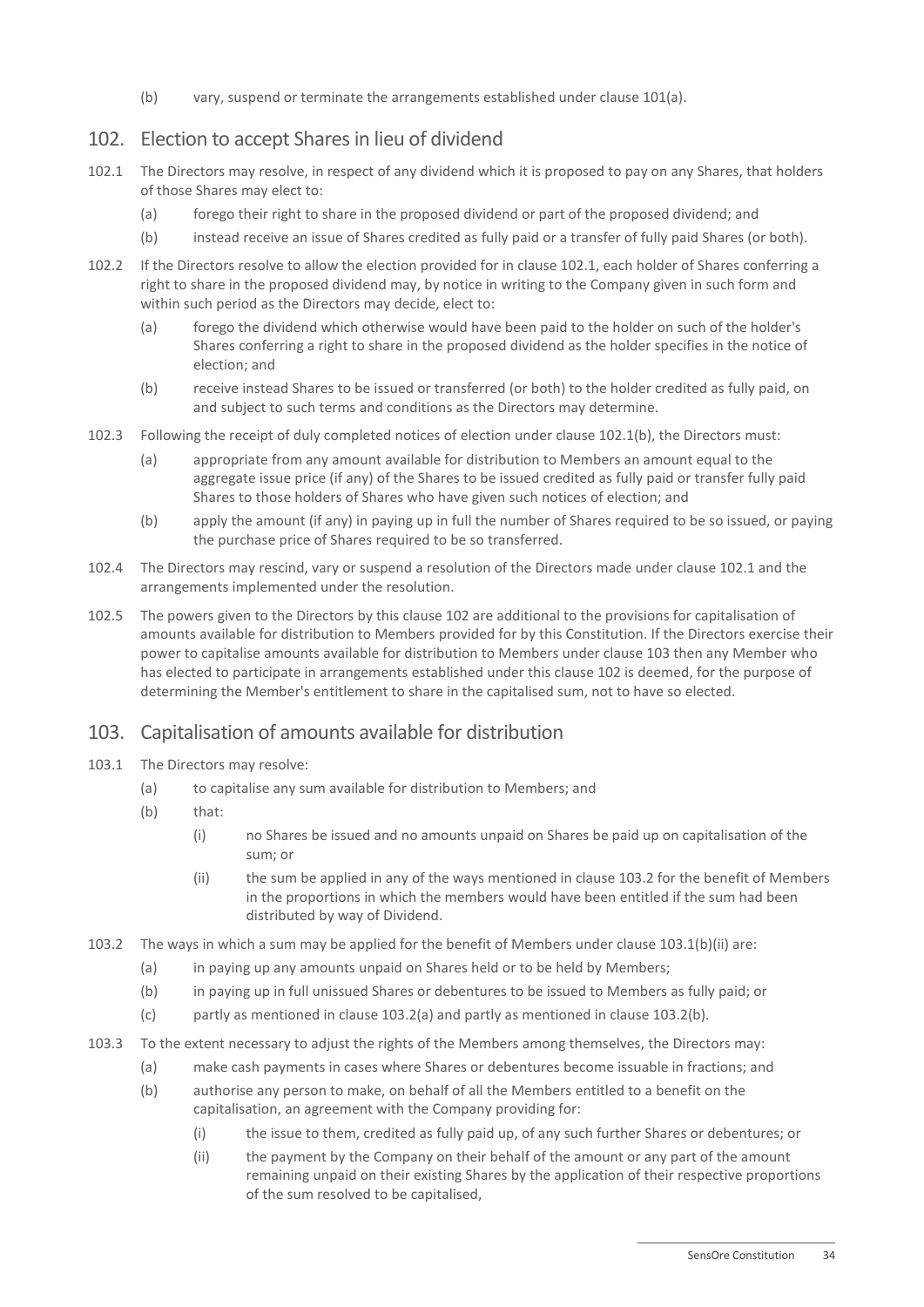and any agreement made under the authority of clause [103.3\(b\)](#page-38-8) is effective and binding on all the Members concerned.

#### <span id="page-39-2"></span>**Notices**

## 104. Service of notices

- <span id="page-39-1"></span><span id="page-39-0"></span>104.1 Notice may be given by the Company to any person who is entitled to notice under this Constitution by:
	- (a) serving it on the person; or
	- (b) sending it by post, courier, facsimile transmission or electronic notification to the person at the person's address shown in the Register or the address supplied by the person to the Company for sending notices to the person; or
	- (c) (except in the case of a notice of meeting of Members which is required to be given individually to each Member entitled to vote at the meeting and to each Director), advertising in one or more newspapers published daily (except on weekends) throughout Australia as determined by the Directors.
- 104.2 A notice sent by post or courier is taken to be served:
	- (a) by properly addressing, prepaying and posting or directing the delivery of the notice; and
	- (b) on the day after the day on which it was posted or given to the courier for delivery.
- 104.3 A notice sent by facsimile transmission or electronic notification is taken to be served:
	- (a) by properly addressing the facsimile transmission or electronic notification and transmitting it; and
	- (b) on the day of its transmission except if transmitted after 5.00pm in which case is taken to be served on the next day.
- 104.4 A notice given by advertisement is taken to be served on the date on which the advertisement first appears in a newspaper.
- 104.5 A notice may be served by the Company on joint holders under clause [104.1\(a\)](#page-39-0) or [104.1\(b\)](#page-39-1) by giving the notice to the joint holder whose name appears first in the Register.
- 104.6 Every person who is entitled to a Share by operation of law and who is not registered as the holder of the Share is taken to receive any notice served in accordance with this clause by advertisement or on that person from whom the first person derives title.
- 104.7 A Share certificate, cheque, warrant or other document may be delivered by the Company either personally or by sending it:
	- (a) in the case of a Member whose address recorded in the Register is not in Australia, by airmail post, facsimile transmission, electronic notification or in another way that ensures that it will be received quickly, as appropriate; and
	- (b) in any other case to the Member at the Member's address shown in the Register or the address supplied by the Member to the Company for sending notices to the Member, unless the document is required to be sent in hard copy, in which case it will be sent by hand, by courier or by ordinary post as determined by the Company in its sole and absolute discretion,

and is at the risk of the addressee as soon as it is given or posted.

A Member whose address recorded in the Register is not in Australia may specify in writing an address in Australia for the purposes of clause [104.](#page-39-2)

- 104.8 A certificate in writing signed by a Director, Secretary or other officer of the Company, or by any person that the Company has engaged to maintain the Register, that a document or its envelope or wrapper was addressed and stamped and was posted or given to a courier is conclusive evidence of posting or delivery by courier.
- 104.9 The signature to a written notice given by the Company may be written, printed or affixed in any other manner permitted by the Corporations Act.
- 104.10 All notices sent by post outside Australia must be sent by prepaid airmail post.
- 104.11 A notice sent by post, courier, facsimile transmission or electronic notification to a Member's address shown in the Register or the address supplied by the Member to the Company for the purpose of sending notices to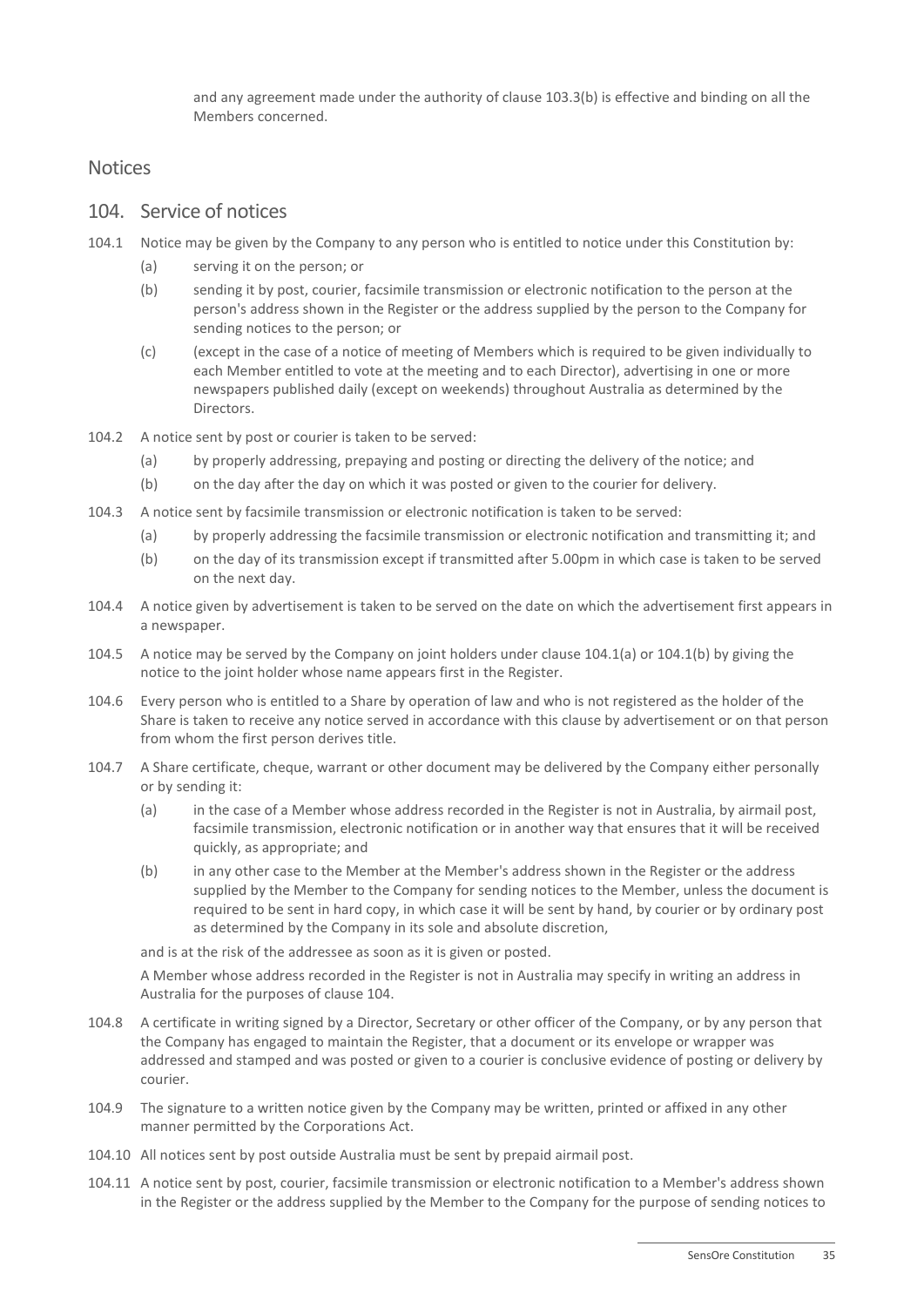the Member is deemed to have been served notwithstanding that the Member has died, whether or not the Company has notice of his or her death.

104.12 The provisions of this clause relating to notices apply, to the extent that they can and with any necessary changes, to sending any communication or document.

#### 105. Persons entitled to notice

- <span id="page-40-0"></span>105.1 Notice of every general meeting must be given to:
	- (a) every Member;
	- (b) every Director and Alternate Director;
	- (c) the ASX; and
	- (d) the Auditor.
- 105.2 No other person is entitled to receive notice of a general meeting.

## Audit and financial records

#### 106. Company to keep financial records

- 106.1 The Directors must cause the Company to keep written financial records and to prepare financial documents and reports in accordance with the requirements of the Corporations Act and the ASX Listing Rules.
- 106.2 The Directors must cause the financial records and financial documents of the Company to be audited in accordance with the requirements of the Corporations Act and the ASX Listing Rules.

## Winding up

#### 107. Winding up

- 107.1 Nothing in this clause prejudices the rights of the holders of Shares issued on special terms and conditions.
- 107.2 If the Company is wound up, the liquidator may, with the sanction of a special resolution of the Company:
	- (a) divide among the Members in kind all or any of the Company's assets; and
	- (b) for that purpose, determine how he or she will carry out the division between the different classes of Members,

but may not require a Member to accept any Shares or other securities in respect of which there is any liability.

107.3 The liquidator may, with the sanction of a special resolution of the Company, vest all or any of the Company's assets in a trustee on trusts determined by the liquidator for the benefit of the contributories.

## <span id="page-40-3"></span>Indemnity

#### 108. Indemnity

- <span id="page-40-1"></span>108.1 To the extent permitted by law and subject to the restrictions in section 199A of the Corporations Act and any other applicable law, the Company indemnifies every person who is or has been an officer of the Company against any liability (other than for legal costs) incurred by that person as an officer of the Company (including liabilities incurred by the officer as a director or secretary of a subsidiary of the Company where the Company requested the officer to accept that appointment).
- <span id="page-40-2"></span>108.2 To the extent permitted by law and subject to the restrictions in section 199A of the Corporations Act and any other applicable law, the Company indemnifies every person who is or has been an officer of the Company against reasonable legal costs incurred in defending an action for a liability incurred or allegedly incurred by that person as an officer of the Company (including such legal costs incurred by the officer as an officer of a subsidiary of the Company where the Company requested the officer to accept that appointment).